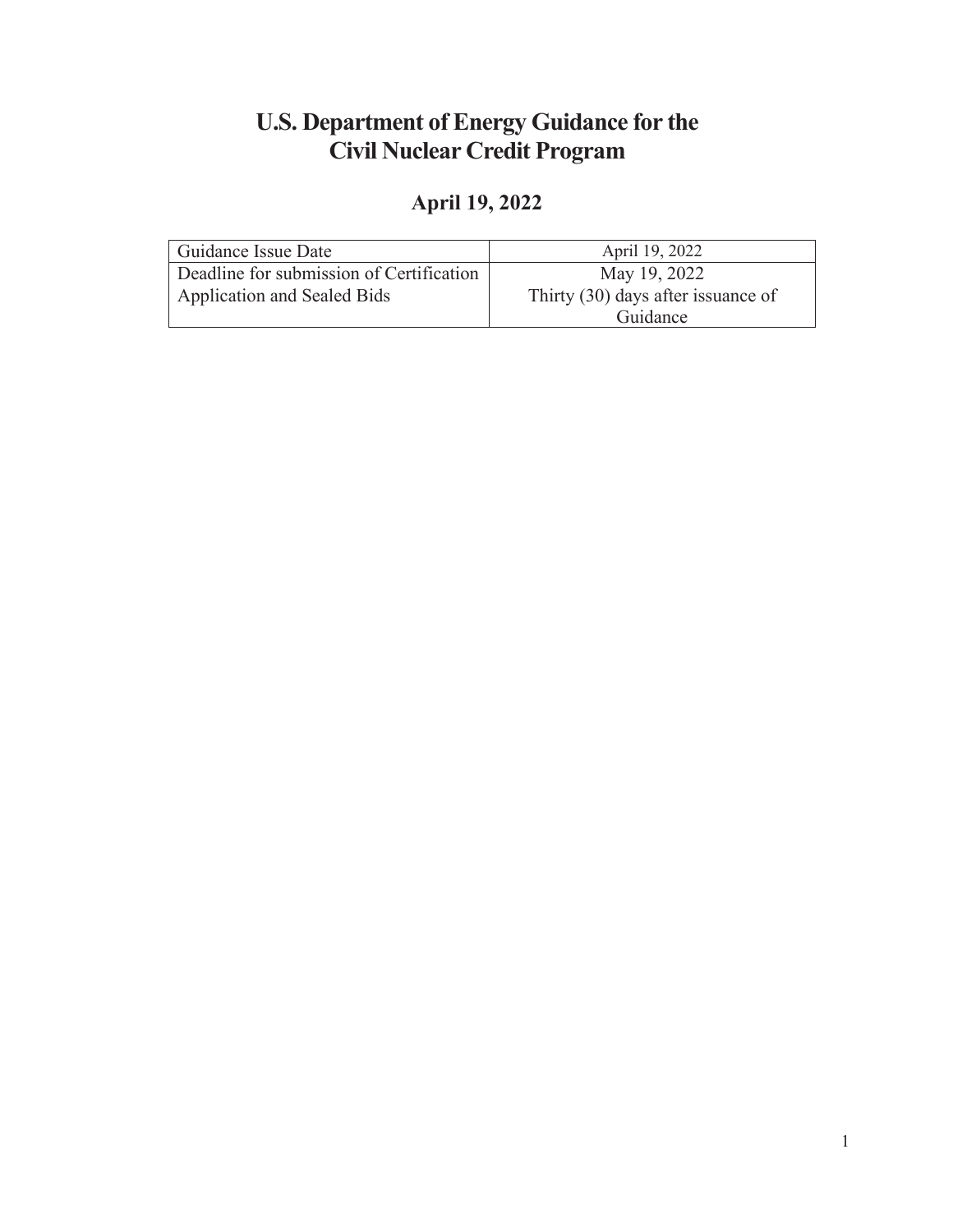| I.          |  |
|-------------|--|
| П.          |  |
|             |  |
| A.          |  |
| <b>B.</b>   |  |
|             |  |
| V.          |  |
|             |  |
|             |  |
| A.          |  |
| <b>B.</b>   |  |
| C.          |  |
| D.          |  |
| E.          |  |
| F.          |  |
| G.          |  |
| Н.          |  |
| I.          |  |
|             |  |
|             |  |
| X.          |  |
| A.          |  |
| B.          |  |
|             |  |
| $A_{1}$     |  |
| <b>B.</b>   |  |
| $C_{\cdot}$ |  |
| D.          |  |
| E.          |  |
| XII.        |  |
| XIII.       |  |
| XIV.        |  |

#### Table of Contents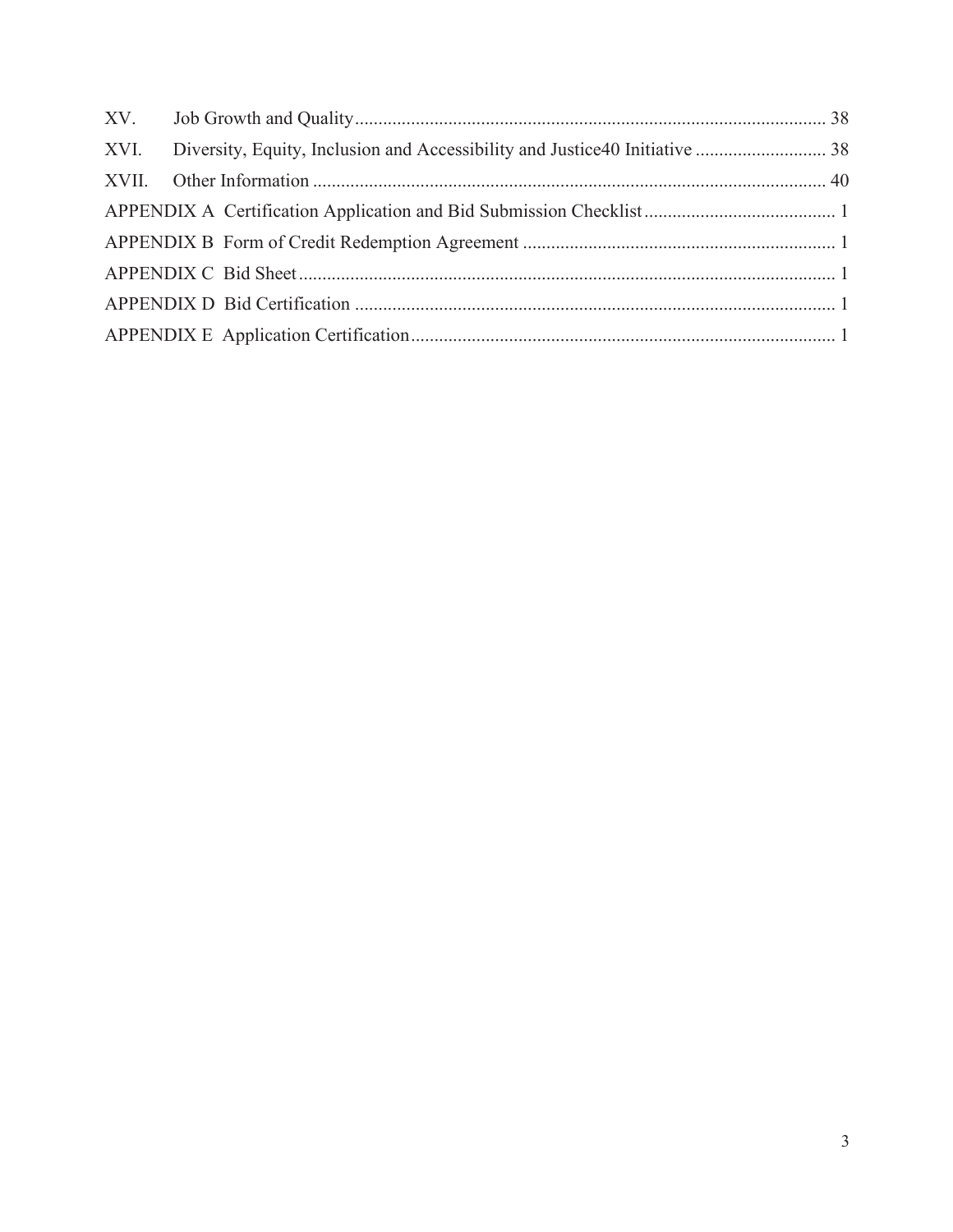## **I. General Announcement**

The U.S. Department of Energy (DOE) is publishing this Guidance for the Civil Nuclear Credit Program (CNC Program), enacted by Section 40323 of the Infrastructure Investment and Jobs Act (IIJA), Public Law 117-58, signed November 15, 2021, also known as the Bipartisan Infrastructure Law.

The IIJA is a once-in-a-generation investment in infrastructure, which will grow a more sustainable, resilient, and equitable economy through enhancing U.S. competitiveness in the world, creating good jobs, and ensuring stronger access to economic and other benefits for disadvantaged communities. The IIJA appropriates more than \$62 billion to  $DOE<sup>1</sup>$  to deliver a more equitable clean energy future for the American people.

As part of this effort, the IIJA authorizes and appropriates \$6 billion for Fiscal Years 2022 through 2026 to establish the CNC Program to prevent closures of nuclear power plants by providing financial support for existing Nuclear Reactors projected to cease operations due to economic factors.<sup>2</sup>

As implemented through this Guidance, the CNC Program will make meaningful progress towards a carbon pollution-free electricity sector by 2035, help "deliver an equitable, clean energy future, and put the United States on a path to achieve net-zero emissions, economy-wide, by no later than 2050"<sup>3</sup> to the benefit of all Americans.

Nuclear power currently provides 52 percent of the nation's clean electricity, and the current fleet of reactors are a vital resource to achieve a 100 percent carbon pollution-free electricity sector by 2035 and net-zero emissions economy-wide by 2050. Shifting energy markets and other economic factors have already resulted in the closure of 12 commercial reactors across the United States since 2013.<sup>4</sup> These closures have led to an increase in carbon emissions, poorer air quality, and the loss of thousands of high-paying jobs.<sup>5</sup> The CNC Program is a critical element of meeting clean energy goals by helping to preserve the existing nuclear fleet and the clean energy it provides.

This Guidance describes the timelines, deliverables, and other requirements for Owners or Operators of Nuclear Reactors that are projected to cease operations due to economic factors to submit Certification Applications to be eligible to become Certified Nuclear Reactors, and instructions on formulating and submitting sealed Bids to be eligible to receive Credit allocations. This Guidance

<sup>&</sup>lt;sup>1</sup> U.S. Dep't of Energy, *DOE Fact Sheet: The Bipartisan Infrastructure Deal Will Deliver For American Workers, Families and Usher in the Clean Energy Future* (Nov. 9, 2021) https://www.energy.gov/articles/doe-fact-sheetbipartisan-infrastructure-deal-will-deliver-american-workers-families-and-0.

<sup>2</sup> *See* 42 U.S.C. § 18753.

<sup>&</sup>lt;sup>3</sup> Exec. Order No. 14,008, 86 Fed. Reg. 7619 (Jan. 27, 2021) (Tackling the Climate Crisis at Home and Abroad).

<sup>4</sup> Cong. Research Serv., R46820*, U.S. Nuclear Power Plant Shutdowns, State Interventions, and Policy Concerns* at 3 (June 10, 2021), https://crsreports.congress.gov/product/pdf/R/R46820/2.

<sup>5</sup> U.S. Energy Information Administration, *Fort Calhoun becomes fifth U.S. nuclear plant to retire in past five years*, (Oct. 31, 2016), https://www.eia.gov/todayinenergy/detail.php?id=28572; The Nuclear Decommissioning Collaborative, Inc., *Socioeconomic Impacts from Nuclear Power Plant Closure and Decommissioning: Host Community Experiences, Best Practices and Recommendations* (Oct. 2020),

Socioeconomic-Impacts-from-Nuclear-Power-Plant-Closure-and-Decommissioning-15-October-2020-Final.pdf (decommissioningcollaborative.org).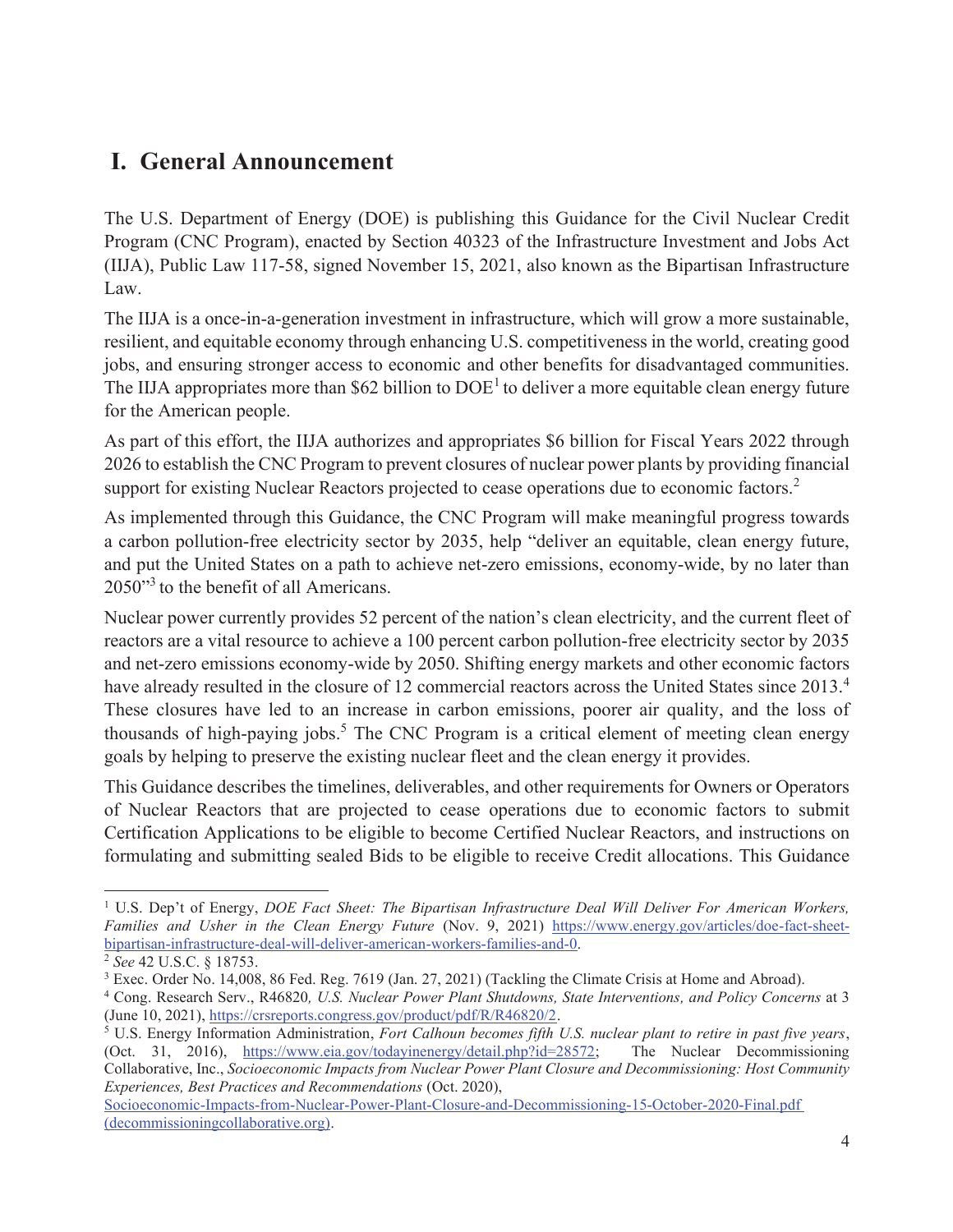will clarify the certification criteria, application content requirements, evaluation process and methodologies, eligibility periods, and anticipated timeline of the CNC Program.

This Guidance is applicable to the first in a series of annual Award Periods that DOE will conduct to implement the CNC Program. The first Award Period is limited to Nuclear Reactors that are projected to cease operations imminently and with a high degree of certainty. Accordingly, this Award Period will be implemented on a more rapid timeline than future Award Periods and will be limited to Nuclear Reactors that have already publicly announced their intention to cease operations. Future Award Periods—including for Award Period 2, which is estimated to commence in the first quarter of FY 2023—will be executed over a longer timeline and will not be limited to Nuclear Reactors that have publicly announced their intentions to cease operations. Nuclear reactors that are eligible to apply for the first Award Period but nonetheless wish to wait until the second Award Period are free to do so.

For this Award Period, DOE is accepting Certification Applications and Bid submissions as a single submission from April 19, 2022 to May 19, 2022 Application information and Bid submissions must be submitted at https://proposalscnc.inl.gov by 23:59 MDT, May 19, 2022, or they will not be considered timely filed for the first Award Period and will not be evaluated.

A detailed Certification Application and Bid submission checklist for Award Period 1 is included in **APPENDIX A** to this Guidance. DOE may revise the information requested and other aspects of the application process for future Award Periods, including additional consideration of emissions impact, labor, and environmental justice considerations.

## **II. Authority**

The authorizing statute for the CNC Program is Section 40323 of the IIJA, codified at 42 U.S.C. § 18753.

The CNC Program is neither procurement nor financial assistance and will not be administered pursuant to those authorities. The CNC Program furthers a public purpose and DOE's determination under the program to certify Applicants and select bids does not constitute an acquisition process nor an acquisition of goods or services. DOE is implementing the CNC Program pursuant to authorities granted in 42 U.S.C. § 18753.

## **III. Acronyms and Definitions**

### **A. Acronyms**

*CNC* means Civil Nuclear Credit.

*DOE* means the U.S. Department of Energy.

*eGRID* means EPA's Emissions & Generation Resource Integrated Database.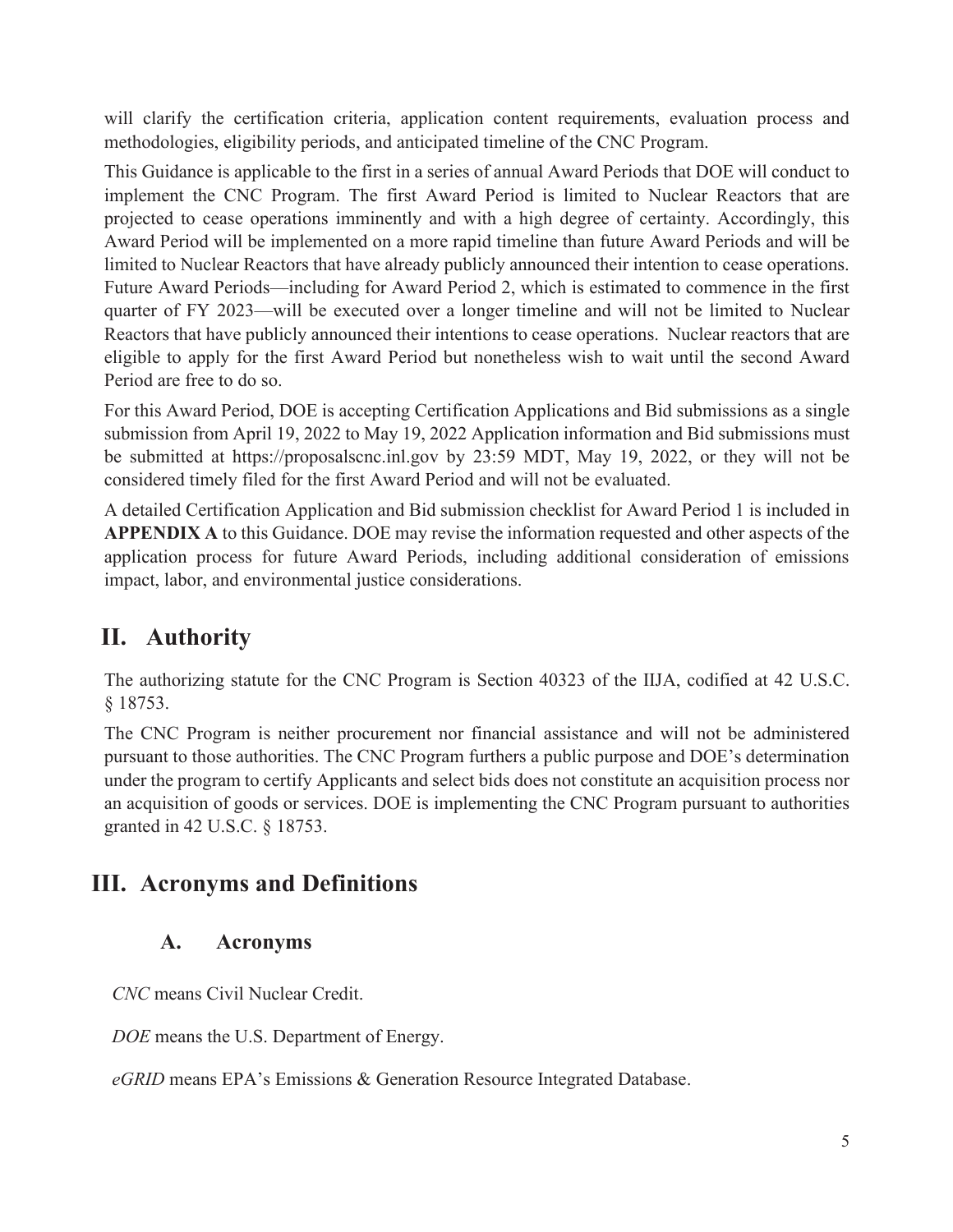*EGU* means Electric Generating Unit.

*EIA* means the U.S. Energy Information Administration.

*EPA* means the U.S. Environmental Protection Agency.

*EUCG* means the Electric Utility Cost Group.

*FERC* means the Federal Energy Regulatory Commission.

*GAAP* means Generally Accepted Accounting Principles.

*IIJA* means the Infrastructure Investment and Jobs Act.

*ISO* means an Independent System Operator.

*NRC* means the U.S. Nuclear Regulatory Commission.

*RTO* means Regional Transmission Organization.

*SEC* means the U.S. Securities and Exchange Commission.

#### **B. Definitions**

- *Air Pollutants* means the criteria air pollutants and greenhouse gases provided in EPA's eGRID. Air pollutants include carbon dioxide  $(CO_2)$ , nitrogen oxides  $(NO<sub>x</sub>—available both at$ annual resolution and only for ozone season), sulfur dioxide  $(SO<sub>2</sub>)$ , methane  $(CH<sub>4</sub>)$ , nitrous oxide  $(N_2O)$ , and fine particulate matter (PM2.5).
- *Annual Payments* mean the amount of Payments the Selected Nuclear Reactor submitted in a Payment Certificate to the DOE by the Selected Nuclear Reactor for the prior 12-month period.
- *Applicant* means an entity or collection of entities, at least one of which is an Owner or Operator of an NRC-licensed Nuclear Reactor that submits a Certification Application. Multiple Owners or Operators of one Nuclear Reactor are permitted to submit a joint Certification Application as an Applicant, but under no circumstances will multiple Certification Applications for the same Nuclear Reactor be accepted.
- *Award Period* means a period of four (4) consecutive Fiscal Years that begins with the first Fiscal Year in which Credits are allocated to the Certified Nuclear Reactor. Award Period 1 will be October 1, 2022, through September 30, 2026. Award Period 2 will be October 1, 2023, through September 30, 2027, and so on.
- *Award Year* means a Fiscal Year within the Award Period. Award Year 1 of Award Period 1 will be October 1, 2022, through September 30, 2023. Award Year 2 of Award Period 1 will be October 1, 2023, through September 30, 2024, and so on.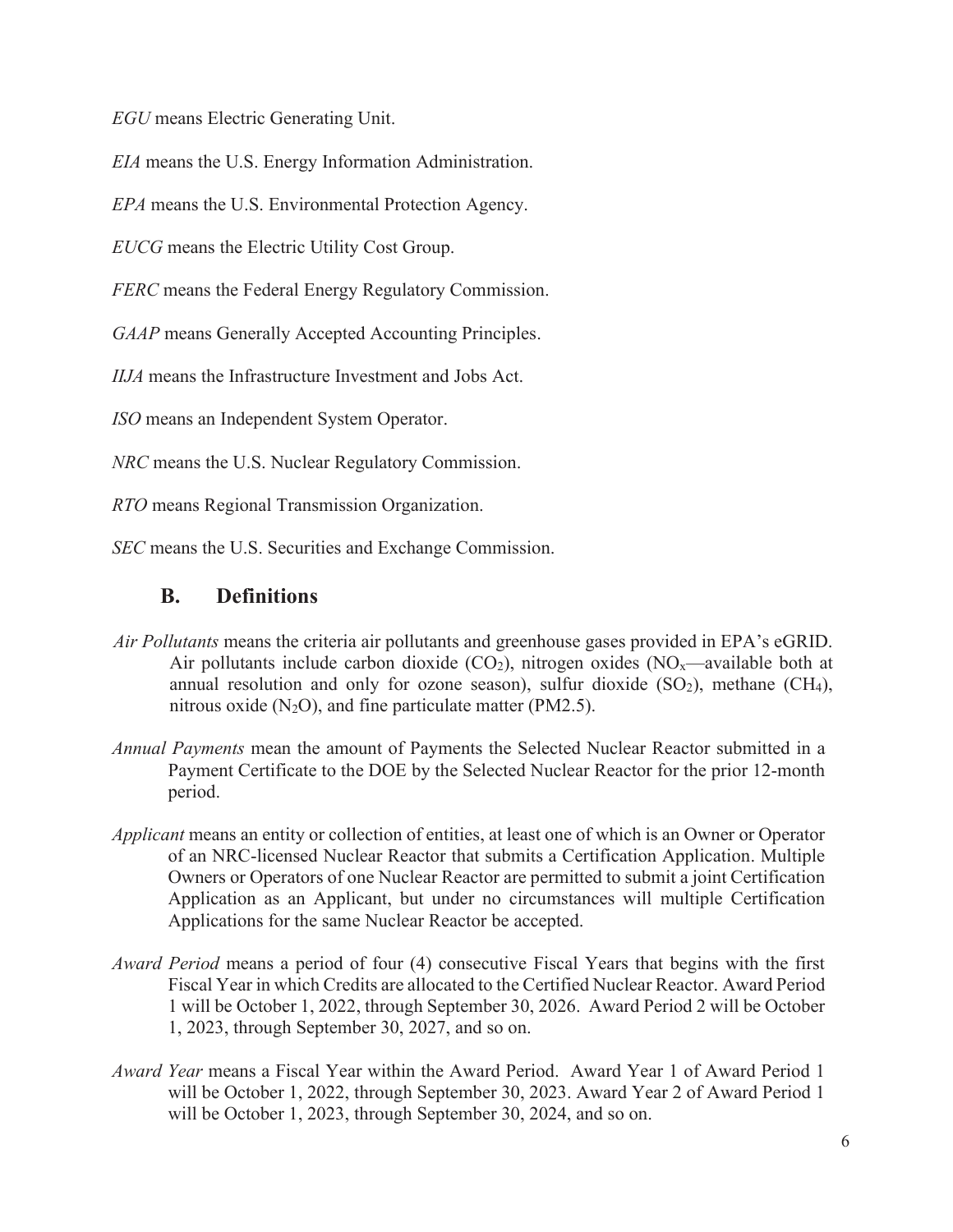*Auction* means the process outlined in Section X.B of this guidance.

- *Average Domestic Fuel Content* means the average percentage of known domestic content across the four fuel supply chain steps as outlined in Section VII.E of this guidance.
- *Bid* means the information Applicant provides in the bid sheet, as outlined in Appendix C of this guidance.
- *Bid Cap* means the estimated average operating loss in dollars per megawatt hour as calculated per Section VII.B and submitted with Applicant's Certification Application.
- *Bidder* means a Certified Nuclear Reactor that submits a valid bid.
- *Certification Application* means an application submitted to DOE by an Applicant for a Nuclear Reactor that is projected to cease operations due to economic factors to become a Certified Nuclear Reactor in accordance with this Guidance and 42 U.S.C. § 18753(c)(1).
- *Certification Decision* means the process as set out in Section XI.A.
- *Certified Nuclear Reactor* means a Nuclear Reactor for which the Applicant has been provided a Notice of Certification by the Secretary of Energy and is eligible to participate in the Auction.
- *Committed Megawatt-hours* (MWh) means the number of MWh identified in a Certified Nuclear Reactor's sealed Bid for which Credits may be allocated.
- *Conditional Award Decision* means the initial decision to award Credits to a Selected Nuclear Reactor, subject to the finalization and execution of the Credit Redemption Agreement review and other conditions that DOE may identify.
- *Credits* means credits allocated to an Owner or Operator pursuant to an Auction and represented by a voucher for the sum total of Payments the Selected Nuclear Reactor may receive over the Award Period, listed separately by the maximum amount of Payments the Selected Nuclear Reactor may redeem for each individual Award Year.
- *eGRID Subregion* means one of the 27 subregions in the United States used by the Emissions & Generation Resource Integrated Database (eGRID) as defined by the EPA. *See* https://www.epa.gov/system/files/images/2022-01/egrid2020\_subregion\_map.png.
- *Enhancements* means capital expenditures for life-extension, uprates, or for other purposes as defined by the EUCG.
- *Final Award Selection* means the date upon which the Selected Nuclear Reactor is awarded Credits.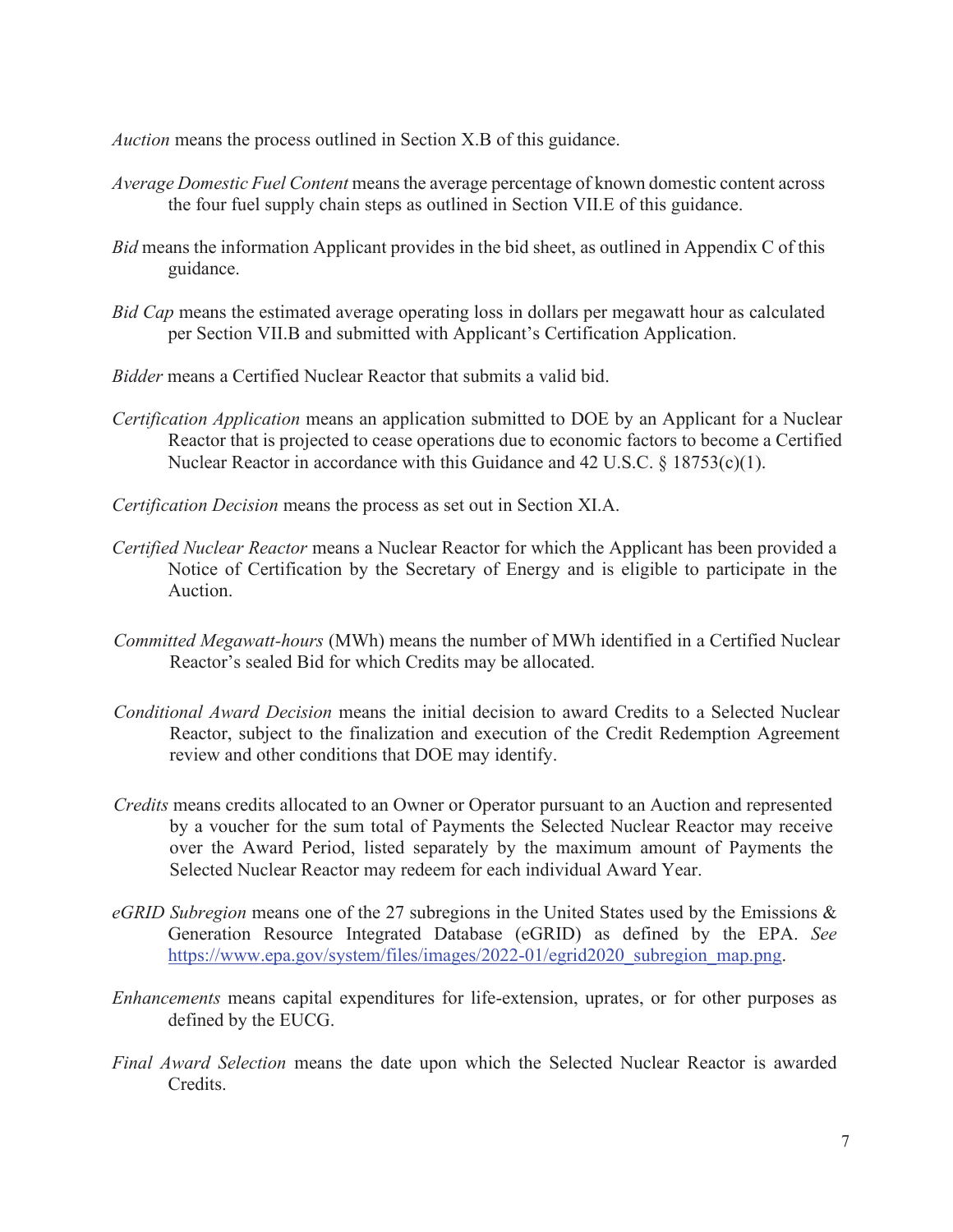- *Fiscal Year* means the period beginning October 1 and ending on September 30 of the following calendar year.
- *Notice of Certification* means the notice provided in accordance with Section XI.A.
- *Nuclear Reactor* means each individual nuclear power reactor unit seeking Credits, except where the Applicant attests that there are multiple reactor units at a given site with substantially identical or interdependent financial situations, ownership and operations structures, and costs in which case the Applicant may submit a single Certification Application for multiple units. In the latter circumstances, the Applicant should delineate in the single Certification Application the attributes of each individual reactor unit.
- *Owner or Operator* means an individual entity that is, or will be during the applicable Award Period, authorized to possess, use, or operate a reactor unit at the Nuclear Reactor under an NRC facility license.
- *Payment Certificate* means the form submitted by the Selected Nuclear Reactor to DOE at the completion of a Fiscal Year requesting redemption of the completed Fiscal Year's Credit.
- *Payments* means the U.S. dollar payments made to a Selected Nuclear Reactor over the Award Period upon the redemption of Credits.
- *Post-Award Period* means the four-year period immediately following the Award Period.
- *Secretary* means the Secretary of the U.S. Department of Energy or such officers or employees of the U.S. Department of Energy as designated by the Secretary of the U.S. Department of Energy.
- *Selected Nuclear Reactor* means a Certified Nuclear Reactor that is selected for allocation of Credits via Auction pursuant to the sealed bid process.
- *State-Supported Reactor* means a Nuclear Reactor that receives a payment from a State zeroemission credit, a State clean energy contract, or any other State program with respect to that Nuclear Reactor.
- *Sustaining Capital Costs* are costs for the replacement or refurbishment of major equipment, as defined by the EUCG survey.

*Uprate* means any investment to increase the generating capacity of the Nuclear Reactor.

## **IV. Program Timeline**

DOE intends to conduct the first credit award cycle for Nuclear Reactors on the timeline set forth below in Table 1. The identified activities and dates are subject to revision but are intended to provide guidance on the sequence of program activities from the initial certification of Nuclear Reactors to payment of Credits through the first Award Period. For those Nuclear Reactors anticipating future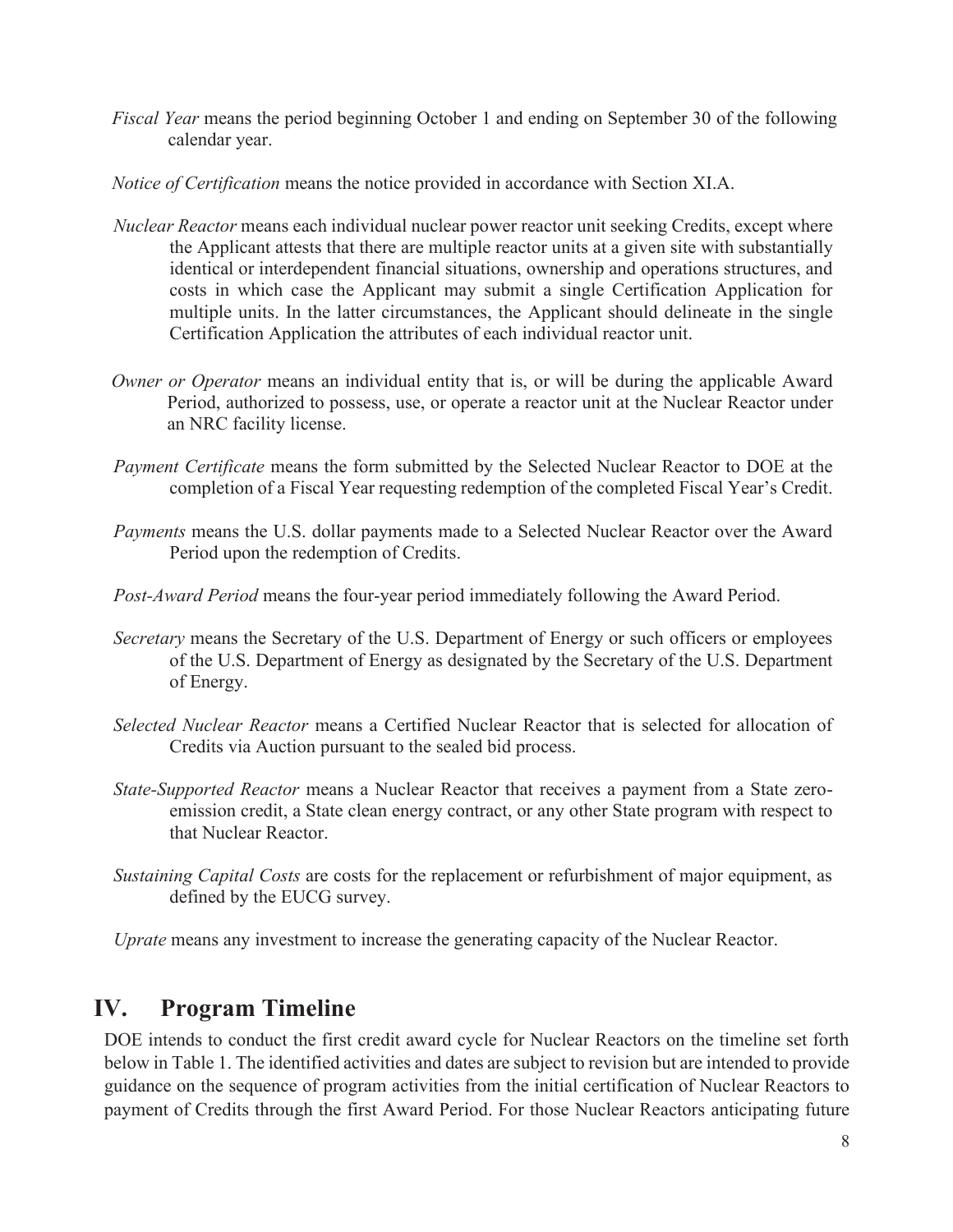participation, the timeline for the second award cycle is included in Table 2 below.

Note that, over the life of the program, DOE has the authority to obligate up to \$6,000 million of Credits that were appropriated in IIJA. Of that amount, DOE has authority and appropriations sufficient to obligate \$1,200 million of Credits for the first Award Year of the first Award Period. Any Credits allocated in excess of \$1,200 million during the first Award Period would be conditioned on the availability of appropriations and availability of funds for future Award Years.

To be clear, however, DOE does not anticipate awarding the full available amount in the first award cycle. In deciding how much to award in the first award cycle, DOE will consider, among other factors, the following objectives: (a) allocating Credits to as many Certified Nuclear Reactors as possible, to the maximum extent practicable, (b) maximizing the cost effective use of available funding, and (c) ensuring that sufficient funding remains to provide a reasonable opportunity for Nuclear Reactors to be awarded Credits in future award cycles during the term of the CNC Program.

| <b>Action</b>                                             | <b>Date</b>                                  |
|-----------------------------------------------------------|----------------------------------------------|
| DOE issues Guidance and requests Certification            | April 19, 2022                               |
| Applications and Sealed Bids                              |                                              |
| Deadline for submission of Certification Applications and | May 19, 2022                                 |
| Sealed Bids for Award Period 1                            | Thirty (30) days after issuance of           |
|                                                           | Request for Certification                    |
|                                                           | Applications.                                |
| DOE notifies Selected Nuclear Reactors of Conditional     | As soon as thirty $(30)$ days after          |
| Award Decision for Award Period 1                         | deadline for submission of                   |
|                                                           | <b>Certification Applications and Sealed</b> |
|                                                           | <b>Bids for Award Period 1</b>               |
| DOE executes Credit Redemption Agreement, makes           | October 1, 2022                              |
| Final Award Selection and issues Credits for Award        |                                              |
| Period 1 to Selected Nuclear Reactors                     |                                              |
| Selected Nuclear Reactors submit Payment Certificates     | On or before December 30, 2023               |
| for Payments of Annual Credits for Award Year 1           | (90 days after close of Fiscal Year)         |
| Selected Nuclear Reactors submit Payment Certificates     | On or before December 30, 2024               |
| for Payments of Annual Credits for Award Year 2           | (90 days after close of Fiscal Year)         |
| Selected Nuclear Reactors submit Payment Certificates     | On or before December 30, 2025               |
| for Payments of Annual Credits for Award Year 3           | (90 days after close of Fiscal Year)         |
| Selected Nuclear Reactors submit Payment Certificates     | On or before December 30, 2026               |
| for Payments of Annual Credits for Award Year 4           | (90 days after close of Fiscal Year)         |

**Table 1. Civil Nuclear Credit Program Timeline – First Award Cycle**

### **Table 2. Civil Nuclear Credit Program Timeline – Second Award Cycle**

| <b>Action</b>                                  | Date                                   |
|------------------------------------------------|----------------------------------------|
| DOE issues Updated Guidance and Announces Open | Estimated publication first quarter of |
| Application Period for Award Period 2          | Fiscal Year 2023                       |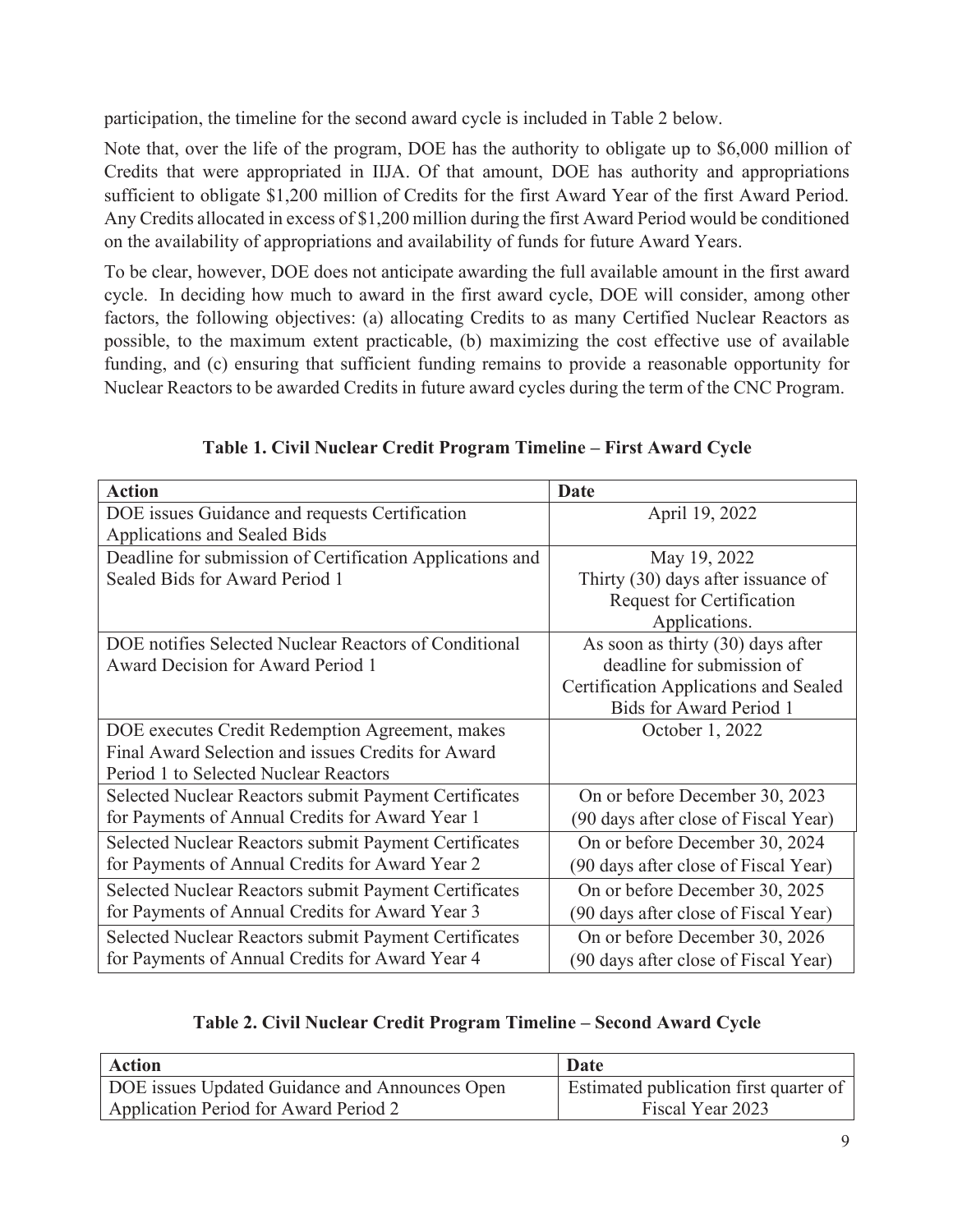| Deadline for submission of Certification Applications     | Thirty (30) days after issuance of     |
|-----------------------------------------------------------|----------------------------------------|
|                                                           | <b>Request for Certification</b>       |
|                                                           | Applications.                          |
| Certified Nuclear Reactors submit sealed Bids for Credits | Thirty (30) days after notification to |
|                                                           | the Nuclear Reactors of certification  |
|                                                           | designation.                           |
| DOE notifies Selected Nuclear Reactors of Conditional     | Thirty (30) days after submission of   |
| Award Decision for Award Period 2                         | sealed bids.                           |
| DOE executes Credit Redemption Agreement, makes           | October 1, 2023                        |
| Final Award Decision and issues Credits for Award Period  |                                        |
| to Selected Nuclear Reactors                              |                                        |
| Selected Nuclear Reactors submit Payment Certificates for | On or before December 30, 2024         |
| Payments of Annual Credits for Award Year 1               | (90 days after close of Fiscal Year)   |
| Selected Nuclear Reactors submit Payment Certificates for | On or before December 30, 2025         |
| Payments of Annual Credits for Award Year 2               | (90 days after close of Fiscal Year)   |
| Selected Nuclear Reactors submit Payment Certificates for | On or before December 30, 2026         |
| Payments of Annual Credits for Award Year 3               | (90 days after close of Fiscal Year)   |
| Selected Nuclear Reactors submit Payment Certificates for | On or before December 30, 2027         |
| Payments of Annual Credits for Award Year 4               | (90 days after close of Fiscal Year)   |

# **V. Who May Apply?**

In addition to the Certification requirements described in Section **Error! Reference source not found.**, an Applicant eligible to apply under this Guidance must establish that it (1) meets the imminence requirement described in this Section, and (2) that it will compete in a competitive electricity market during the Award Period.

1. In accordance with the discretion granted to the Secretary in 42 U.S.C.  $\S$  18753(c)(1)(A), the Secretary has determined that it is appropriate to require Applicants in the first award cycle to submit documentation demonstrating they have publicly announced their intention to cease operations. Specifically, to ensure the first award cycle of the CNC Program is directed toward Nuclear Reactors most at risk of imminent closure, the Applicant must demonstrate that it has made a public filing on or before November 15, 2021, the date of enactment of the IIJA, announcing its intention to permanently cease operations of the Nuclear Reactor on or before September 30, 2026. By limiting eligibility in the first award cycle as set forth in this Guidance, DOE will direct Credits to those Nuclear Reactors most at risk of imminent closure in the very near term, while retaining Credits for future award cycles to assist as many additional Nuclear Reactors as possible that are projected to cease operation due to economic factors in a future period.This approach is consistent with many of the public comments DOE received in response to the DOE's Request for Information.<sup>6</sup>

<sup>6</sup> Notice of Intent and Request for Information Regarding Establishment of a Civil Nuclear Credit Program, 87 Fed. Reg. 8570 (Feb. 15, 2022).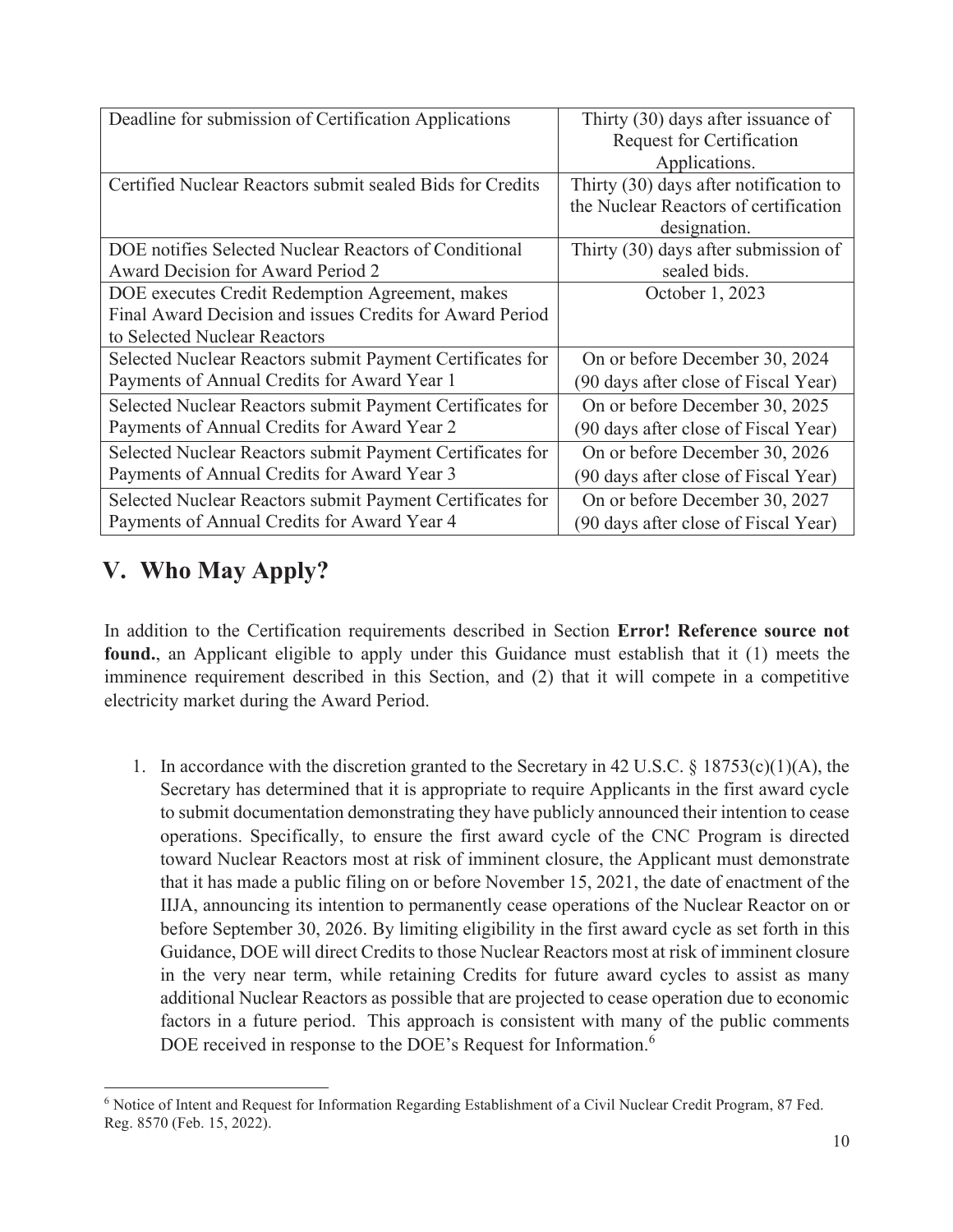An Owner or Operator will be deemed to have announced an intention to cease operations if prior to November 15, 2021, it has (1) made a public filing (not later withdrawn or contradicted) that the Nuclear Reactor will cease operations prior to September 30, 2026, or (2) made a public filing (not later withdrawn or contradicted) that the Nuclear Reactor will cease operations prior to September 30, 2026 if specific and verifiable market conditions occur, and can establish through its Certification Application that such market conditions have occurred or will occur prior to September 30, 2026.

Public filings may include, but are not limited to, Certifications of Permanent Cessation of Power Operations filed with the NRC, SEC 10-K or 10-Q filings, or filings with state regulators.

The DOE wishes to emphasize that the requirement to submit a public filing noticing the Nuclear Reactor's premature retirement is limited to the first award cycle. Such public filings or statements will be neither necessary nor sufficient for subsequent award cycles.

- 2. The Applicant must demonstrate that the Nuclear Reactor competes in a competitive electricity market during the Award Period.<sup>7</sup> An Applicant can do so by showing that the Nuclear Reactor will receive 50 percent or more of total revenue from sources that are exposed to electricity market competition. These sources include but are not limited to:
	- a. Sales of energy, capacity and/or ancillary services into organized wholesale markets;
	- b. bilateral agreements with non-affiliated purchasers on competitively negotiated terms.

Notwithstanding the amount of revenue a Nuclear Reactor receives as a result of clearing in energy, capacity or ancillary services markets, or through bilateral agreements, a Nuclear Reactor for which an Applicant recovers more than 50 percent of the Nuclear Reactor's cost from cost-of-service regulation or regulated contracts will not be deemed to compete in a competitive electricity market.

The Applicant should address this requirement by (1) providing the most recent completed year's revenue sources, percentage of total revenue represented by each source, and identification of which sources are derived from competitive electricity markets as described above, and (2) identifying what, if any, changes to its existing commercial arrangements affecting the sources of revenues it anticipates will occur between the most recent completed year and the conclusion of the Award Period.

## **VI. Certification Requirements**

An eligible Applicant's Nuclear Reactor, as defined in Section V, must meet the following

<sup>7</sup> 42 U.S.C. § 18753(a)(1)(A).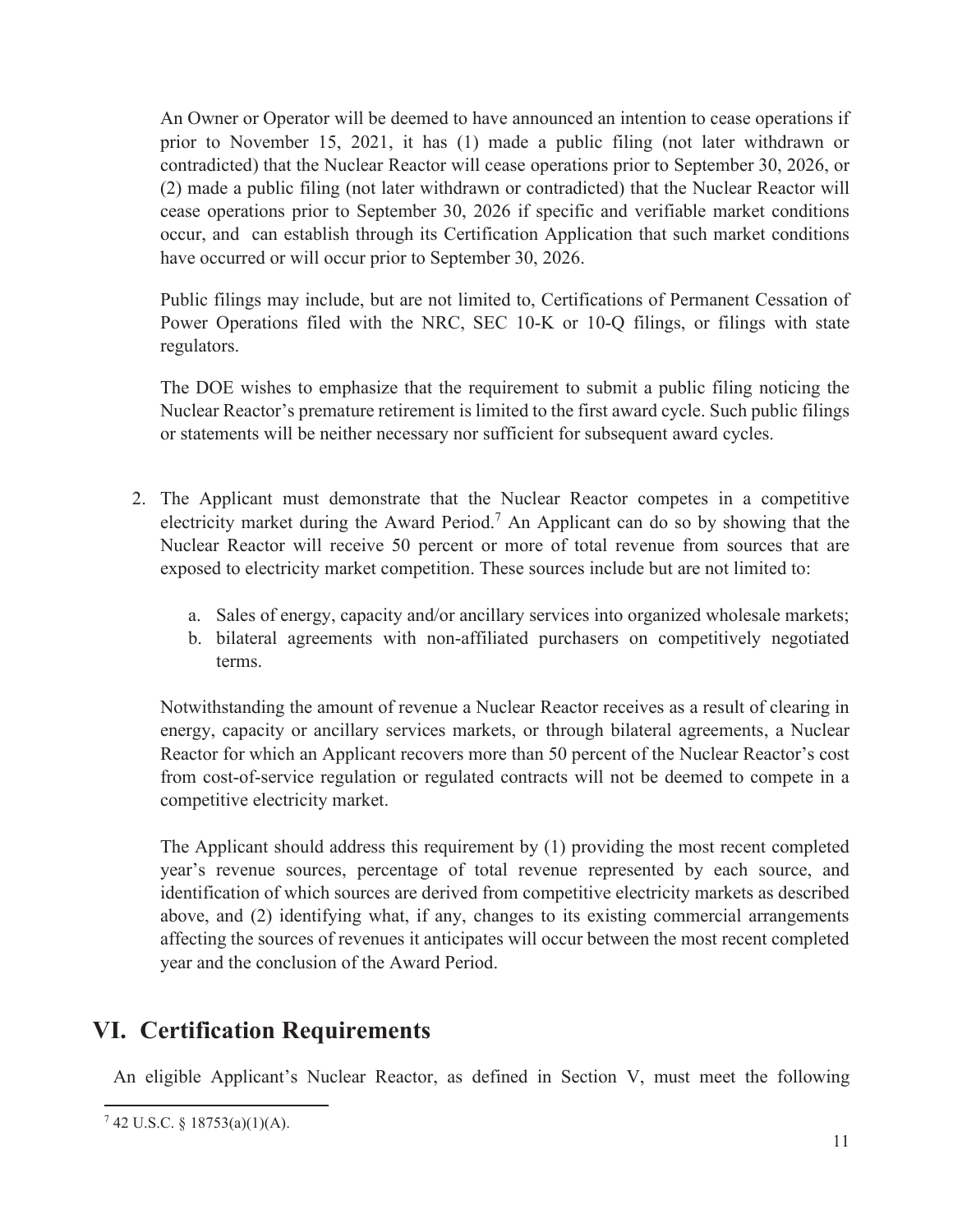minimum criteria to be eligible for certification:

- 1. The Applicant has demonstrated that, at the time of the submission of the Certification Application, the Nuclear Reactor is projected to cease operations due to economic factors;
- 2. The Applicant has demonstrated that Air Pollutants would increase if the Nuclear Reactor were to cease operations and be replaced with other types of power generation;
- 3. The NRC has provided the Secretary with reasonable assurance that the Nuclear Reactor will continue to be operated in accordance with its current licensing basis (as defined in 10 C.F.R. § 54.3);
- 4. The NRC has provided the Secretary with reasonable assurance that the Nuclear Reactor poses no significant safety hazards; and
- 5. The Applicant has provided a timely, completed Certification Application, including:
	- a. A detailed plan to sustain operations at the conclusion of the Award Period. This plan must include a planning basis of either receiving additional Credits at a reduced level than anticipated for the Award Period or one where no additional Credits are received;
	- b. Information on the source of the Nuclear Reactor's uranium and the location of where it is or will be processed and manufactured into fuel, including information on the countries of origin of the uranium planned to be used in the Award Period to the extent known, where it was/will be converted and enriched, and where the fuel was/will be fabricated, to the extent this is known or can be reasonably estimated; and
	- c. Confirmation the Applicant will use best efforts to maximize the procurement of uranium that is produced in the United States and the procurement of conversion services, enrichment services, and fabrication into fuel assemblies in the United States as set out in Section 4.9 of the Credit Redemption Agreement in Appendix B.

# **VII. Guidance on Certification Application and Criteria**

### **A. Basic Application Requirements**

A Certification Application must be filed during the application period defined by DOE in this Guidance (Table 1) at https://proposalscnc.inl.gov.

Certification Applications must be properly completed and submitted to DOE, meaning:

o Each Certification Application must include all information set forth in each deliverables section of this Guidance, which are summarized in the checklist in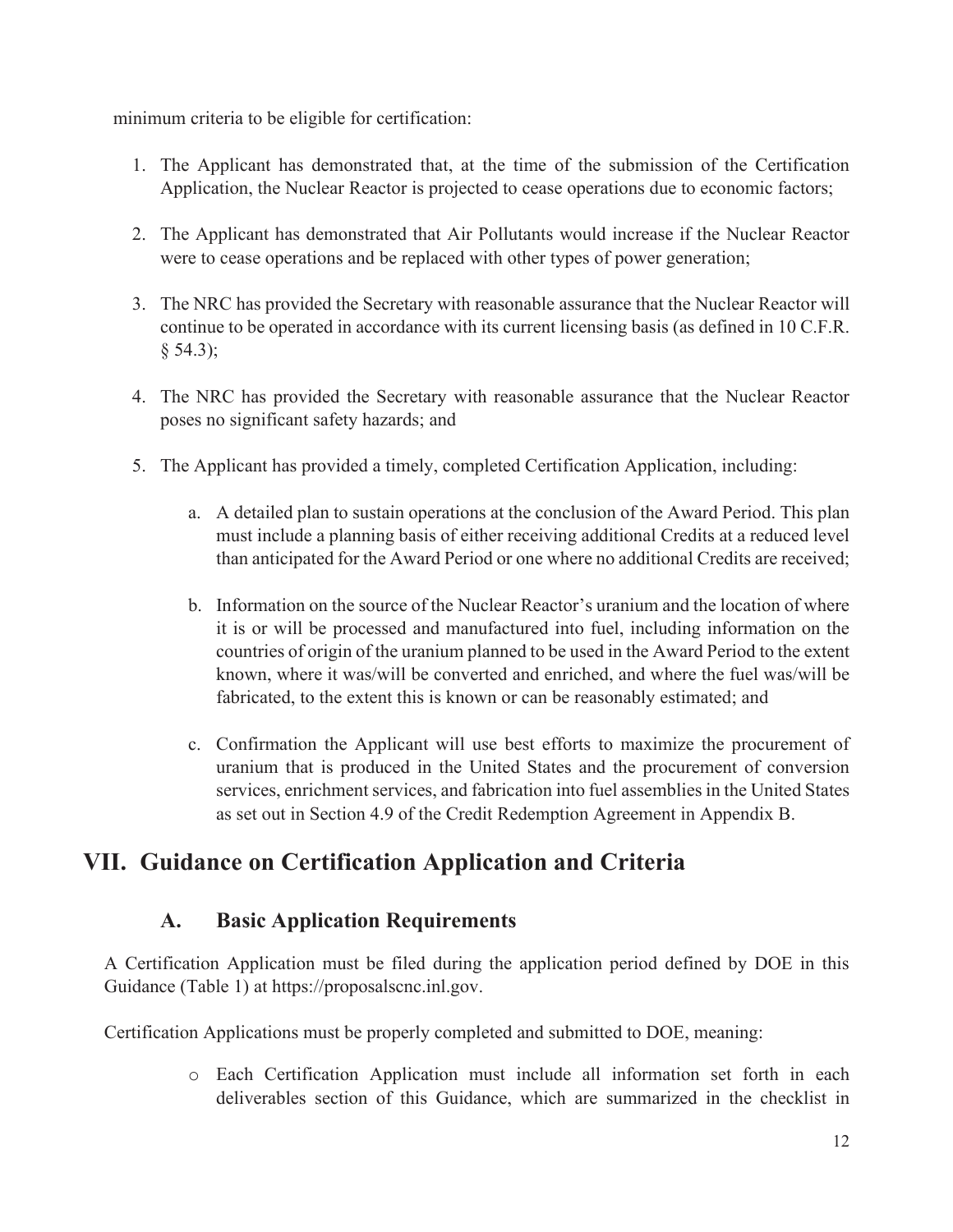#### Appendix A;

- o Applicants must respond to any request for supplemental information relating to their application within five (5) business days of receiving such a request from DOE. Failure to respond within the 5-day period will disqualify the Certification Application from further consideration;
- o DOE will perform review of the Certification Applications to ensure all information is submitted as necessary. Incomplete Certification Applications will be disqualified from further consideration; and
- o DOE's review of the Certification Application will include consideration of whether Applicant's economic factors, including operational and market risk, are reasonable and appropriate, including:
	- Whether it is the type of cost or risk generally recognized as ordinary and necessary for the conduct of the Applicant's business or the Nuclear Reactor's performance;
	- ß Generally accepted sound business practices, arm's-length bargaining, and Federal and State laws and regulations;
	- The requirements for the continued operation of the Nuclear Reactor both during the Award Period and in the Post-Award Period; and
	- **Any significant deviation from Applicant's established practices or previously** developed financial assessments.

In the event DOE finds one or more of an Applicant's economic factors unreasonable or inappropriate, DOE will request the Applicant to submit supplemental information or revised economic factors based on that finding.

Unless otherwise specified, Certification Applications should conform to the following general criteria:

- o Calculate all requests for information past or future from the date of the Certification Application;
- o Unless noted otherwise herein, information should be presented on an annual basis rather than averaged or aggregated over the time period indicated;
- o Represent all costs in nominal dollars;
- o Provide sources of all data; and
- o Provide copies of all workbooks, with no locked content and all formulae intact,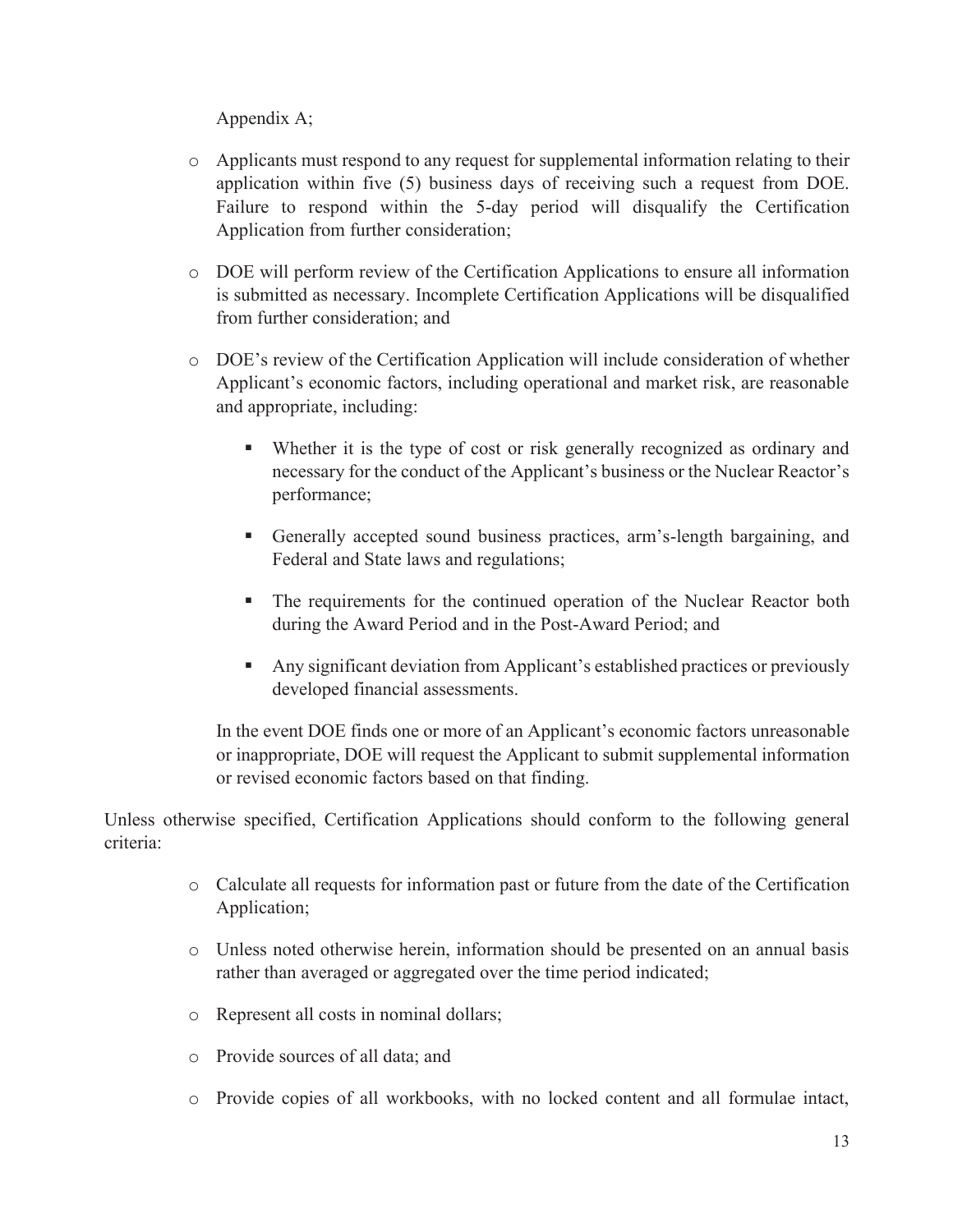which are used to generate the attachments provided in applications.

- o Files should be named according to the following format. If a naming convention and format is not provided for a part of a deliverable, the information will be requested as part of the application submission form on the website.
	- **File naming Format: UEI Number Reactor Name Section Name from** Checklist\_Year if Required\_Workbook
	- **Examples:** 
		- 742A11324601 Chicago Pile 1 Operating License.pdf
		- 742A11324601 Chicago Pile 1 Historic Expenditures 1942.pdf
		- 742A11324601 Chicago Pile 1 Projected Operating Costs\_2023\_Workbook

Each Applicant is required to:

- o Be registered in the System for Award Management (SAM) at https://www.sam.gov before submitting its Certification Application;
- o Provide a Unique Entity Identifier (UEI) in its Certification Application; and
- o Continue to maintain an active SAM registration with current information at all times during which it has an active Certification Application or Credit Redemption Agreement.

DOE may not certify a Nuclear Reactor or allocate Credits to an Applicant until the Applicant has complied with all applicable UEI and SAM requirements and, if an Applicant has not fully complied with the requirements by the time DOE is ready to make such an award, the DOE may determine the Applicant is not qualified to receive the award and use that determination as a basis for denying certification.

Finally, DOE anticipates that as it gains further experience with the certification process described herein, it may revise and refine the specific information and data requested and evaluated in future certification cycles.

### **B. Economic Factor Guidance**

*Narrative Description*: The Certification Application must include a narrative description with references to supporting documentation and economic calculations that clearly and in detail identifies the basis for the claim that the Nuclear Reactor is projected to cease operations due to economic reasons. The narrative should:

> o Describe key factors, assumptions, and inputs used in calculation of average annual operating loss, the sensitivity of the calculation to these key factors, and the relative certainty associated with the projection of each cost and revenue component;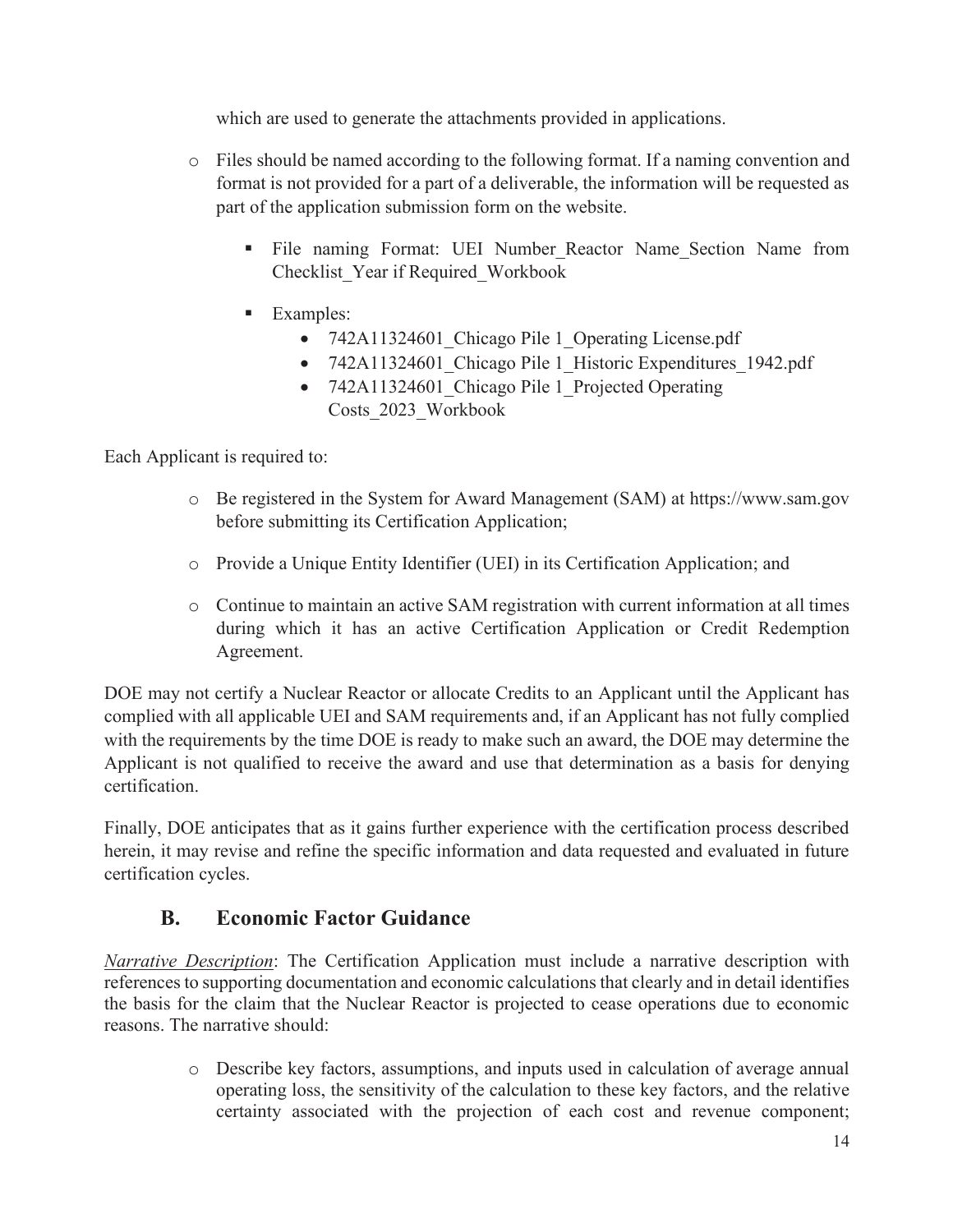- o Describe the key factors, assumptions, and inputs used in allocation of any overhead costs, shared costs, transfer-pricing, or intercompany services charged between the entities in the chain of ownership of the Owners or Operators of the Nuclear Reactor, including parent companies, holding companies, subsidiaries, and affiliates;
- o Justify the assumptions and inputs used in the calculation of operating loss;
- o If internal projections for electricity market prices are used, include a comparison and discussion of any significant deviation to any available and forwards or futures market prices relevant to the Nuclear Reactor, or other public or commercially available price projections may be used;
- o Describe and justify any substantial differences between historical financial trends and projections included in the average annual operating loss calculation;
- o Describe and justify any costs that would be avoidable if the Nuclear Reactor ceases operations but that would be necessary to sustain operations through the Award Period and after the Award Period consistent with the Post-Award Period Plan. Such costs may include but are not limited to maintenance and capital projects deferred in anticipation of retirement, retention of skilled labor, and any unavoidable outages associated with extending the operating life of the Nuclear Reactor;
- o Describe how the method or outcome of the estimation of projected average annual operating loss is consistent with that used for other decision-making or why there would be a difference in the method or outcome of calculation;
- o Describe any contractual, tariff, or regulatory obligation that the Nuclear Reactor has undertaken to sell energy, capacity, ancillary services, or environmental attributes for future delivery, including the period of performance and the consequences of nonperformance due to cessation of operations;
- o Clearly state the operational and market risks relevant to the Nuclear Reactor, present and justify the methodology used to monetize those risks, and describe any current hedging contracts; and
- o Identify and describe how the expenditures and risks included in the projected operating loss would be avoided or reduced by retirement of the Nuclear Reactor. Include a description and estimate of what costs the Nuclear Reactor's decommissioning trust fund would cover.

The Applicant must demonstrate that the Nuclear Reactor is projected to operate at an average annual operating loss during the Award Period. The application must include the details of the calculation, supporting information, and quantitative estimates for both the previous five (5) calendar years and the next four (4) fiscal years of the Award Period for the following categories:

o Revenue streams. All revenue from any market or out-of-market sales or service. This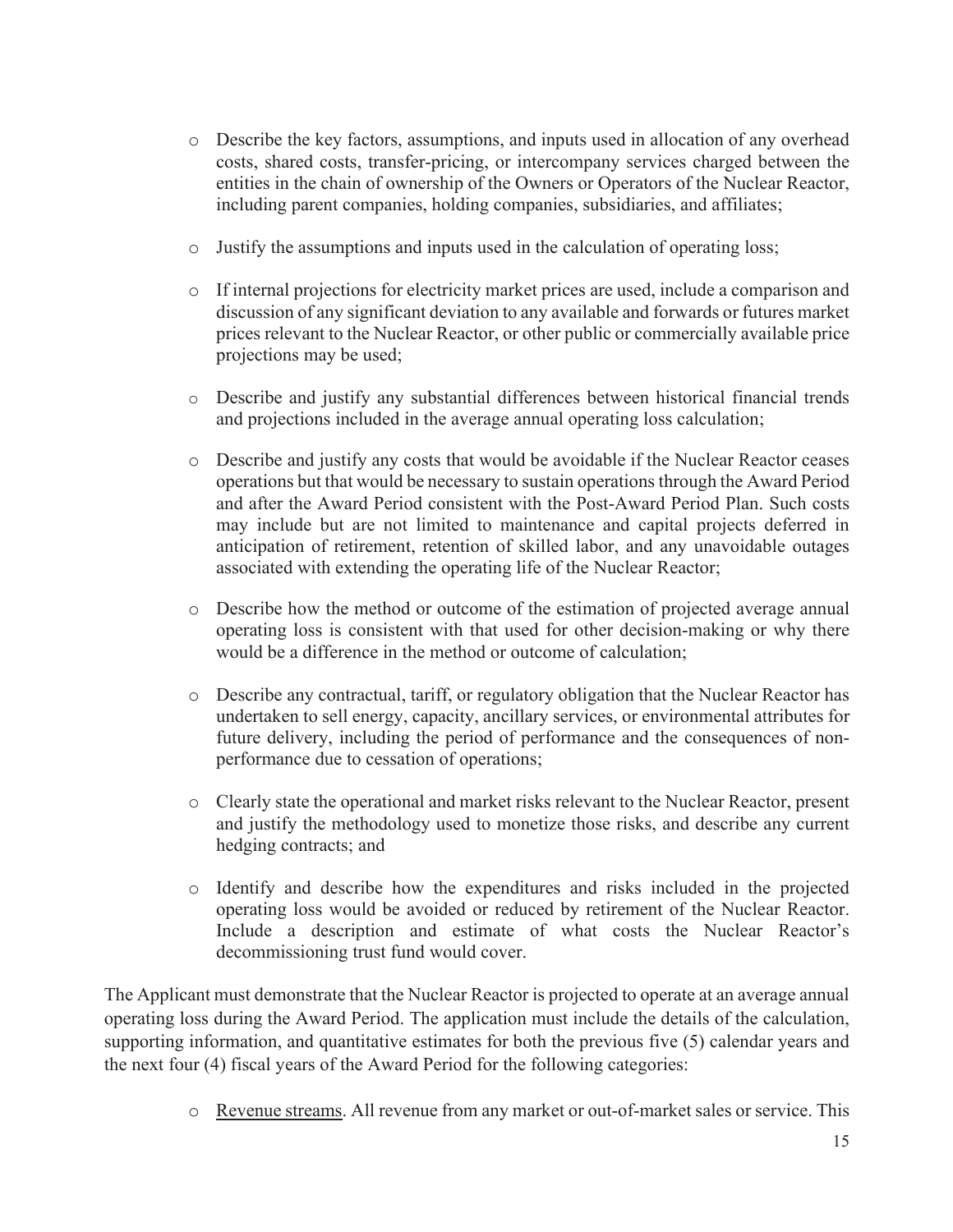should include:

- **Electricity and related sales, including short-term power sales, long-term** power contracts, capacity payments, and other power services (e.g., ancillary services) relevant to the Nuclear Reactor;
- Non-electricity market products or services (e.g., heat energy, desalinated water, hydrogen, environmental attributes sold on the voluntary market);
- Amounts collected through cost-of-service regulation or regulated contracts; and
- ß All payments and tax credits from State, regional, and Federal support programs. If such funds, or a portion of such funds, would cease if an award is made by the CNC Program, then this expected change should be reflected in an additional calculation along with supporting documentation identifying the relevant existing statute or regulation.
- o Expenditures. Any expenditure that would be avoided if the Nuclear Reactor were to retire. This may include expenditures in the categories listed below:
	- Operating & maintenance costs;
	- **Fuel costs;**
	- Going forward capital costs, depreciated according to Generally Accepted Accounting Principles (GAAP); and
	- Other costs not covered in categories above
- o Operational and market risks. Monetization of operational and market risk faced over the Award Period that may result in early closure of a Nuclear Reactor may be calculated using reasonable and appropriate methods and included in the assessment of future operating loss. These risks include but are not limited to risk factors that would affect future costs and revenues, such as:
	- ß Market risk arising from volatility in energy and capacity market prices, resulting in lower than projected revenues; and
	- ß Operational risk arising from unplanned outages or equipment failures resulting in lost revenues, performance penalties, contractual obligations, in additional to the risk of new regulatory mandates or fuel supply challenges.

*Deliverables*: The Applicant must provide other supporting documentation as listed in the deliverables section below that indicates the Nuclear Reactor is at risk of closure due to economic factors or relevant to the decision to retire the Nuclear Reactor. This includes any other documents, presentations, or financial analyses developed for internal or external purposes from the preceding five (5) years used in decision-making (e.g., rate cases, tax filings, insurance statements, investor presentations, filings with the SEC, presentations to management).

#### **(i) Economic Factor Deliverables**

1. The narrative as described in Section VII.B above.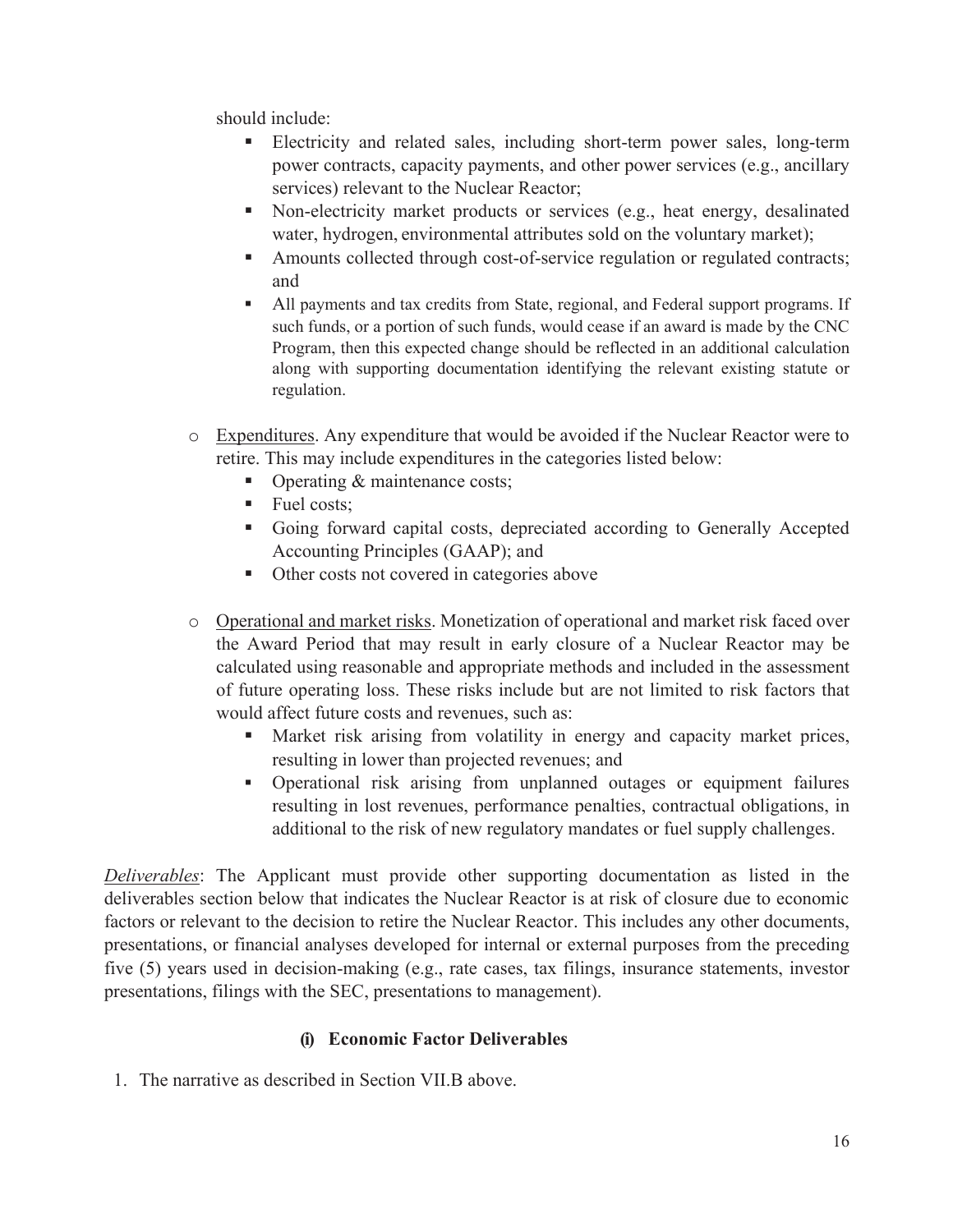Name File: UEI Number\_Reactor Name\_Economic Narrative Format: PDF

- 2. Historical annual costs, revenue, and operating loss or gain calculation. The cost categories, sub-categories, and methodology are intended to align with those used for the Electric Utility Cost Group (EUCG) survey. Include:
	- a. A table of annual historical expenditures and revenues for the Nuclear Reactor for the previous five (5) calendar years. Include line items for the following categories and sub-categories:
		- i. Revenue:
			- 1. Electricity sales into organized markets;
			- 2. Electricity sales via out-of-market contracts such as power purchase agreements or hedges;
			- 3. Capacity revenues;
			- 4. Other electricity product revenues such as reserves or ancillary services;
			- 5. Non-electricity related revenues including sales of environmental attributes;
			- 6. Retail rates or amounts collected through cost-of-service rate recovery;
			- 7. Federal, state, or other governmental tax credits, grants, subsidies, or payments;
			- 8. Any other revenues, including a description of their sources.
		- ii. Fuel costs associated with procuring the uranium fuel, including conversion, enrichment, and fabrication, reported and allocated consistent with the Electric Utility Cost Group (EUCG) methodology.
		- iii. Operating Costs, reported by the following sub-categories:
			- 1. Engineering, costs for technical work associated with study, design, implementation of plant modifications and for monitoring and testing for standards compliance;
			- 2. Loss Prevention, costs for providing site security and access control, safety, emergency preparedness, and related costs;
			- 3. Materials and Services, costs arising from inventory planning, control, optimization, and procedures;
			- 4. Fuel Management, costs of managing fuel procurement, conversion, enrichment, and fabrication not captured in the Fuel costs reported in ii above;
			- 5. Operations costs from using equipment, chemistry and environmental monitoring and controls, radiation protection, and processing of low-level waste;
			- 6. Support Services, costs for business services such as human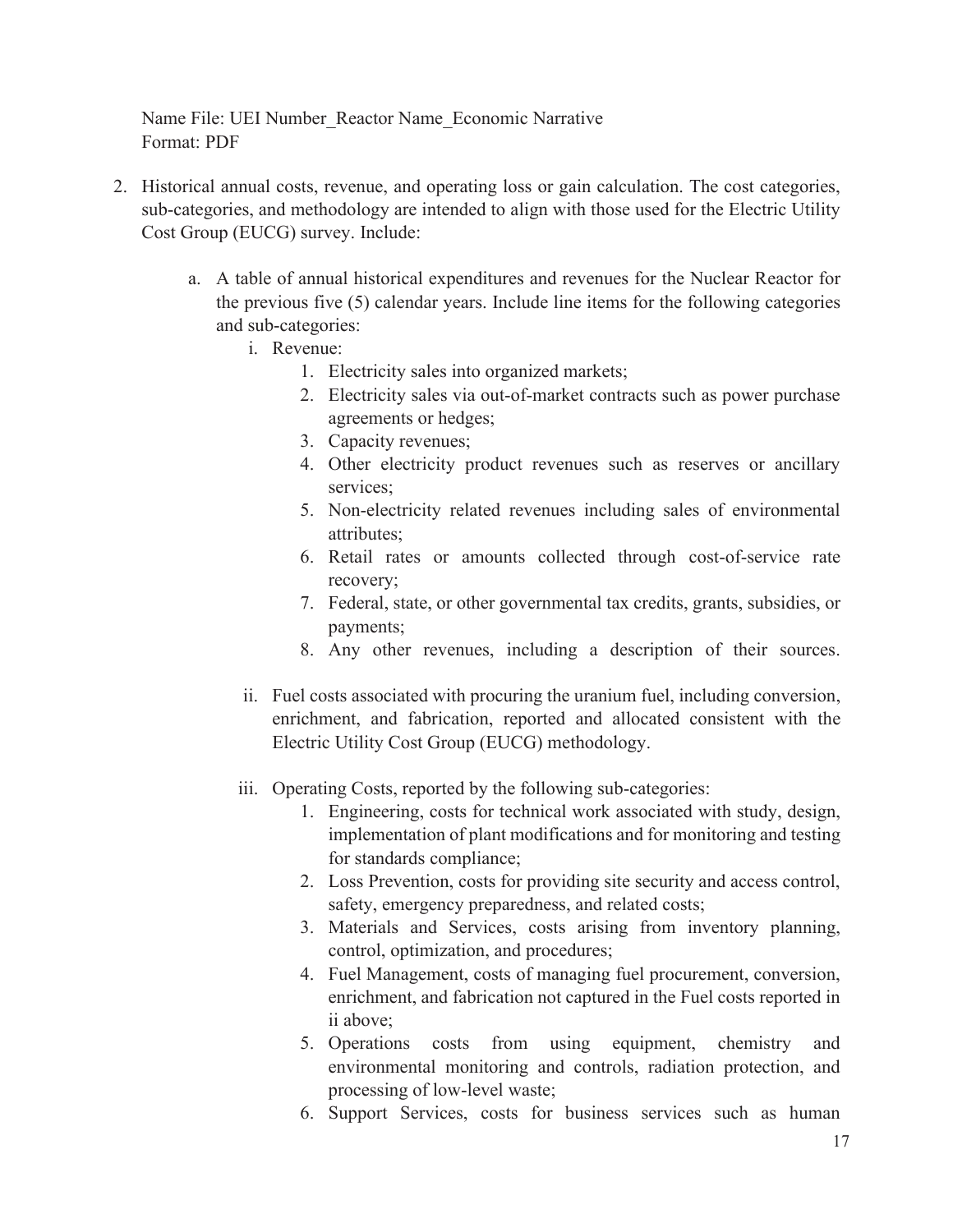resources, pensions and benefits, payroll taxes, nuclear officers and executives, and employee incentives;

- 7. Training, costs arising for development and implementation of training programs; and
- 8. Work Management, costs for planned, periodic, preventative maintenance of structures, systems, and components.
- iv. Capital costs as spent, reported by the following sub-categories:
	- 1. Enhancements, as defined in Section III.B;
	- 2. Sustaining, as defined in Section III.B ;
	- 3. Regulatory, costs required to meet current or new regulations;
	- 4. Infrastructure, costs to build or replace assets on site not associated with power generation
	- 5. Capital Spares, costs for spares of major equipment; and
	- 6. Information Technology, costs for software, computer equipment, telecommunications, and other related equipment.
- v. Other costs of ownership attributable to the Nuclear Reactor, not covered by the categories above:
	- 1. Non-dedicated costs, such as allocated overhead;
	- 2. Property taxes and payments in lieu of taxes (PILOTs);
	- 3. Legal costs, fines, penalties resulting from violations or failure to comply with Federal, State, local, and foreign laws;
	- 4. Lobbying and political activity costs;<sup>8</sup> and
	- 5. Any other cost not covered above, with a description of such costs.
- b. Annual net electricity generation for the previous five years, in units of MWh, as reported to the Energy Information Administration on form 923.
- c. The number of planned and unplanned outages over the previous five years including the duration of each outage.
- d. A calculation of historical annual net operating gain or loss over the previous five years in \$/MWh, using the revenue and cost data provided in point (a) and the generation from point (b).

Name File: UEI Number\_Reactor Name\_Historic Annual Operating Conditions\_Year Format: Excel

3. Projected annual average operating loss for each Fiscal Year of the Award Period. If the Nuclear Reactor is scheduled to retire before or during the Award Period, assume the Nuclear

<sup>&</sup>lt;sup>8</sup> The Credit Redemption Agreement prohibits the use of proceeds of the Credits for costs related to lobbying or political activity.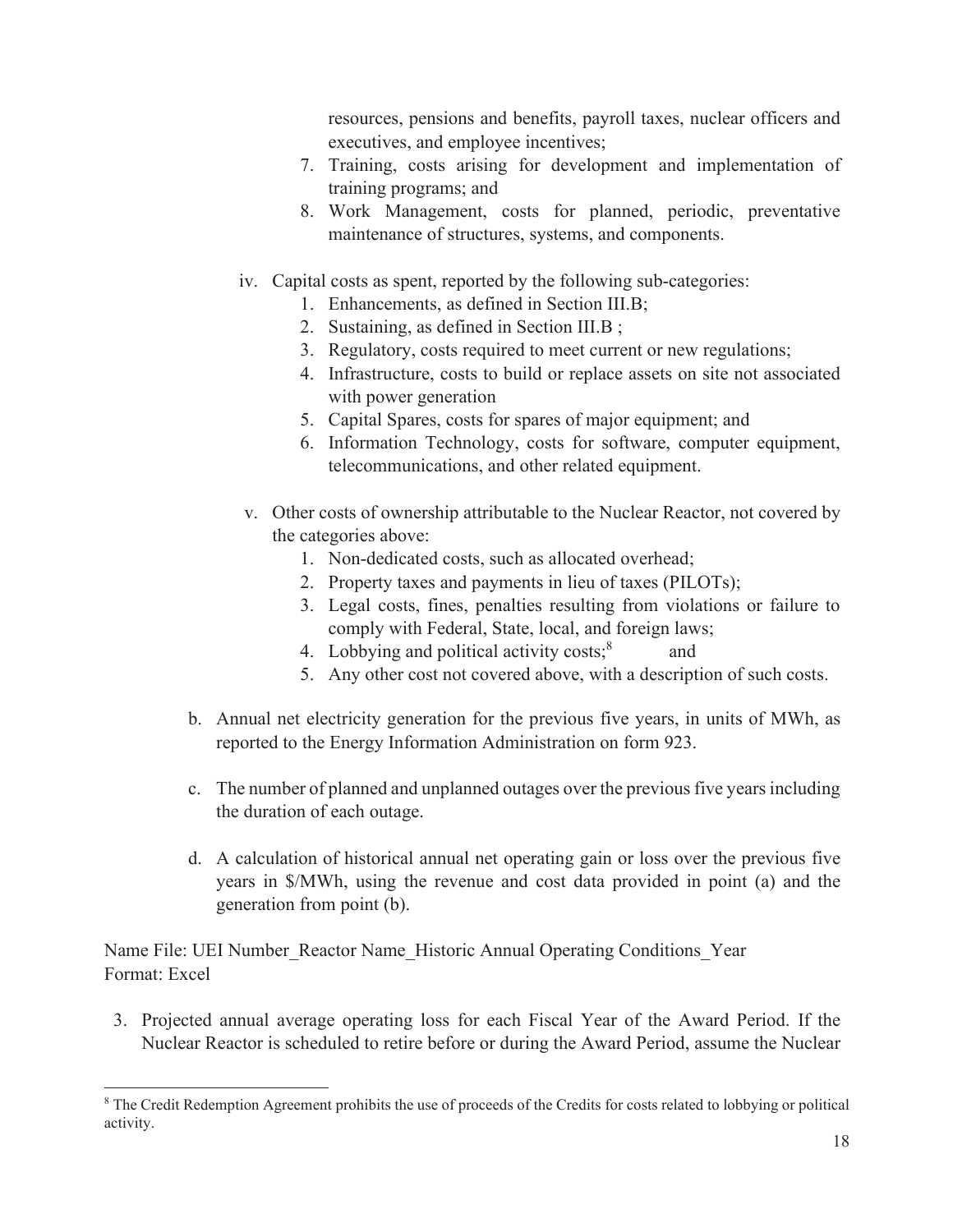Reactor stays operational during the Award Period and include estimates of costs necessary to maintain operations. Include:

Name File: UEI Number\_Reactor Name\_Projected Operating Conditions\_Year Format: Excel

- a. Projected annual generation in MWh for the Award Period.
- b. Assumptions about the projected planned and unplanned outages over the four-year Award Period.
- c. Projected annual revenues in total dollars for the Award Period, with line items for the categories and subcategories as defined in deliverable 2 above.
- d. Projected annual costs in total dollars, with line-items for the categories and subcategories and using the same methodology as defined in in deliverable 2 above.
- e. Projected annual going-forward capital costs for the Award Period reported in point (c.) above, by the amount annually depreciated or amortized and recorded in accordance with GAAP and consistent with the Owner or Operator's financial accounting. Include only going-forward capital costs projected to be incurred after date of submission of Certification Application.
- f. Identification of which costs projected above are avoidable costs of retirement. If a cost is partially avoidable by retiring, estimate the fraction that is avoidable. To the extent a cost would be covered by the Nuclear Reactor's Decommissioning Trust Fund it may be identified as such and considered an avoidable cost of retirement.
- g. Projected monetized annual operating and market risk in dollars. This may include but is not limited to:
	- i. Energy and capacity price volatility
	- ii. Fuel cost uncertainty
	- iii. Energy performance risk
	- iv. Capacity performance penalty or buyback risk
	- v. New regulatory requirement risk
- h. A detailed explanation, including supporting workbooks and calculations, of how the costs of operational risks and market risks were calculated for each Award Year of the Award Period.

Name File: UEI Number\_Reactor Name\_Risk Explanation\_Year Format: PDF Name File: UEI Number\_Reactor Name\_Risk Explanation\_Year\_Workbook Format: Excel

> i. Projected operating loss over the Award Period. Use only the portion of costs identified as avoidable by retiring in point (c) above. Use the annual amount of goingforward capital costs depreciated or amortized according to GAAP in point (d) above.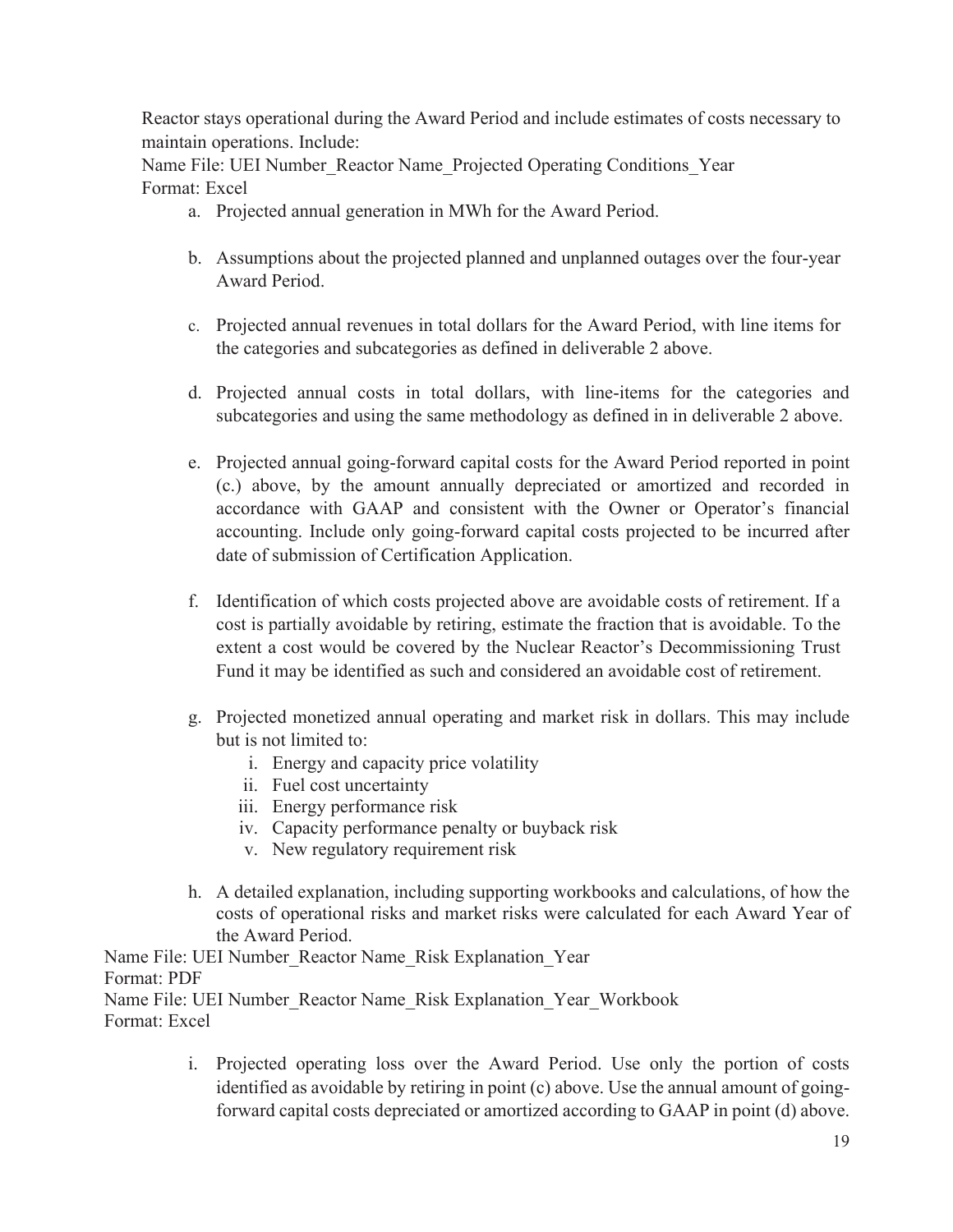Calculate in terms of:

- i. Annual dollars;
- ii. Total dollars for the Award Period; and
- iii. Average \$/MWh (total dollars divided by total projected generation over the Award Period). This amount will be the Nuclear Reactor's Bid Cap.<sup>9</sup>

Name File: UEI Number\_Reactor Name\_Projected Annual Operating Loss Format: Excel

- 4. Supporting documentation and descriptions:
	- a. An attestation from the Owner or Operator that the submitted forecasts are consistent with market analysis, operations cost assessments, risk monetization and analyses, and other standards used by the Owner or Operator in their standard business process associated with the Nuclear Reactor.

Name File: UEI Number\_Reactor Name\_Appendix E Format: PDF

> b. Any analyses, presentations, or assessments of past or projected financial performance of the Nuclear Reactor by the Applicant from the previous five (5) years. These include but are not limited to information made by the Applicant for investors, equity analysts, rating agencies, internal management, or to the SEC.

Name File: UEI Number\_Reactor Name\_Financial Performance Format: PDF

> c. Identify and describe any obligations/commitments under which the Nuclear Reactor has operated in the past five (5) years and/or currently operates in any relevant RTO/ISO markets, the duration of such obligations and/or commitments, and supporting documentation and calculations.

Name File: UEI Number\_Reactor Name\_Obligations Format: PDF

> d. Provide a list of all active and anticipated contracts for capacity, energy, ancillary services, or environmental attributes and/or energy supply by the Nuclear Reactor. Include a description of the product provided, counterparty, type of market, period of performance, and any provisions addressing termination or non-performance by the seller. Be prepared to provide documentation upon request.

Name File: UEI Number\_Reactor Name\_List of Contracts Format: PDF

> e. Provide the annual average Nuclear Reactor bid price in the annual capacity auctions over the past five (5) years in \$/MW, including all capacity auction bids by year, as well as any cost data submitted to relevant RTO/ISO and the relevant RTO/ISO Independent Market Monitor as part of a unit-specific review process.

Name File: UEI Number\_Reactor Name\_Capacity Auctions Format: PDF

<sup>9</sup> *See* 42 U.S.C. § 18753(d)(1)(A).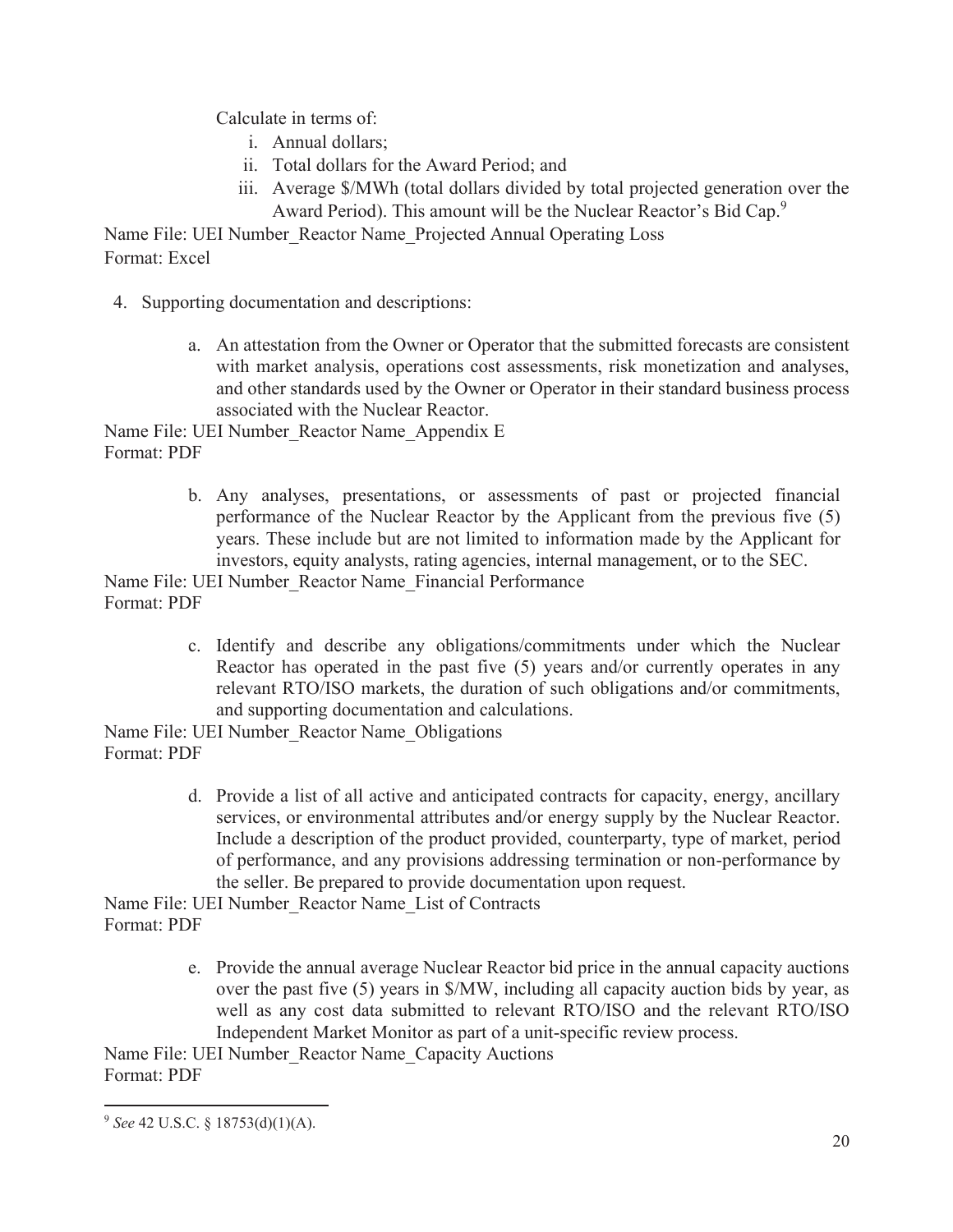Name File: UEI Number\_Reactor Name\_Capacity Auctions\_Workbook Format: Excel

> f. A list of all data provided by the Applicant and related to the Nuclear Reactor to the FERC and NRC, as well as State utility and environmental regulators, over the past five (5) years. Be prepared to provide documentation upon request.

Name File: UEI Number\_Reactor Name\_Data Provided to FERC - NRC Format: PDF

> g. A list of all audits performed by internal employees, commissioned, or performed by any governmental agency on the Nuclear Reactor over the past five (5) years. Be prepared to provide documents upon request.

Name File: UEI Number\_Reactor Name\_Audits Completed Format: PDF

> h. A statement of all the assumptions used in the revenue and cost projections. Include projected annual average bulk power market prices including electricity and capacity prices used in the calculation projected annual revenues for the relevant ISO/RTO markets. If internal projections are used, provide a comparison to any relevant forward or futures market prices, or other public or commercially available projections and describe any substantive differences.

Name File: UEI Number\_Reactor Name\_Assumptions Statement Format: PDF

- 5. Additional calculations and documentation for State-Supported Reactors:
	- a. A description of and citation to the state statute, regulation, or public contract that describes how payments from state programs would be reduced or replaced entirely if the Nuclear Reactor is allocated Credits.

Name File: UEI Number Reactor Name State Program Information Format: PDF

> b. A recalculation of the average annual operating loss as described in deliverable 3.i with the payments from state programs appropriately reduced or removed as defined by the applicable state statute, regulation, or public contract.

Name File: UEI Number\_Reactor Name\_State Funding Operating Loss Format: Excel

- 6. Other economic factors relevant to Nuclear Reactor retirement, including:
	- a. The remaining useful life of the generating Nuclear Reactor.
	- b. Information on any planned license extension requests for the Nuclear Reactor, including any financial modeling done in association with such planning.

Name File: UEI Number\_Reactor Name\_License Extension Requests Format: PDF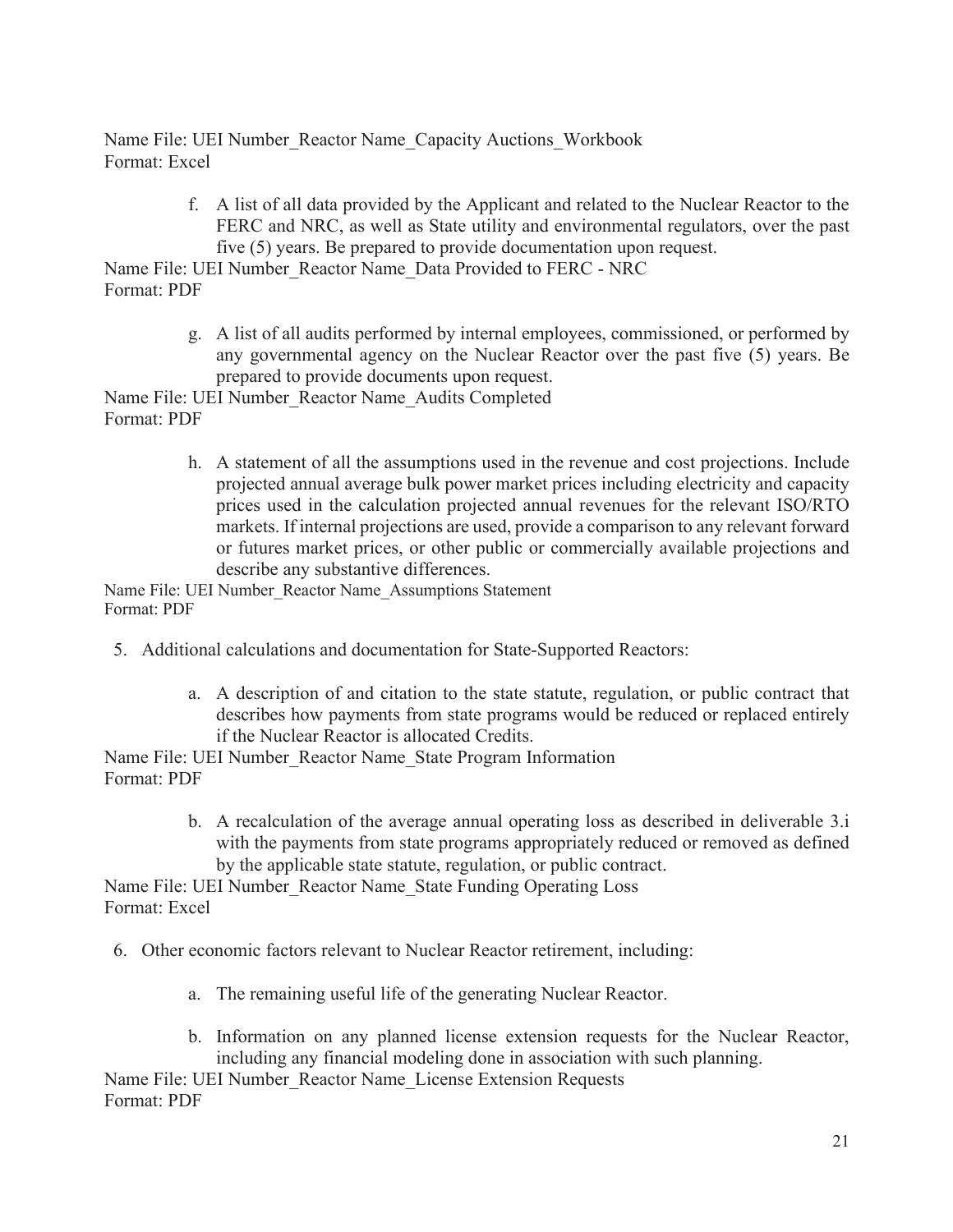Name File: UEI Number Reactor Name License Extension Requests Workbook Format: Excel

> c. Estimates of the costs that would be incurred by the Applicant to shut down the Nuclear Reactor, including identifying the portion of costs that would be funded by the Nuclear Reactor's decommissioning trust funds and the costs would be funded by the Applicant.

Name File: UEI Number\_Reactor Name\_Costs for Shut Down Format: Excel

> d. Demonstrate the impact on ownership and Applicant's earnings during each of the next four (4) years, assuming the Nuclear Reactor shuts down. Include any financial impact(s) to the parent organization.

Name File: UEI Number Reactor Name Shut Down Impacts Year Format: PDF

> e. Describe the status of decommissioning trust funds for the Nuclear Reactor as of the date of the application, include decommissioning status reports filed with the NRC, and identify any shortfall of decommissioning trust funds resulting from early retirement of the Nuclear Reactor.

Name File: UEI Number\_Reactor Name\_Decommissioning Fund Format: PDF

> f. Identify and describe all of the Applicant's commitments and obligations to the NRC that would be required in advance of a unit shutdown.

Name File: UEI Number\_Reactor Name\_Decommissioning Reports Format: PDF

- g. Indicate the earliest date the Applicant could access decommissioning trust funds in excess of three (3) percent for the Nuclear Reactor.
- h. Indicate the earliest date the Applicant could realistically shut down the Nuclear Reactor per NRC, relevant RTO/ISO, or other commitments and obligations.

## **C. Emissions Impact Guidance**

The Applicant must demonstrate via calculation that if the Nuclear Reactor were to cease operations, emissions of air pollutants would increase over the Award Period. The Certification Application must include the details of the calculation, supporting information, and quantitative estimates using public information available in EPA's eGRID for each air pollutant: $10$ 

> o Historical annual emissions. The Certification Application must include both information available in eGRID regarding historical emissions for the eGRID subregion where the Nuclear Reactor is located and historical emissions at the plant

<sup>&</sup>lt;sup>10</sup> The eGRID data file is regularly updated. *See* EPA, *eGRID Download Data*, https://www.epa.gov/egrid/downloaddata (last visited Apr. 17, 2022). The eGRID data explorer can be found here: EPA, *eGRID Data Explorer*, https://www.epa.gov/egrid/data-explorer (last visited Apr. 17, 2022). At the time of publication, CO<sub>2</sub>, NO<sub>x</sub> (annual), NO<sub>x</sub> (ozone season),  $SO_2$ , CH<sub>4</sub>, and  $N_2O$  information can be found in the main data links.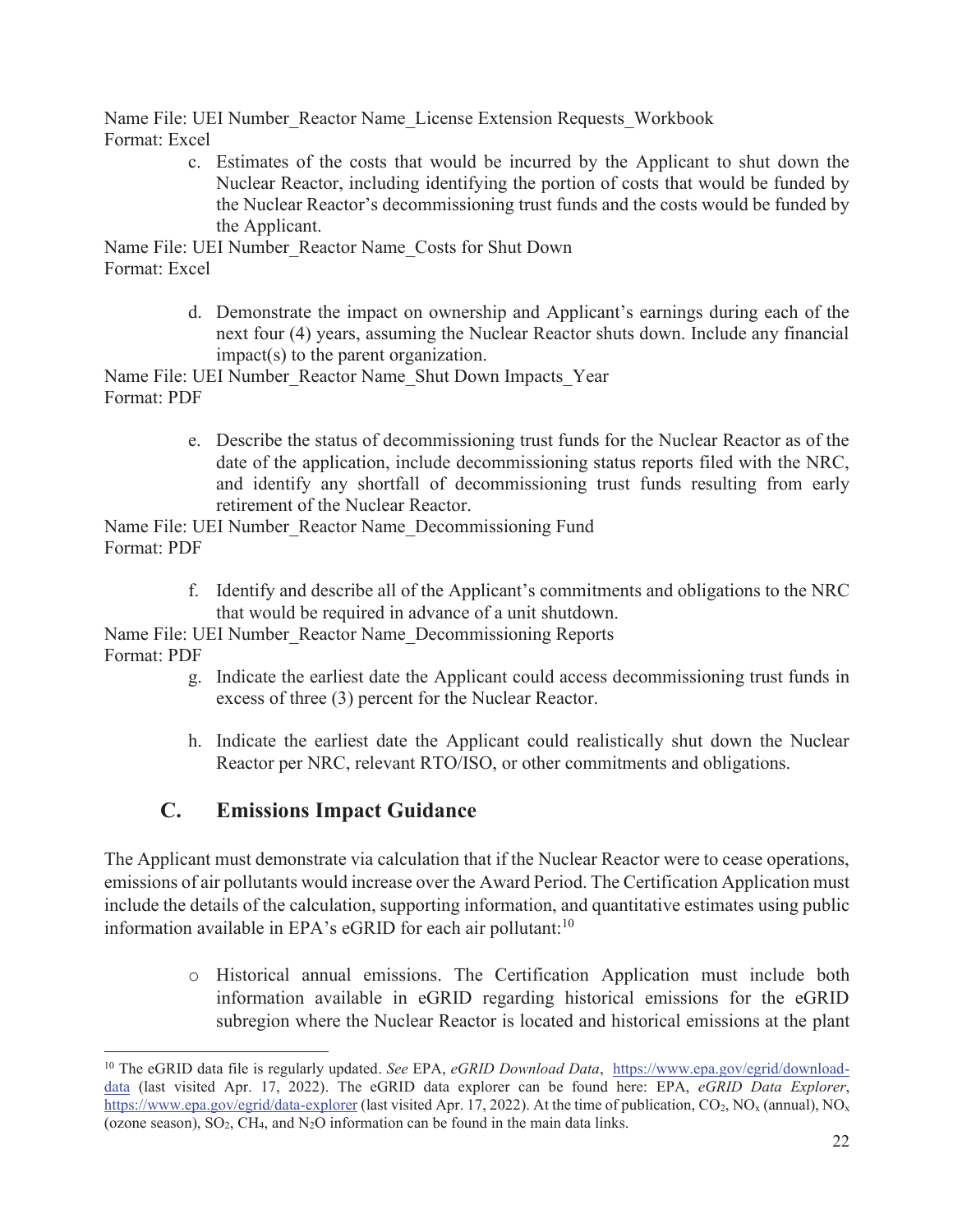level for the Nuclear Reactor as well as a calculation of historical emissions if the Nuclear Reactor were to have ceased operation as specified in Section VII.C.1 below.

- o Annual regional estimates of electric generating unit (EGU) emissions for each Air Pollutant should the Nuclear Reactor cease operation in the next four (4) years. For purposes of the Certification Application for this award period, Applicants should calculate future emissions should the Nuclear Reactor cease operation as the product of current average emissions per megawatt hour generated by all generation sources in an eGRID region multiplied by the annual megawatt hours projected to be generated by the Nuclear Reactor if it continued to operate. The Applicant should provide this calculation for pollutants that EPA has available in eGRID as specified in Section VII.C(i) below:
- o DOE is not requiring the Applicant to provide air quality modeling results. If the Applicant has easily accessible information, e.g., completed internal or public reports or data with information that would be useful for estimating the potential incremental air pollutants that would result if the Nuclear Reactor were to cease operations, the Applicant is encouraged to submit this information. This information would be in addition to the information required to be submitted from eGRID and cannot substitute for the other data requirements in this section.

#### **(i) Emissions Impact Deliverables**

1. Applicants must provide a spreadsheet that includes the following information: Name File: UEI Number\_Reactor Name\_Emissions Spreadsheet Format: Excel

For the requested data for  $CO_2$ ,  $NO_x$  (annual),  $NO_x$  (ozone season),  $SO_2$ ,  $CH_4$ , and  $N_2O$  in this section, the Applicant must use the eGRID2020 data file for the year 2020 data, the eGRID2019 data file for the year 2019 data, and the eGRID 2018v2 data file for the year 2018 data.<sup>11</sup> For the requested data for PM<sub>2.5</sub> in this section, the Applicant must use the eGRID2018 PM2.5 data file.<sup>12</sup>

- a. A quantitative estimate using EPA's eGRID of total emissions (in tons) of each Air Pollutant in the eGRID subregion where the Nuclear Reactor is located. Three (3) years of annual estimates must be provided for the years  $2018-2020$  for  $CO_2$ ,  $NO_x$ (annual),  $NO<sub>x</sub>$  (ozone season),  $SO<sub>2</sub>$ ,  $CH<sub>4</sub>$ , and  $N<sub>2</sub>O$  and one year of annual estimates for the year 2018 must be provided for PM2.5.
- b. A quantitative estimate using EPA's eGRID of total emissions (in tons) of each Air Pollutant at the plant level for the Nuclear Reactor.

<sup>11</sup> *See* EPA, *eGRID Download Data*, https://www.epa.gov/egrid/download-data (last visited Apr. 17, 2022).

<sup>12</sup> *See* EPA, *eGRID Related Materials*, https://www.epa.gov/egrid/egrid-related-materials#eGRID%20PM2 (last visited Apr. 17, 2022) ( $PM<sub>2.5</sub>$  data can be found in the eGRID2018 PM2.5 data file).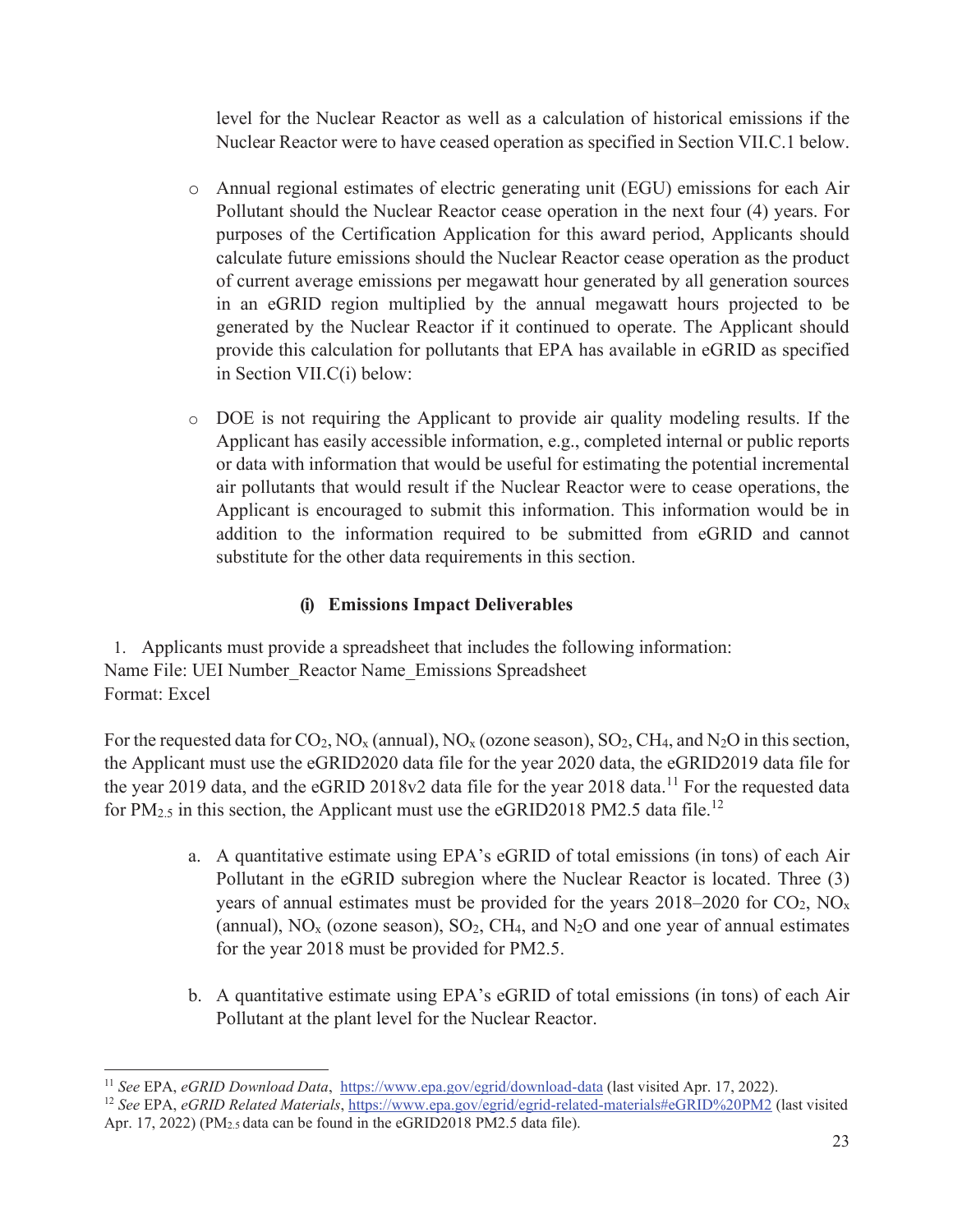- c. A quantitative estimate using EPA's eGRID of output emission rates (in lb/MWh) for  $CO_2$ , NO<sub>x</sub> (annual), NO<sub>x</sub> (ozone season), SO<sub>2</sub>, CH<sub>4</sub>, and N<sub>2</sub>O for all fuels<sup>13</sup> for the eGRID subregion where the Nuclear Reactor is located for the years 2018, 2019, and 2020.
- d. A quantitative estimate using EPA's eGRID of output emission rates (in lb/MWh) in eGRID for  $PM_{2.5}$  for all fuels<sup>14</sup> for the eGRID subregion where the Nuclear Reactor is located for the year 2018.
- e. The Facility ID, Plant State, eGRID subregion, and Total Generation (in MWh) at the plant level for the Nuclear Reactor for the years 2018, 2019, and 2020.
- f. A quantitative estimate of historical annual emissions of each Air Pollutant should the Nuclear Reactor have ceased operation, calculated by multiplying the output emission rates in (c) or (d) by total generation in (e) for the Nuclear Reactor for each year of requested data in  $(a) - (e)$  for the specific Air Pollutant.
- g. A quantitative estimate for each Air Pollutant of future emissions should the Nuclear Reactor cease operation defined as the product of the annual emission rate for each Air Pollutant either averaged across three  $(3)$  years from  $(c)$  or for  $PM_{2.5}$  the 2018 annual emission rate from (d) multiplied by annual projected generation for the next four (4) years (i.e., four annual estimates for each Air Pollutant) of the Nuclear Reactor.
- 2. Provide a narrative, with supporting data if available, discussing which generation assets would be likely to fulfill the capacity and energy requirements currently served by the Nuclear Reactor if the Nuclear Reactor were to shut down. Compare and describe any differences between the expected replacement generation emissions rates with the historical emissions rates reported in 1c above. Include consideration of known or expected future capacity additions in the relevant eGRID region, Federal and applicable regional, state, and local energy policies, as well as anticipated market trends, that may result in increased clean energy supply, energy efficiency, and electrification. Include assumptions, supporting data, and source information.

Name File: UEI Number\_Reactor Name\_Shutdown Emissions Narrative Format: PDF

3. Provide a list of submissions of data and documentation provided by the Applicant and related to the Nuclear Reactor and its surrounding property to state and Federal regulators, including

<sup>13</sup> The term "all fuels" is a term used in EPA's eGRID Data Explorer. *See* EPA, *eGRID Data Explorer*, https://www.epa.gov/egrid/data-explorer (last visited Apr. 17, 2022). If viewing an eGRID data file (eGRID Data.xls), the correct unit is found in the eGRID subregion sheet (e.g., SRL20, SRL19, SRL18, etc.) and entitled "eGRID subregion annual [air pollutant] total output emission rate (lb/MWh)." Per EPA's 2020 Technical guidance, the output emission rates are calculated as total annual adjusted emissions divided by annual net generation. *See* EPA, *The Emissions & Generation Resource Integrated Database: eGRID Technical Guide with Year 2020 Data* at 27 (2022), https://www.epa.gov/system/files/documents/2022-01/egrid2020\_technical\_guide.pdf.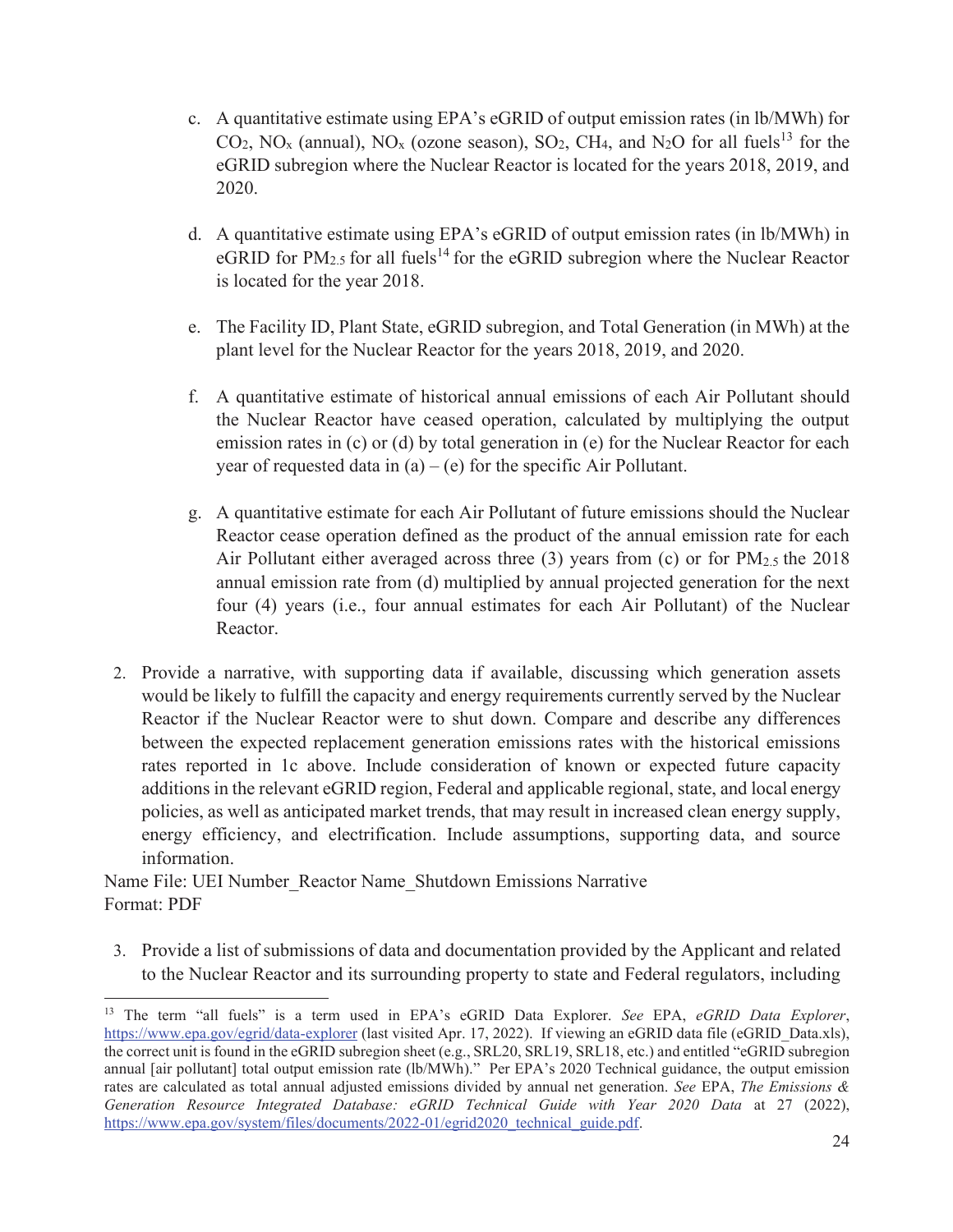permits, permit violations, enforcement actions, outstanding environmental compliance requirements, and remedial actions planned, ongoing, and completed over the past five (5) years to demonstrate that all standards and requirements are being met. DOE may require additional documentation of the Applicant.

Name File: UEI Number Reactor Name List of Regulatory Submissions Format: PDF

### **D. NRC Assurance**

Upon request from the DOE, the NRC will indicate to the DOE whether they have reasonable assurance that the Nuclear Reactor will continue to operate in accordance with their current licensing basis (as defined in 10 C.F.R. § 54.3) and pose no significant safety hazards.

### **E. Uranium and Fuel Source Guidance**

The Applicant must provide known information on the source of produced uranium, and the location where the uranium is converted, enriched, and fabricated into fuel assemblies, for the Nuclear Reactor for the four-year period for which Credits are sought. The IIJA requires the Secretary to give priority in certification to a Nuclear Reactor that uses, to the maximum extent available, uranium that is produced, converted, enriched, and fabricated into fuel assemblies in the United States. The information provided here will inform the Bid ranking and Auction as described in Section X.

Information provided by the Applicant with respect to the U.S. supply chain content of uranium loaded or under contract for the Nuclear Reactor should be based on the actual knowledge of the responsible officer(s) of the Applicant or any knowledge that should have been obtained by such person(s) upon reasonable investigation and inquiry.

The Applicant will be required to report actual U.S. supply chain content by fuel component in its annual filing made with DOE, compared to the information submitted in its application, for any Nuclear Reactor for which DOE has awarded Credits to the Applicant, and DOE will audit such information.

#### **(i) Uranium and Fuel Source Deliverables**

- 1. Information on the known source of the fuel to be used in the Nuclear Reactor during the Award Period.
	- a. Provide to the extent known, information on the location of:
		- i. the source of procured uranium;
		- ii. where the uranium was converted;
		- iii. where the uranium was enriched;
		- iv. where the uranium was fabricated into fuel assemblies;
	- b. Provide separate information as appropriate for fuel currently loaded in the reactor and will be used during the Award Period, and fuel under contract as of the date of the bid and planned to be loaded in the reactor and used during the Award Period.

Name File: UEI Number\_Reactor Name\_Uranium Sources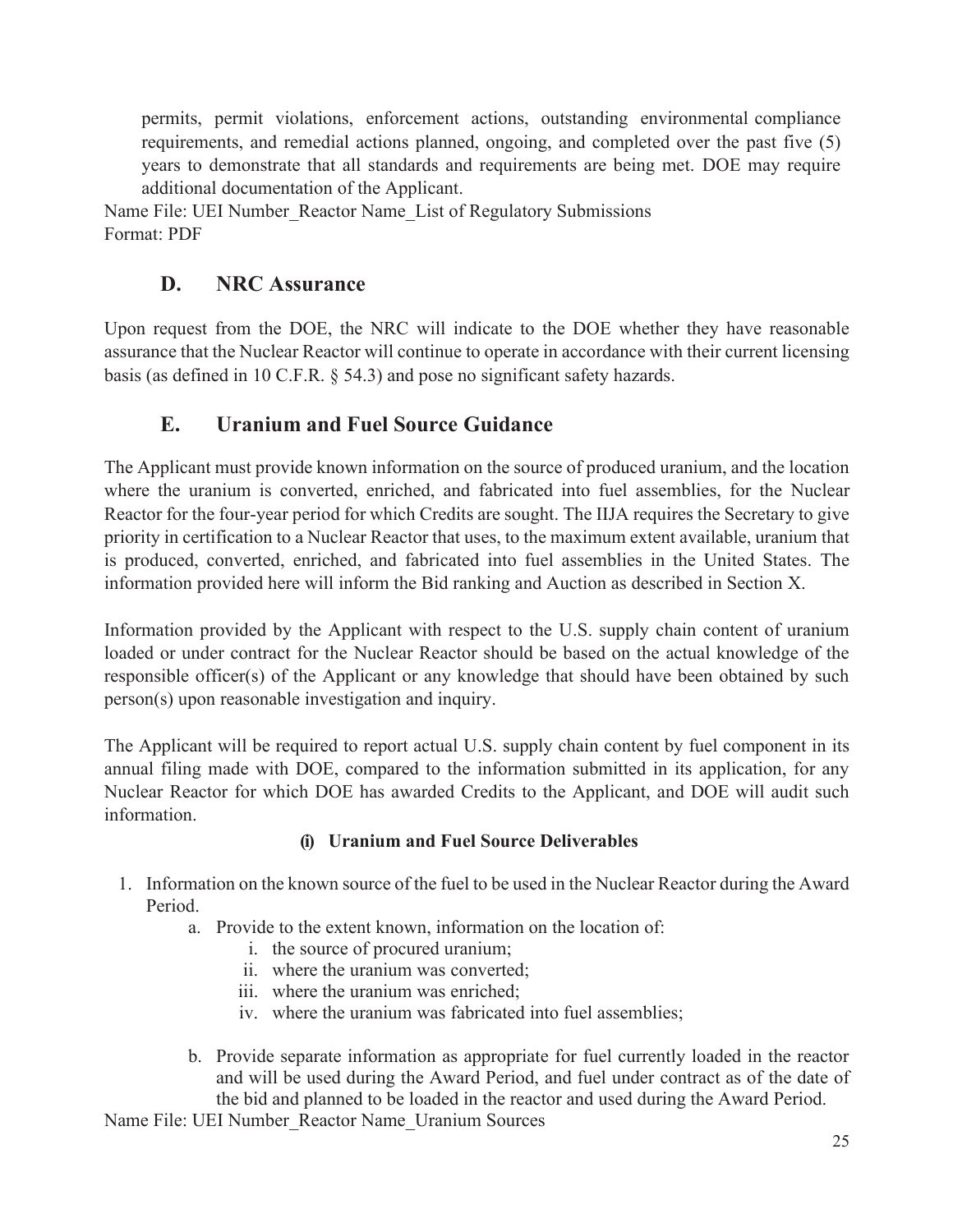#### Format: PDF

c. Provide any supporting documentation for the information reported above. Name File: UEI Number\_Reactor Name\_Uranium Sources\_Supporting Format: PDF, Excel

- 2. A calculation of the domestic content for produced uranium, conversion, enrichment, and fabrication services related to the nuclear fuel that would be used in the Nuclear Reactor during the Award Period.
	- a. Provide the percentage of:
		- i. uranium that was produced in the United States
		- ii. uranium converted at a facility located in the United States
		- iii. uranium enriched at a facility located in the United States
		- iv. uranium fabricated into fuel assemblies at a facility located in the United **States**
	- b. Include separate calculations as appropriate for produced uranium, conversion, enrichment, and fabrication for nuclear fuel currently loaded in the Nuclear Reactor that would be used during the Award Period and produced uranium, conversion, enrichment, and fabrication for nuclear fuel that is under contract as of the date of the bid and planned to be loaded in the Nuclear Reactor during the Award Period.
	- c. Estimate the percentage of total fuel consumed in the Nuclear Reactor during the Award Period that is currently loaded in the Nuclear Reactor and that is under contract and planned to be loaded in the Nuclear Reactor.
	- d. If the Applicant does not have sufficient knowledge to determine the U.S. supply chain content for any element of the uranium supply chain in above, report that element as zero percent domestic content.
	- e. If the Applicant owns or operates more than one Nuclear Reactor for which it is submitting a bid, the Applicant must submit in its Certification Application the U.S. supply chain content attributable specifically to the Nuclear Reactor for which it is seeking Credits.

3. A calculation of the Average Domestic Fuel Content. Name File: UEI Number\_Reactor Name\_Uranium Content Format: Excel

> a. Separately calculate the average of the four percentages provided in deliverable (1) for fuel currently loaded in the Nuclear Reactor and used in the Award Period and fuel under contract that would be consumed in the Nuclear Reactor during the Award Period.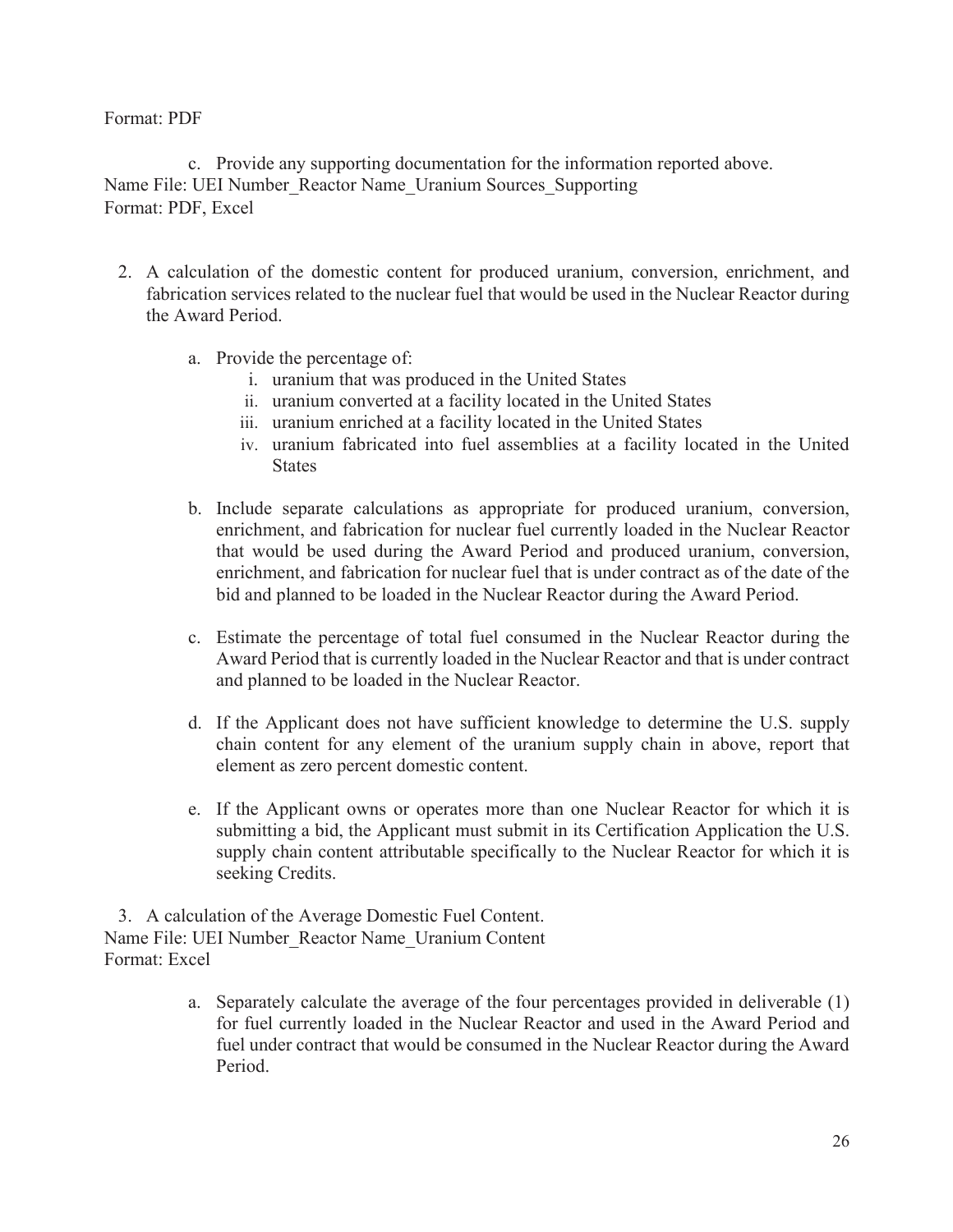b. Calculate the weighted average of the two averages calculated in point (a) above, weighting by the percentages of each fuel represents of the total amount of fuel consumed in the Nuclear Reactor during the award period as calculated in deliverable 1(c) above. This is the Average Domestic Fuel Content.

### **F. Post-Award Period Operations Plan**

Applicants must submit a detailed plan with references to supporting documentation and calculations describing how the Nuclear Reactor would sustain operations in the Post-Award Period (I) without receiving additional Credits; or (II) with the receipt of additional Credits of a lower amount than the Credits allocated during the Award Period.

The Post-Award Period Operations Plan must provide sufficient detail to enable DOE to assess how changes to the Nuclear Reactor's business model translate to lower costs and/or higher revenue sufficient to sustain operations beyond the Award Period. In particular, the Applicant must describe any changes to its business model that result in a lower operating loss than that estimated in Section VII.B. All information requested in this section refers to the four-year period immediately following the Award Period.

#### **(i) Post-Award Period Operations Plan Deliverables**

1. A narrative description of the Applicant's plan to sustain operations in the Post-Award Period (I) without receiving additional Credits; or (II) with the receipt of additional Credits of a lower amount than the Credits allocated during the Award Period. Applicant's analysis should be consistent with the economic factor calculations submitted in accordance with Section VII.B.

Name File: UEI Number\_Reactor Name\_Post-Award Sustainability Plan Format: PDF

- 2. Estimate of revenue in \$/MWh that the Nuclear Reactor must achieve to sustain operations in the Post-Award Period given forecasts of future market conditions in the absence of additional Credits.
- 3. Any existing policy barriers that prevent the Applicant from making changes to its business model or operations that would otherwise contribute to the Nuclear Reactor's ability to sustain operations after the Award Period.

Name File: UEI Number Reactor Name Policy Barriers Format: PDF

## **G. Workforce and Labor Considerations**

In alignment with the policy set forth in Sections XV and XVI, Applicants must submit a brief description of their plan with clear milestones that align to the award period to provide their workforce with high quality jobs, the free and fair opportunity to join a union, and family supporting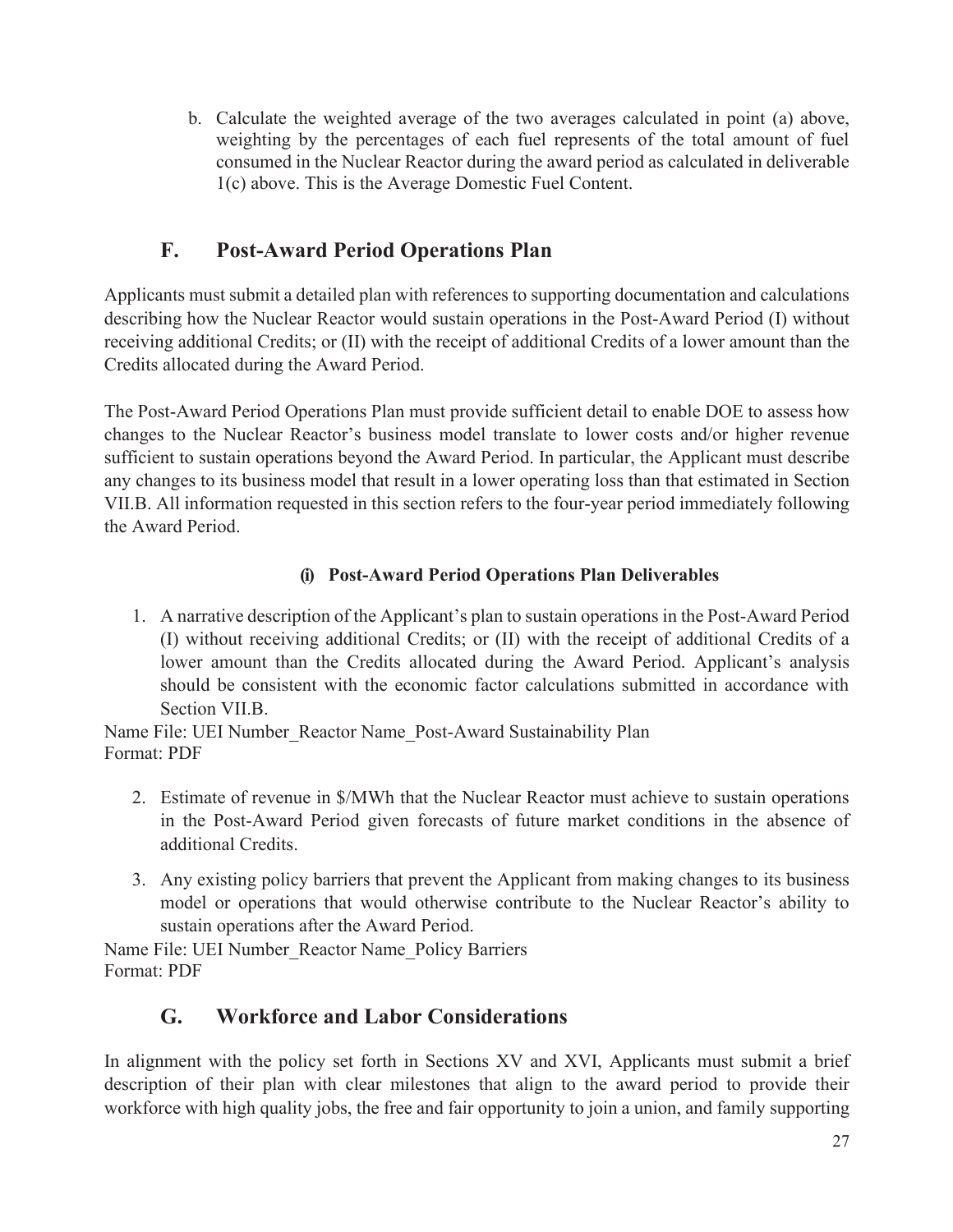wages. Additionally, Applicants should submit a Diversity, Equity, Inclusion, and Accessibility plan with clear milestones that align to the Award Period.

#### **(i) Workforce and Labor Considerations Deliverables**

- 1. A written narrative describing workforce development and retainment efforts and plans, as well as labor standards and practices, along with clear milestones that align with the Award Period. Please include information on any of the following, as applicable:
	- a. Please include the following baseline data:
		- i. Jobs that would be created and/or protected by CNC Program support;
		- ii. Workforce demographics including average wage by job category; and
		- iii. For each of the past three years, the number of employees who were eligible to join a union and the number of employees who are union members.
	- b. Union neutrality agreements;
	- c. Project labor agreements (PLAs) and community workforce agreements (CWAs);
	- d. Local hire practices;
	- e. Utilization of registered apprenticeship programs or other joint labor-management training programs;
	- f. Assurances to prevent worker misclassification as independent contractors rather than employees;
	- g. Professional certifications and licenses;
	- h. Responsible contractor screen to ensure compliance with labor laws and labor standards; and
	- i. Improved access to employment opportunities for underrepresented and disadvantaged communities by:
		- i. community workforce agreements with specified targets for local hire of priority populations; and
		- ii. first-source hiring from supported community-based pre-apprenticeship programs.

Name File: UEI Number\_Reactor Name\_Workforce Narrative Format: PDF

2. Diversity, Equity, Inclusion, and Accessibility (DEIA) Plan that describes the actions the Nuclear Reactor is currently taking or will take to foster a welcoming and inclusive environment, support people from underrepresented groups, advance equity, encourage the inclusion of individuals from these groups, and to ensure equal access to employment and participation in activities for people with disabilities. DEIA plan should also describe the extent to which the Nuclear Reactor benefits underserved communities.

Name File: UEI Number\_Reactor Name\_DEIA Plan Format: PDF

### **H. Community Engagement and Impact**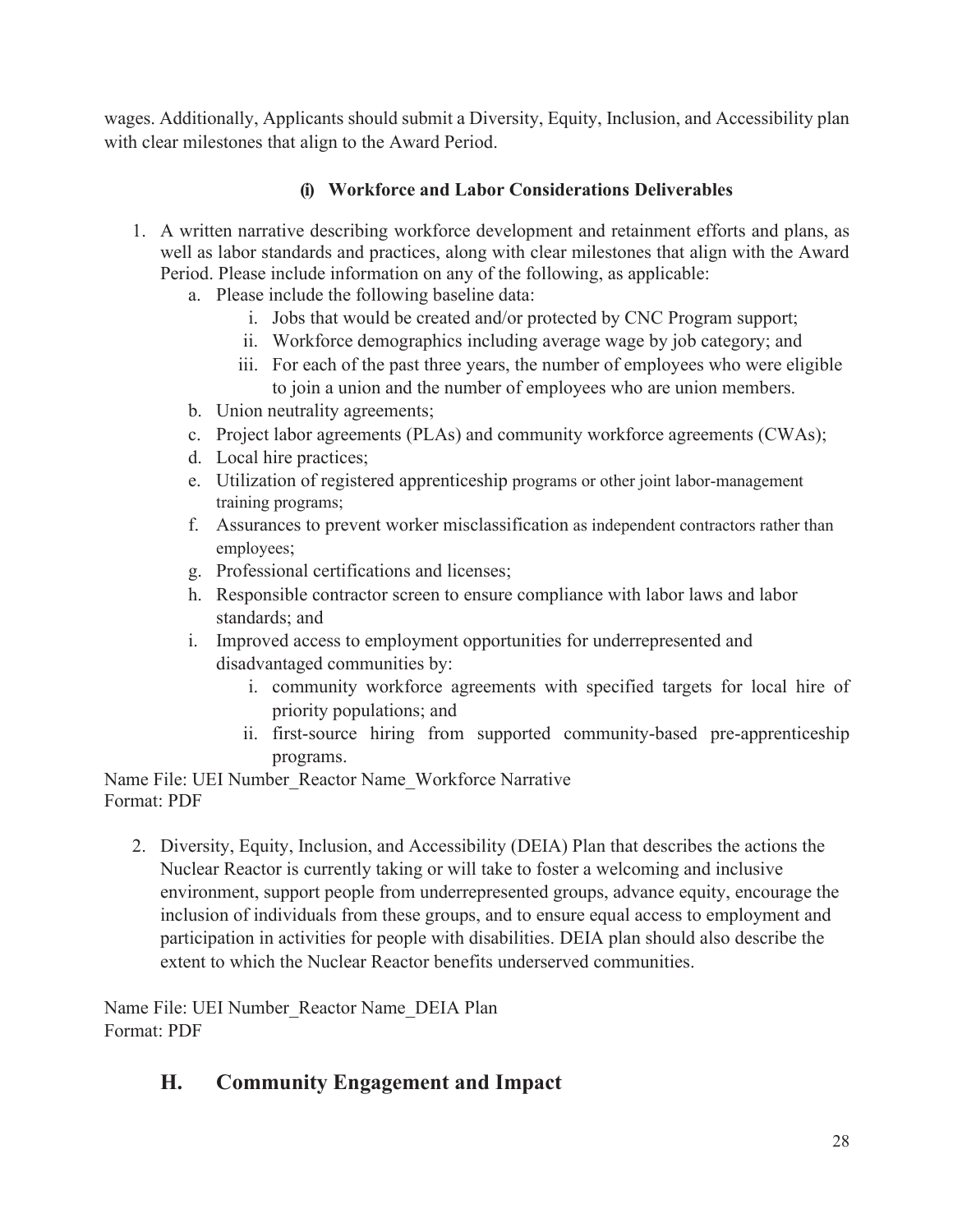In alignment with the policies set forth in Section XVI, Applicants must submit a brief description of existing community engagement plans along with clear milestones that align with the Award Period and identify additional community engagement activities related to the continued operation of the facility, including any targeted outreach to environmental justice communities or other underserved populations. At a minimum, the community engagement plan should identify communities in the vicinity, describe specific outreach to these communities, explain engagement opportunities, summarize feedback received, and outline steps to address such feedback.

#### **(i) Community Engagement and Impact Deliverables**

- 1. A written narrative describing existing and proposed community engagement efforts related to the ongoing operation of the facility, along with clear milestones that align with the Award Period including the following information:
	- a. Communities in the vicinity of the facility;
	- b. Financial support to communities and community organizations in the vicinity of the facility, including local taxes, PILOTs, and other contributions;
	- c. Description of outreach to external non-project partners/stakeholders including Community Based Organizations (CBO), Disadvantaged Communities (DAC),<sup>14</sup> federally recognized Indian Tribes, state and local governments, economic development organizations, and labor representatives;
	- d. Current and future engagement opportunities;
	- e. Feedback received from stakeholders and federally recognized Indian Tribes
	- f. Steps to address feedback where necessary

Name File: UEI Number\_Reactor Name\_Community Engagement Narrative Format: PDF

2. Worker and community transition plans to prepare for the eventual closure of the plant. Name File: UEI Number\_Reactor Name\_Closure Transition Plans Format: PDF

### **I. Credit Redemption Agreement**

Applicants that are selected for a Conditional Award of Credits will be required to enter into a Credit Redemption Agreement in order for DOE to make a Final Award. The Credit Redemption Agreement will govern the relationship of DOE and the Selected Nuclear Reactor following final redemption of Credits in exchange for Payments. A draft copy of the Credit Redemption Agreement is attached as Appendix B.

DOE will not execute any Credit Redemption Agreement or make any Final Award until it has

28.pdf#:~:text=The%20following%20Interim%20Implementation%20Guidance%20for%20the%20Justice40,existing %20authorities%20in%20order%20achieve%20the%2040-percent%20goal. Additional J40 guidance is forthcoming and will be reflected in the CNC Program.

 $14$  The Justice40 initiative, created by Executive Order 14008, establishes a goal that 40% of the overall benefits of certain federal investments flow to (DACs). The Justice40 Interim Guidance provides a broad definition of DACs. *See Memorandum on Interim Implementation of Guidance for the Justice40 Initiative*, M-21-28 (Jul 20, 2021), https://www.whitehouse.gov/wp-content/uploads/2021/07/M-21-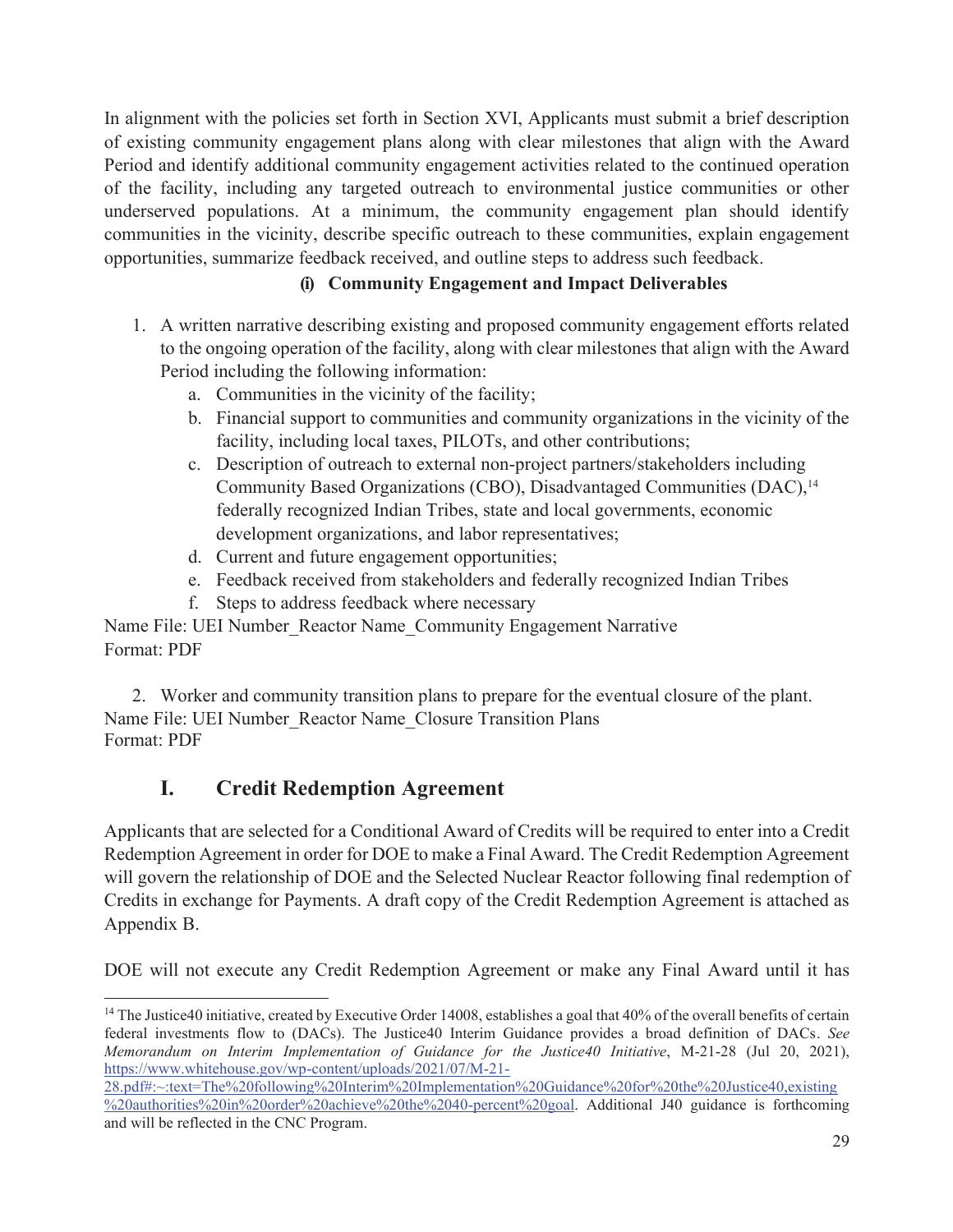completed its obligations pursuant to the National Environmental Policy Act (NEPA),<sup>15</sup> Section 106 of the National Historic Preservation Act,<sup>16</sup> and any other obligations pursuant to relevant environmental laws (e.g., Endangered Species Act).<sup>17</sup>

Each Applicant is directed to include with its Certification Application a redline draft showing any requested changes to the Credit Redemption Agreement with margin notations explaining the basis for its requested changes, or to affirmatively state that it has no requested changes to the Credit Redemption Agreement. Any Applicant comments should be directed at improving the clarity of the Credit Redemption Agreement and promoting the effective administration of the Credits. Applicants are expressly directed not to request a change that alters the commercial terms set forth in this Guidance or in the Credit Redemption Agreement. DOE at its discretion may accept or reject the requested changes to the Credit Redemption Agreement, or determine to conduct negotiation of any requested changes. DOE's decision to extend a Conditional Award to an Applicant does not mean that DOE has accepted or will accept any of the redline edits that the Applicant has included with its Application.

Name File: UEI Number\_Reactor Name\_CRA Redline Format: MS Word

## **VIII. Review of Applications for Certification**

Certification Applications will be evaluated using the certification criteria set forth in Section VII of this Guidance. The evaluation is an assessment of the Applicant against the criteria.

DOE uses independent judgment to certify Applicants whose applications meet the criteria. The evaluation of the Certification Applications together with the recommendations of any external reviewers DOE deems appropriate to consult will be considered by DOE in performing an integrated assessment of the Certification Applications to determine which meet the certification criteria. The certification designation will be documented in the Certification Decision.

## **IX. Guidance on Bid Submissions**

While both the Certification Application and Bid for Award Period 1 are due on or before May 19, 2022, only those Nuclear Reactors that are certified will be eligible to participate in the Bid process and Auction. The Bids of Applicants who are not certified shall remain sealed and will not be returned by DOE. Moreover, certification does not guarantee that DOE will allocate Credits to a Certified Nuclear Reactor.

The Applicant shall submit its sealed Bid for Award Years 1–4 via the bid sheet provided in

<sup>15</sup> 42 U.S.C. § 4321 *et seq*.

<sup>16</sup> 54 U.S.C. § 306108.

<sup>17</sup> 16 U.S.C. § 1531 *et seq*.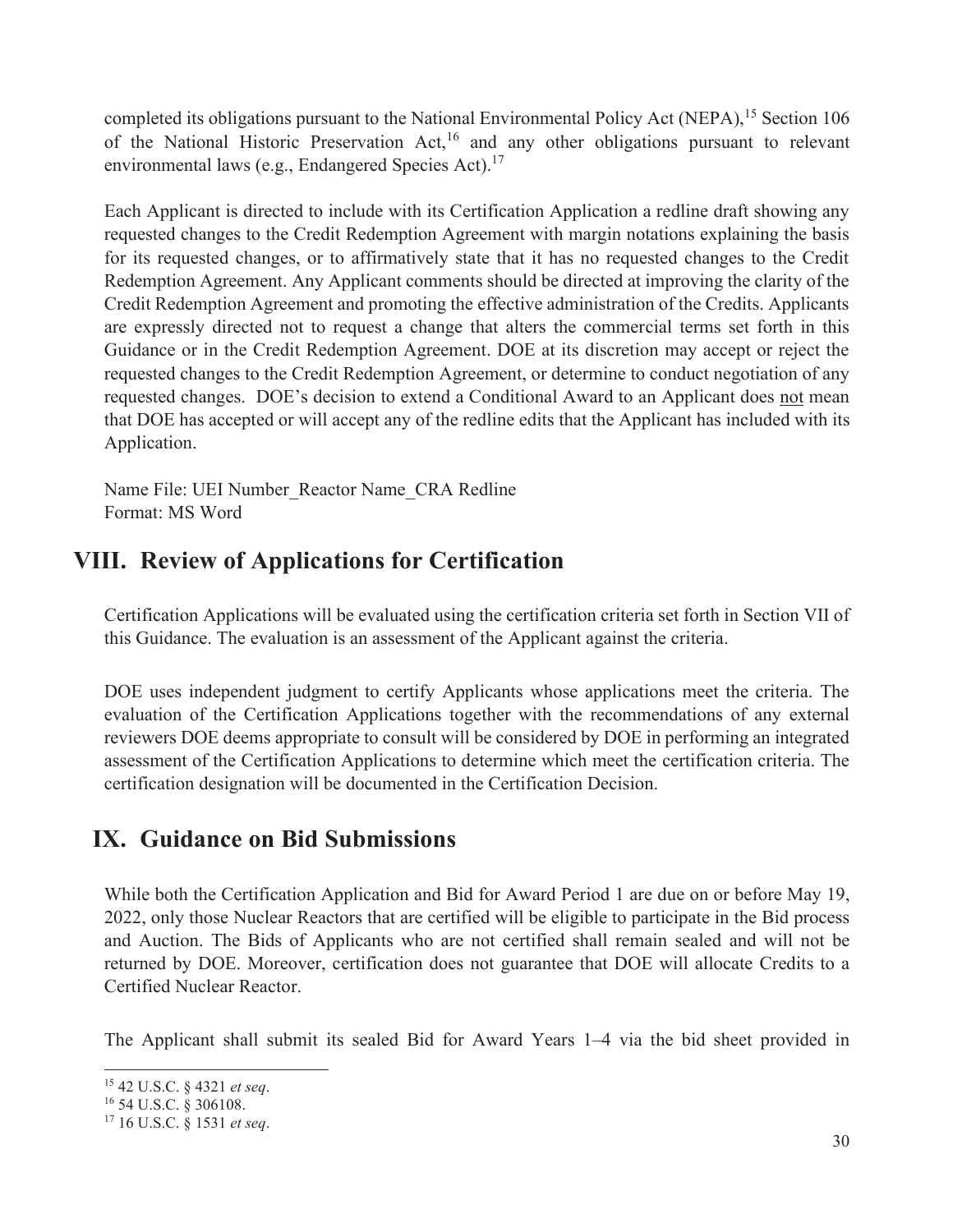Appendix C, including, for each Award Year, the Credits desired, committed generation, and the average Credit price per megawatt-hour. As specified in 42 U.S.C. § 18753(d)(1)(A), the Applicant's average price per megawatt-hour of the Credits desired shall not exceed the average projected annual operating loss in dollars per megawatt-hour the Applicant submitted in its Certification Application.

The Applicant will also submit its Average Domestic Fuel Content calculated as directed in Section VII.E. This will be used to adjust the bid ranking during the auction as described in Section X below.

An Applicant that submits a Certification Application for multiple reactor units located at the same site may choose to submit a single bid covering all reactor units contained in the Certification Application or individual bids for each reactor unit. If the Applicant chooses to submit individual bids for each reactor unit, the Applicant assumes the risk that not all units at the site will clear the auction.

The Applicant must submit a letter certifying that they did not share bid amounts, strategies, or other bidding information with other potential Applicants using the certification in Appendix D.

# **X. Review of Bids, Auction, and Allocation of Credits**

#### **A. Overview**

Note that, over the life of the program, DOE has the authority to obligate up to \$6,000 million of Credits that were appropriated in IIJA. Of that amount, DOE has authority and appropriations sufficient to obligate \$1,200 million of Credits for the first Award Year of the first Award Period. Any Credits allocated in excess of \$1,200 million during the first Award Period would be conditioned, in the Credit Redemption Agreement, on the availability of appropriations and availability of funds for future Award Years.

To be clear, however, DOE does not anticipate awarding the full available amount in the first award cycle. In deciding how much funding to award in the first award cycle, DOE will consider, among other factors, the following objectives: (a) allocating Credits to as many Certified Nuclear Reactors as possible, to the maximum extent practicable, (b) maximizing the cost effective use of available funding, and (c) ensuring that sufficient funding remains to provide a reasonable opportunity for Nuclear Reactors to be awarded credits in future award cycles during the term of the CNC Program.

Further, the value of those Credits that are issued but not paid out in accordance with the adjustment mechanisms specified in Section XI.B will remain available for use in future award cycles.

#### **B. Auction Process**

Credits will be allocated via a pay-as-bid auction as described here, to allocate Credits to as many Certified Nuclear Reactors as possible as directed by the statute.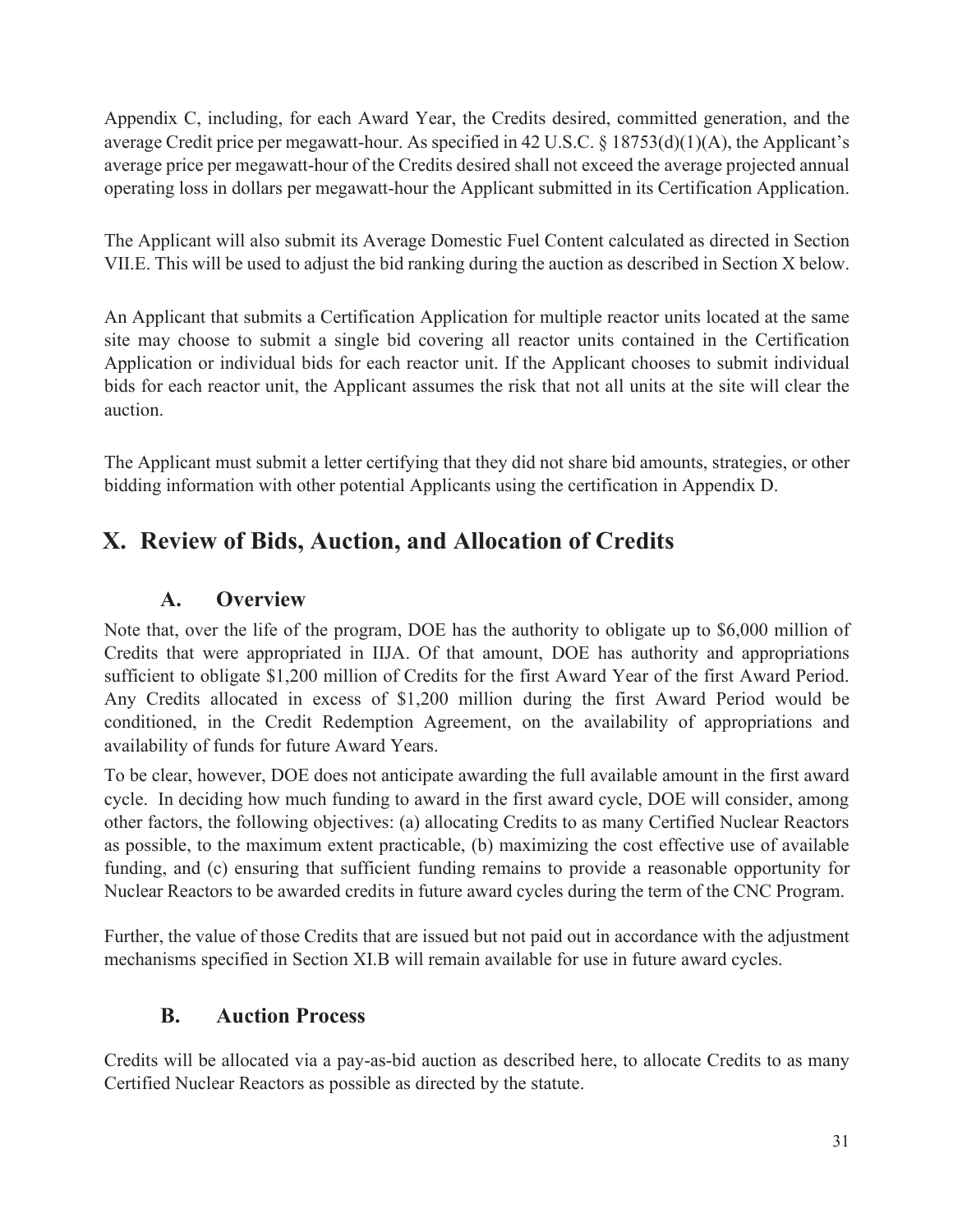The Average Desired Credit Price over the Award Period in dollars per megawatt-hour included in Bids from Certified Reactors will be adjusted downwards to preference Certified Reactors with higher domestic fuel content. This Adjusted Bid Credit Price will only be used to determine the ranking of bids and will be calculated as defined by the formula below.

Adjustment Factor =  $1 - (Average Domestic Field Content \times 0.05)$ 

Adjusted Bid Credit Price = Adjustment Factor × Average Desired Credit Price

Bids will be ranked according to their Adjusted Bid Credit Price in dollars per megawatt-hour from lowest to highest. In the situation that two Bids have the same Adjusted Bid Credit Price, the one with the larger amount of committed generation will be ranked lower. Starting with the lowest ranked Bid, the total Desired Credits in dollars over the Award Period for each Bid will be subtracted from the total Credits available in the auction. This will be repeated for each subsequent Bid until either all Bids are fully allocated or there are insufficient Credits remaining in the auction to fully allocate to the next ranked bid. Subsequent higher ranked bids may be allocated Credits if there are sufficient credits remaining available in the auction to fully allocate to a Bid. Any unused Credits that remain after the first auction and allocation of Credits will be retained by DOE and may be allocated in future auctions.

Nuclear Reactors that are issued Conditional Award Decisions will be publicly announced along with the number of credits allocated and the average \$/MWh credit price. Nuclear Reactors that submitted a Bid but were not allocated Credits will not be publicly announced. If a Certified Nuclear Reactor is not allocated any Credits, it may reapply for certification in subsequent award periods.

DOE reserves the right, without qualification, to reject any or all Bids. In the event that (1) fewer than three Nuclear Reactors are Certified in the award cycle, or (2) all Certified Nuclear Reactors in an award cycle share an Owner, Operator, or parent company of an Owner or Operator, DOE reserves the right to select any submitted Bid as a basis for negotiation and award if it determines that acceptance of one or more Bids is not in the public interest.

DOE may modify this auction process described here for future Award Periods and would explain such modifications in updated Guidance published in advance of those Award Periods.

# **XI. Award Administration Information**

### **A. Award Notices**

- 1. Certification Decision: In accordance with 42 U.S.C. § 18753(c)(2)(B), DOE shall issue a written notice of the Certification Decision to each Applicant with the following content:
	- a. a Notice of Certification that the Applicant's Nuclear Reactor is a Certified Nuclear Reactor; or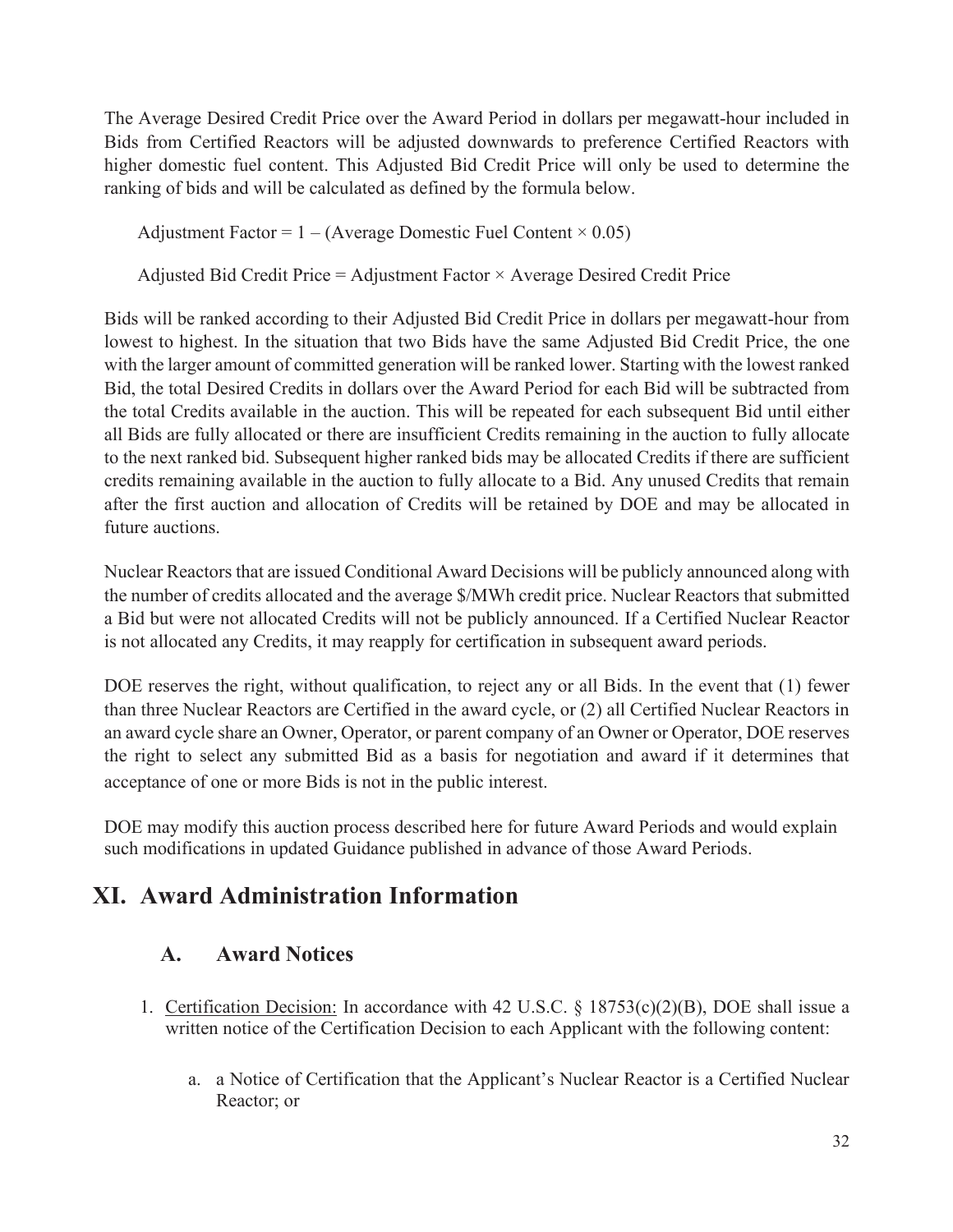- b. if the Applicant does not meet the certification requirements of this program, a written notice denying the Certification Application with an explanation of the basis for denial.
- 2. Conditional Award Decision: The initial announcement of award after DOE has conducted the Auction but prior to Credit Redemption Agreement review and signature by the Selected Nuclear Reactor, is a conditional award decision. Execution of the Credit Redemption Agreement by the Selected Nuclear Reactor and DOE is a necessary precondition of a Final Award Selection.
- 3. Final Award Selection: The date upon which the Selected Nuclear Reactor's Credit Redemption Agreement becomes effective, and it would be awarded Credits.

### **B. Payments**

- 1. Credit Voucher. A Selected Nuclear Reactor shall receive Credits in the form of a voucher for Payment. The amount of the Credits will be no more than the product of (a) the price per megawatt-hour and (b) the committed megawatt-hours of generation for Award Years 1–4, each as set forth in the Selected Nuclear Reactor's Bid. The Award Period covered by the Credits will begin on the date that DOE issues the Final Award Selection.
- 2. Adjustment of Annual Payments. Payments of Credits will be adjusted downwards if, at the end of an Award Year, either the:
	- a. Total actual revenue for the Award Year exceeds the amount of revenue projected for that Award Year in the Nuclear Reactor's Certification Application and Bid; or
	- b. Total actual capital expenditures categorized as Enhancements or Sustaining for the Award Year do not exceed the projected expenditures for those two categories for that Award Year as projected in the Nuclear Reactor's Certification and Bid.

If either one or both of the above cases occur, then the Payments for the Award Year will be reduced according to the formulas below. Capital costs should be reported as the amount annually depreciated or amortized and recorded according to GAAP and not as spent.

Revenue Adjustment = Actual Revenue – Projected Revenue

Capital Adjustment = (Projected Enhancement and Sustaining Capital Costs) – (Actual Enhancement and Sustaining Capital Costs)

Annual Payment = Annual Credits –Revenue Adjustment – Capital Adjustment

The Selected Nuclear Reactor may request adjustment of current and future year Payments, not to exceed the maximum value of the award. DOE may decide whether or not to approve such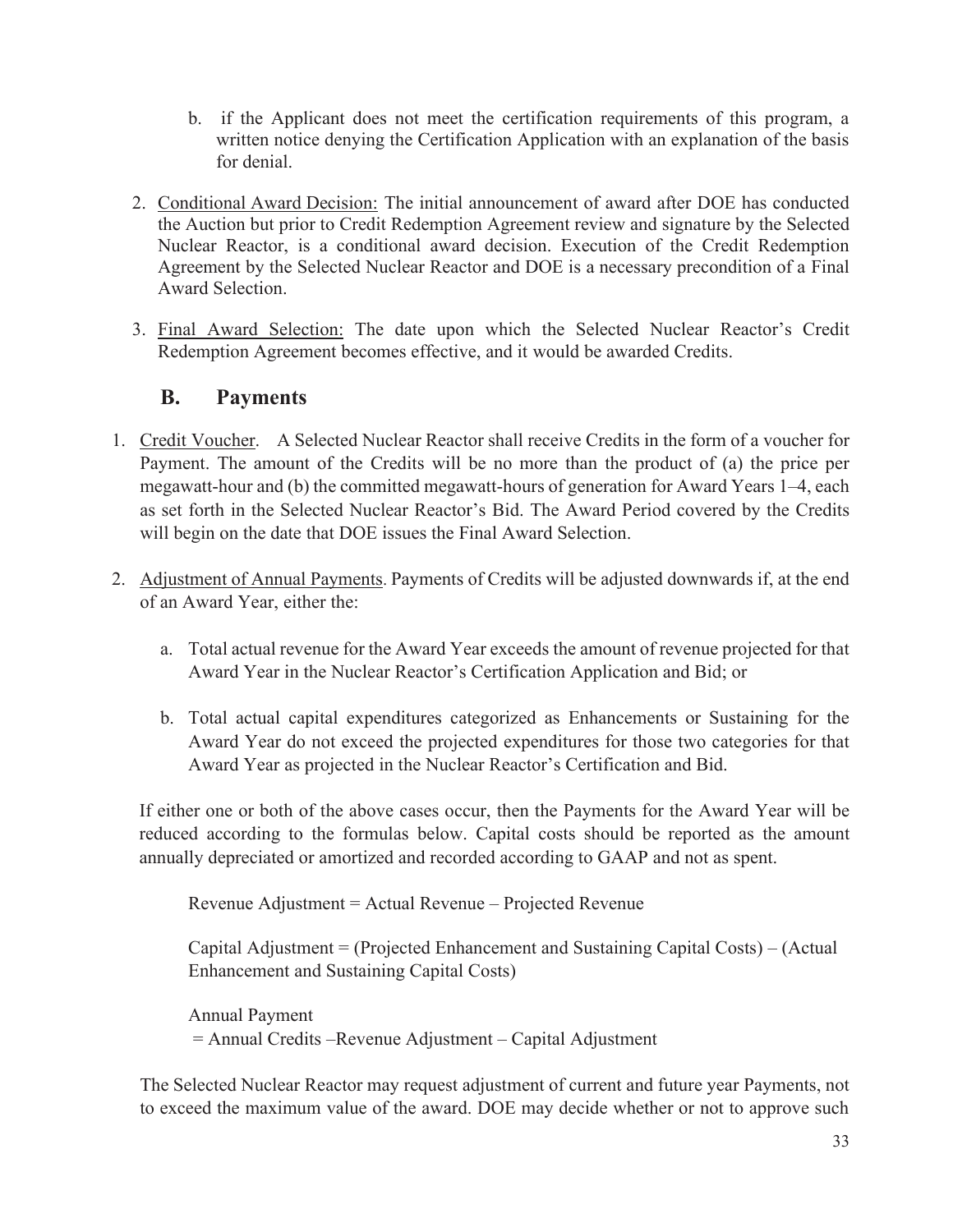requests.

- 3. Request for Payments. A Selected Nuclear Reactor shall submit a Payment Certificate to make a request for Payments. The Payment Certificate shall be submitted to DOE within ninety (90) days after the completion of the applicable Award Year. The Payment Certificate shall include:
	- a. The actual generation, costs, revenues for the applicable Award Year, itemized according to the same categories Section VII.B(i);
	- b. The amount of Credits in dollars for which payment is requested, adjusted as appropriate according to the equations listed in (2) above;
	- c. An attestation from a responsible representative of the Selected Nuclear Reactor that (1) the Selected Nuclear Reactor did not terminate operations during the Award Year that is the subject of the Payment Certificate, together with supporting data that sets forth the capacity factor, availability factor, and megawatt-hours of the Selected Nuclear Reactor for the Award Year, and (2) the Selected Nuclear Reactor would have operated at an annual loss, including risk as used in the Nuclear Reactor's Certification Application, during the Award Year that is the subject of the Payment Certificate in the absence of the allocation of Credits included in the Payment Certificate; and
	- d. Supporting calculations demonstrating that the Selected Nuclear Reactor would have operated at a loss for the Award Year, prepared in a manner in all material respects consistent with the information and calculations included in the Selected Nuclear Reactor's Certification Application as defined in Section VII.B(i).
- 4. Payments. DOE shall pay to the Selected Nuclear Reactor, within thirty (30) days of submission by the Selected Nuclear Reactor of a complete Payment Certificate, the amount of Payments supported by the Payment Certificate less any adjustments as described above. Payments for any Award Year is subject to the availability of appropriations for such purpose.
- 5. Credit Adjustment Requests by the Nuclear Reactor. Section 2.4.3 of the Credit Redemption Agreement identifies limited circumstances under which the Selected Nuclear Reactor may request a shift of Credits allocated between fiscal years. Section 2.5 of the Credit Redemption Agreement describes the process whereby the Selected Nuclear Reactor may request that increased revenues attributable to a project that increases its production of electricity not be factored into the payment adjustment for the applicable fiscal year. The decision whether to accommodate any such request is at the sole discretion of DOE, and in no event will any increase in the total amount of Credits awarded to the Selected Nuclear Reactor be considered.

## **C. Oversight**

1. Annual Reporting Requirements. Not later than thirty (90) days following the completion of an Award Year for which the Nuclear Reactor has been allocated Credits, the Owner or Operator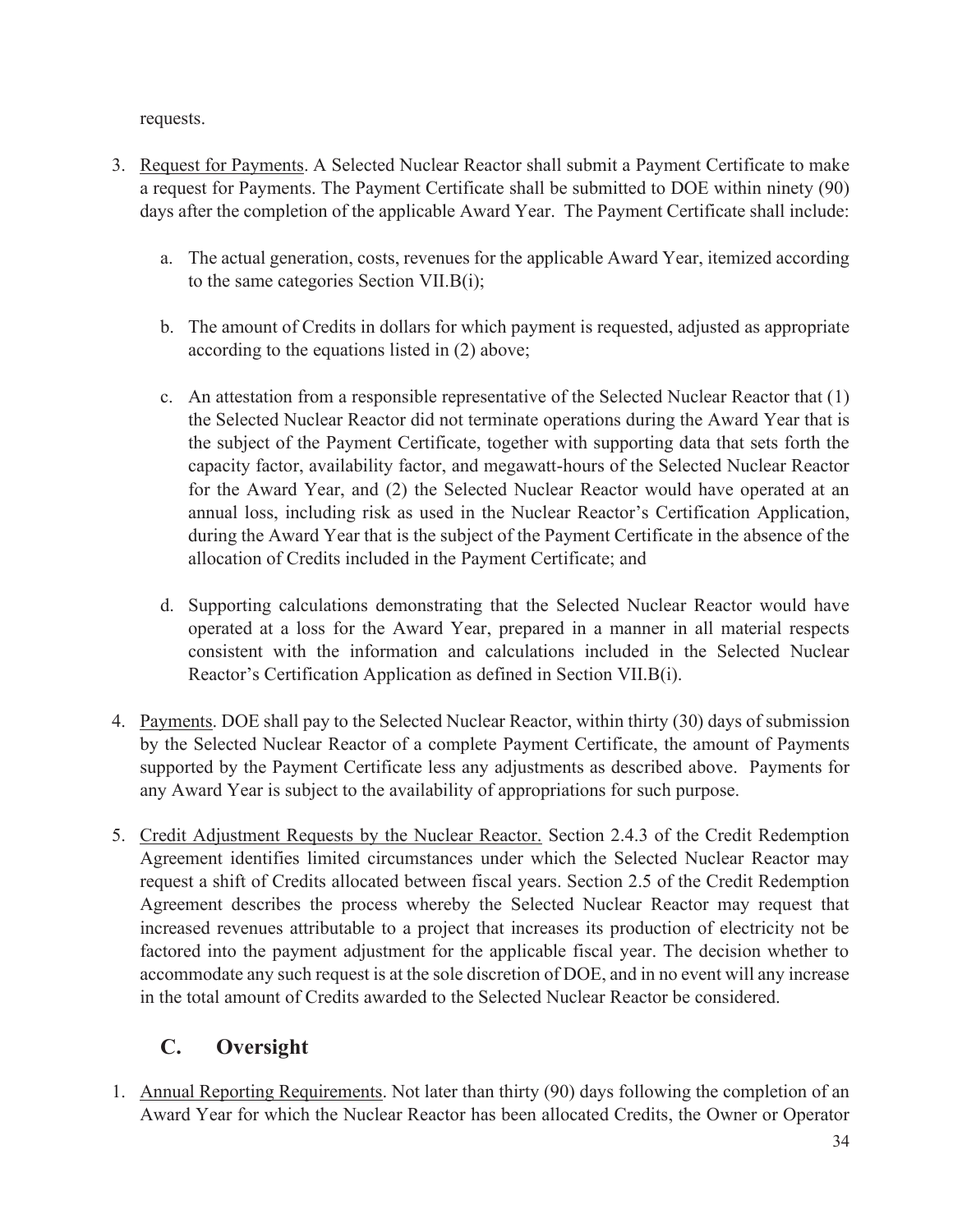shall provide to DOE an annual report containing the information as set out in Article 3 of the Credit Redemption Agreement.

2. Audit. DOE will audit the Selected Nuclear Reactor as part of DOE's review of the Payment Certificates submitted for Annual Payments as provided in the Credit Redemption Agreement. Such audit may include the operation of the Nuclear Reactor, the financial condition of the Selected Nuclear Reactor, and such other areas of inquiry as determined by DOE. The Selected Nuclear Reactor shall be obligated to cooperate with any such audit as a condition to continued Payments.

### **D. Recapture**

- 1. Recapture. DOE may recapture the allocation of Credits by canceling all or any portion of the unpaid Credits, if during the Award Period the Selected Nuclear Reactor (a) terminates operations; or (b) does not operate at an annual loss in the absence of the allocation of Credits awarded by DOE. DOE may determine to recapture Credits on the basis of a Payment Certificate submitted by a Selected Nuclear Reactor, information developed in an audit, or such other information as may become available to DOE from time to time. In addition to canceling all or any portion of the unpaid Credits, DOE may require the Selected Nuclear Reactor to disgorge any Payments previously received if DOE determines that the Payment Certificate contained a material misrepresentation of the status of operations or economic condition of the Selected Nuclear Reactor. DOE shall provide to the Selected Nuclear Reactor written notice of a determination to recapture Credits or Payments. The Credit Redemption Agreement contains further detail regarding recapture.
- 2. Duration of Credit Awards. A Selected Nuclear Reactor will be allocated Credits for the Award Period, which may be subject to appropriations sufficient to fund such Credits. A Selected Nuclear Reactor may seek to be recertified and receive an award of Credits for one or more subsequent Award Periods following the completion of any applicable Award Period for which it has been awarded Credits. In no event may DOE allocate any Credits after September 30, 2031, but any Credits that have been allocated to a Selected Nuclear Reactor on or before September 30, 2031, pursuant to an Auction completed under the CNC Program and for which appropriated funds are available will be paid out pursuant to the terms of the selected Bid and in accordance with the terms of the CNC Program.

### **E. Assignment**

1. Assignment. A Selected Nuclear Reactor may not assign or otherwise transfer any of its rights or obligations under a Credit Redemption Agreement without the prior written consent of DOE. DOE reserves the right to request all requisite information to make this determination including eligibility information as defined in this Guidance. Consent to assign or transfer is at DOE's sole discretion.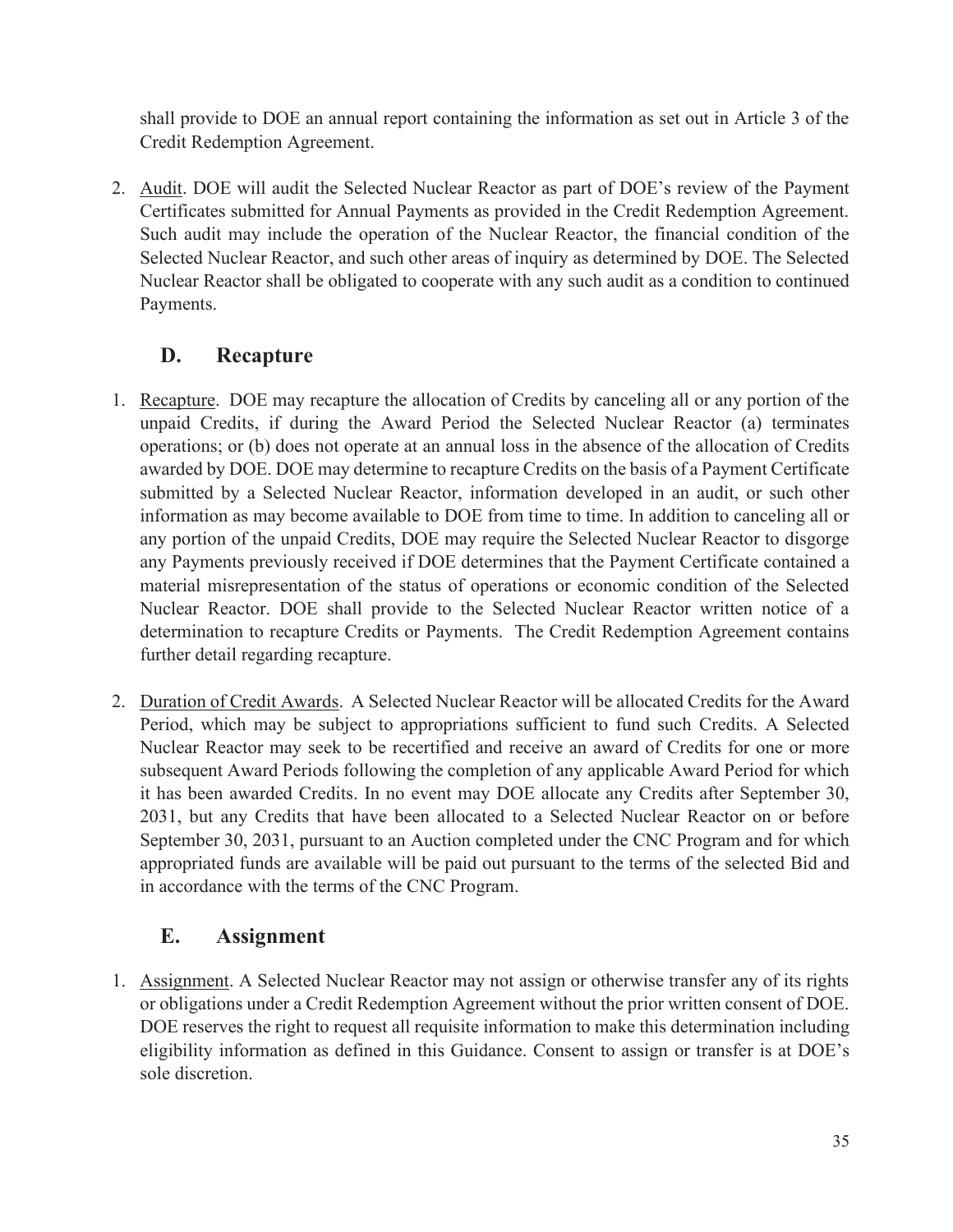## **XII. Appeals**

Applicants who are not certified or whose bids were not selected may appeal these determinations to the Contract Management Division Director, Department of Energy Office of Nuclear Energy, within ten (10) business days of the Applicant receiving the Certification Determination or bid rejection. These appeals must be in writing and shall contain:

- A concise statement of the ground(s) upon which the Applicant contests the written notice of DOE;
- · A copy of the DOE notice; and
- · Any data, documentation, or other relevant information supporting a showing by the Applicant that the denial of certification or rejection of bid was inappropriate, incorrect, or otherwise unwarranted.

The Contract Management Division Director shall make a final decision upon this appeal within ten (10) business days and notify the Applicant in writing of the final decision.

# **XIII. Confidentiality**

Security of Certification Applications and Bid submissions are primary considerations. Computer security measures in the evaluation process have been taken. DOE is committed to keeping the number of Certification Applications received and the identities of Applicants and Bidders confidential unless and until a Conditional Award Decision is made. Any external reviewers employed by DOE will execute conflict of interest (COI)/non-disclosure agreements (NDA) to ensure privacy of business practices, trade secrets, or other details that, if revealed, may cause competitive injury. DOE is committed to keeping the number of Certification Applications received and the identities of Applicants and Bidders confidential unless and until a Conditional Award Decision is made.

If a Certification Application includes trade secrets or information that is commercial or financial, or information that is confidential or privileged, it is furnished to the DOE in confidence with the understanding that the information shall be used or disclosed only for evaluation of the Certification Application. Such information will be withheld from public disclosure to the extent permitted by law, including the Freedom of Information Act. Without assuming any liability for inadvertent disclosure, DOE will seek to limit disclosure of such information to its employees and to outside reviewers when necessary for review of the Certification Application or as otherwise authorized by law. This restriction does not limit the DOE's right to use the information if it is obtained from another source.

Full Certification Applications, and other submissions containing confidential, proprietary, or privileged information must be marked as described below. Failure to comply with these marking requirements may result in the disclosure of the unmarked information under the Freedom of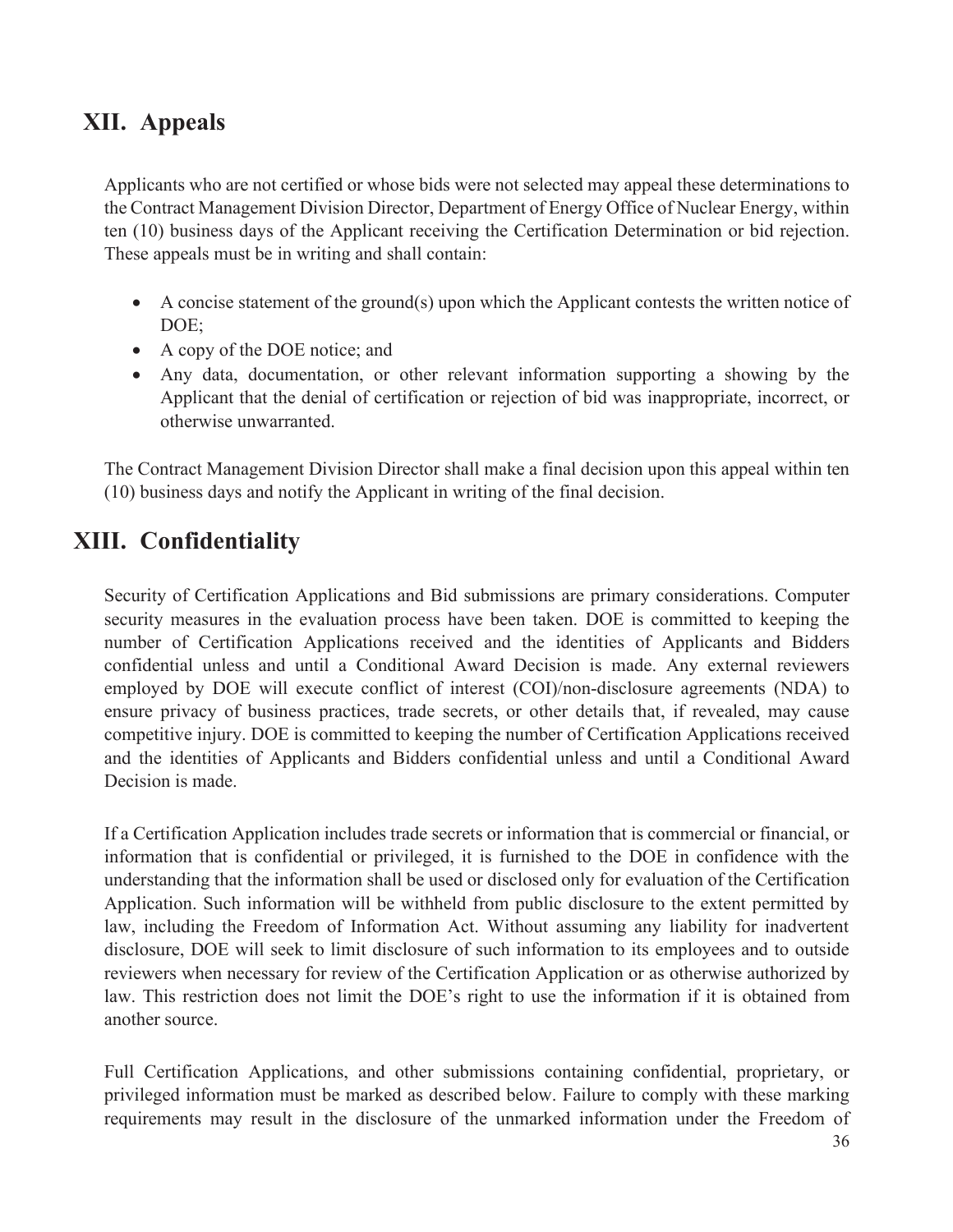Information Act or otherwise. The U.S. Government is not liable for the disclosure or use of unmarked information and may use or disclose such information for any purpose.

The Certification Application and any attachments must be marked as follows and identify the specific pages containing trade secrets, confidential, proprietary, or privileged information:

#### **Notice of Restriction on Disclosure and Use of Data:**

Pages [list applicable pages] of this document may contain trade secrets, confidential, proprietary, or privileged information that is exempt from public disclosure. Such information shall be used or disclosed only for evaluation purposes or in accordance with a financial assistance or loan agreement between the submitter and the DOE. The DOE may use or disclose any information that is not appropriately marked or otherwise restricted, regardless of source. [End of Notice]

The header and footer of every page that contains confidential, proprietary, or privileged information must be marked as follows: "Contains Trade Secrets, Confidential, Proprietary, or Privileged Information Exempt from Public Disclosure." In addition, each line or paragraph containing proprietary, privileged, or trade secret information must be clearly marked with double brackets or highlighting.

## **XIV. Infrastructure Investment and Jobs Act**

The IIJA helps DOE deliver a more equitable clean energy future for the American people by:

- Investing in American manufacturing and workers;
- · Expanding access to energy efficiency and clean energy for families, communities, and businesses;
- Delivering reliable, clean, and affordable power to more Americans;
- · Building the technologies of tomorrow through clean energy demonstrations; and
- Ensuring that all communities receive the benefits of the transition to a clean energy economy.

Be advised that special terms and conditions may apply to projects funded by the IIJA relating to:

- Reporting, tracking and segregation of incurred costs;
- Reporting on job creation and preservation;
- Publication of non-confidential information on the Internet;
- · Access to records by Inspectors General and the Government Accountability Office;
- Protecting whistleblowers and requiring prompt referral of evidence of a false claim to an appropriate inspector general; and
- · Certification and Registration.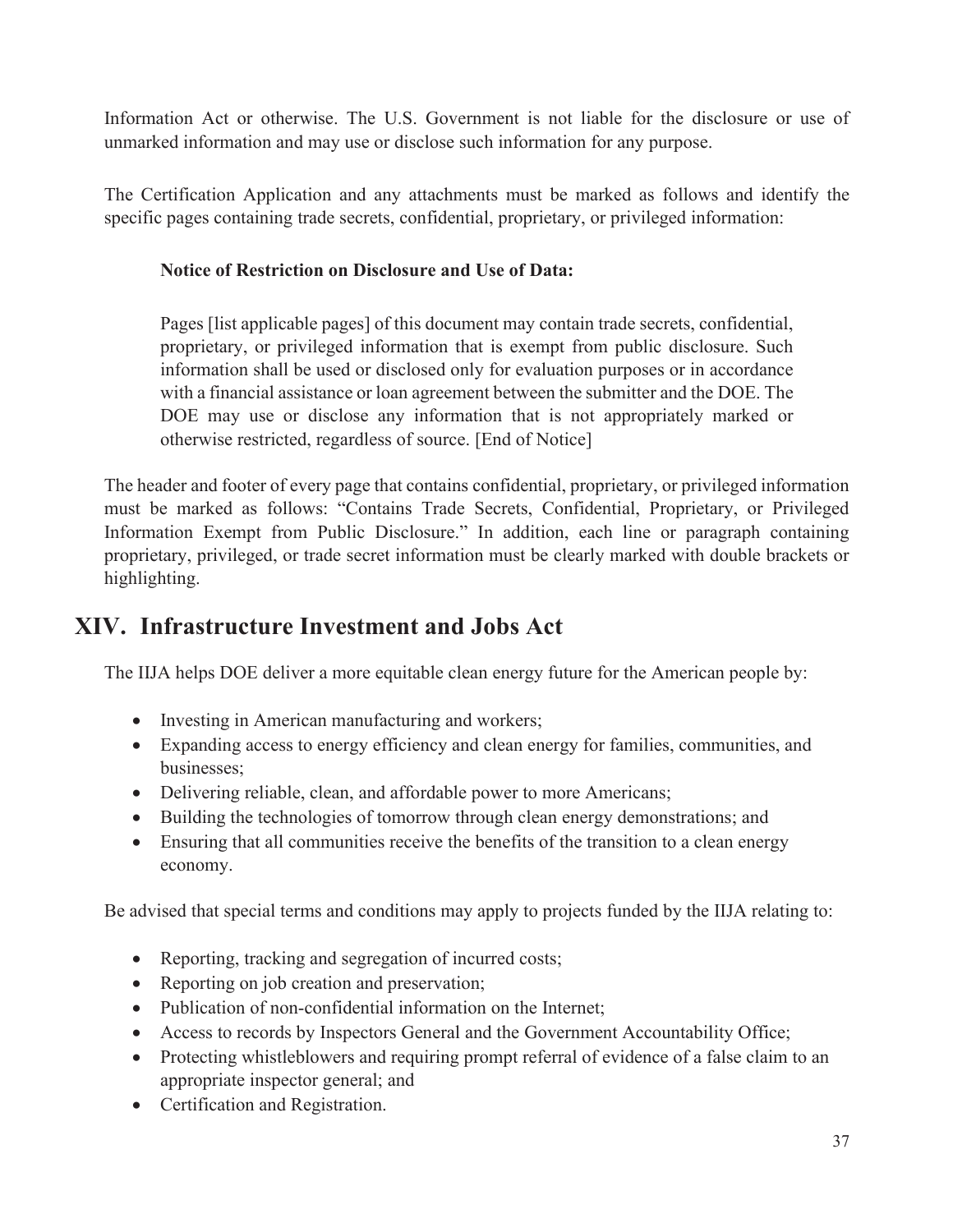Recipients of funding appropriated by the IIJA must comply with requirements of applicable Federal, State, and local laws, regulations, DOE policy and guidance, and instructions in this Guidance, unless relief has been granted by DOE.

## **XV. Job Growth and Quality**

Strengthening prosperity—by expanding good, safe jobs and supporting job growth through investments in domestic manufacturing—are key goals set by the President, discussed in depth in his Executive Orders on Ensuring the Future Is Made in All of America by All of America's Workers (E.O. 14005), Tackling the Climate Crisis at Home and Abroad (E.O. 14008), Worker Organizing and Empowerment (E.O. 14025), Boosting Quality of Federal Construction Contracts (E.O. 14063), and Promoting Competition in the American Economy (E.O. 14036).

In keeping with the Administration's goals, and as an agency whose mission includes strengthening our country's energy prosperity, the Department of Energy strongly supports investments that improve job quality through the adoption of strong labor standards, support responsible employers, improve job access, foster safe, healthy, and inclusive workplaces and communities, and develop a diverse workforce well-qualified to build and maintain the country's energy infrastructure and grow domestic manufacturing.

As part of the Annual Reporting Requirements, Selected Nuclear Reactors will be required to provide information about how their project will support these goals, specifically:

- The number of individuals employed by the Nuclear Reactor and information on those employee's job classifications, wages, benefits, demographics, veteran status, union representation, and residence; and
- · Information on training programs provided to employees, or options for inclusion in employee ownership systems.

## **XVI. Diversity, Equity, Inclusion and Accessibility and Justice40 Initiative**

It is the policy of the Administration that:

[T]he Federal Government should pursue a comprehensive approach to advancing equity<sup>18</sup> for all, including people of color and others who have been historically

 $18$  The term "equity" means the consistent and systematic fair, just, and impartial treatment of all individuals, including individuals who belong to underserved communities that have been denied such treatment, such as Black, Latino, and Indigenous and Native American persons, Asian Americans and Pacific Islanders and other persons of color; members of religious minorities; lesbian, gay, bisexual, transgender, and queer (LGBTQ+) persons; persons with disabilities; persons who live in rural areas; and persons otherwise adversely affected by persistent poverty or inequality. *See* Exec. Order No. 13,985, 86 Fed. Reg. 7009 (Jan. 20, 2021).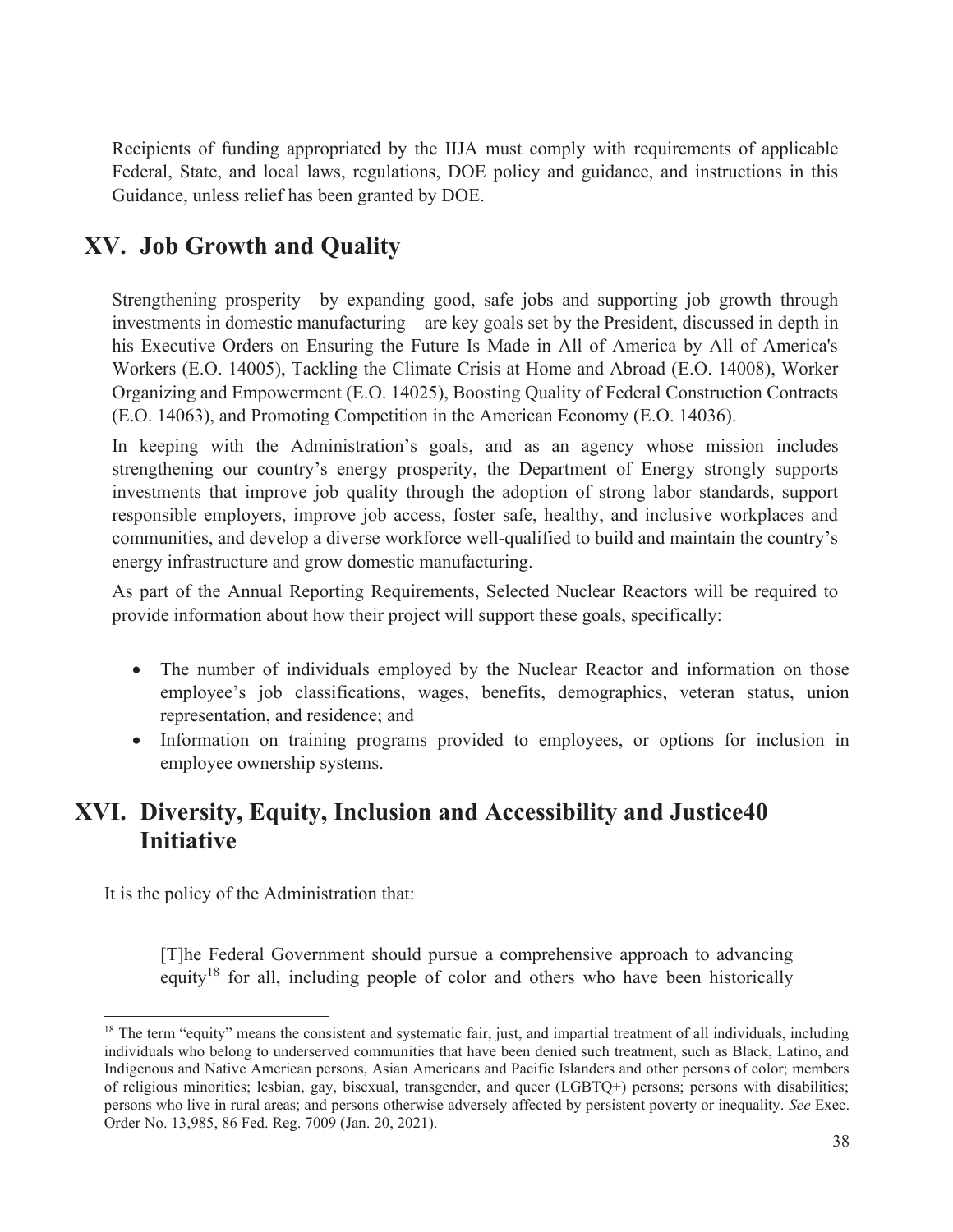underserved, marginalized, and adversely affected by persistent poverty and inequality. Affirmatively advancing equity, civil rights, racial justice, and equal opportunity is the responsibility of the whole of our Government. Because advancing equity requires a systematic approach to embedding fairness in decision‐making processes, executive departments and agencies must recognize and work to redress inequities in their policies and programs that serve as barriers to equal opportunity.

By advancing equity across the Federal Government, we can create opportunities for the improvement of communities that have been historically underserved, which benefits everyone.<sup>19</sup>

As part of this whole of government approach, this Guidance seeks to encourage the participation of underserved communities<sup>20</sup> and underrepresented groups. As part of the Annual Reporting Requirements, Selected Nuclear Reactors will be required to submit a DEIA Plan that describes the actions the Selected Nuclear Reactor is currently taking or will take to foster a welcoming and inclusive environment, support people from underrepresented groups, advance equity, encourage the inclusion of individuals from these groups, and to ensure equal access to employment and participation in activities for people with disabilities. DEIA plan should also describe the extent to which the Nuclear Reactor benefits underserved communities.

Related to the DEI Plan, the Justice40 Initiative<sup>21</sup> aims to provide 40 percent of the overall benefits of certain Federal investments—including investments in clean energy and energy efficiency— to

Disadvantaged Communities  $(DAC)^{22}$  to support DOE's commitment to the Justice40 Initiative, and the projects should have minimal negative impacts on communities with environmental justice concerns.

DOE identified the following eight policy priorities to guide DOE's implementation of Justice40 in DACs: (1) decrease energy burden; (2) decrease environmental exposure and burdens; (3) increase access to low‐cost capital; (4) increase the clean energy job pipeline and job training for individuals; (5) increase clean energy enterprise creation (e.g., minority-owned or diverse business enterprises); (6) increase energy democracy, including community ownership; (7) increase parity in clean energy technology access and adoption; and (8) increase energy resilience.

As part of the Annual Reporting Requirements, Selected Nuclear Reactors will be required to report how project benefits flow to applicable DACs for a subset of the eight policy priorities above, as

<sup>&</sup>lt;sup>19</sup> Exec. Order No. 13,985, 86 Fed. Reg. 7009 (Jan. 20, 2021) (Advancing Racial Equity and Support for Underserved Communities Through the Federal Government).

 $20$  The term "underserved communities" refers to populations sharing a particular characteristic, as well as geographic communities, that have been systematically denied a full opportunity to participate in aspects of economic, social, and civic life, as exemplified by the list of in the definition of "equity." *Id.* For purposes of this Guidance, as applicable to geographic communities, Applicants can refer to economically distressed communities identified by the Internal Revenue Service as Qualified Opportunity Zones; communities identified as disadvantaged or underserved communities by their respective States; communities identified on the Index of Deep Disadvantage referenced at https://news.umich.edu/new‐ index-ranks-americas-100-most-disadvantagedcommunities/, and communities that otherwise meet the definition of "underserved communities" stated above.

 $21$  The Justice40 initiative, created by Executive Order 14008, establishes a goal that 40% of the overall benefits of certain federal investments flow to DACs. *See supra* note 14. Additional J40 guidance is forthcoming and will be reflected in the CNC Program.

<sup>22</sup> *Supra* note 14.